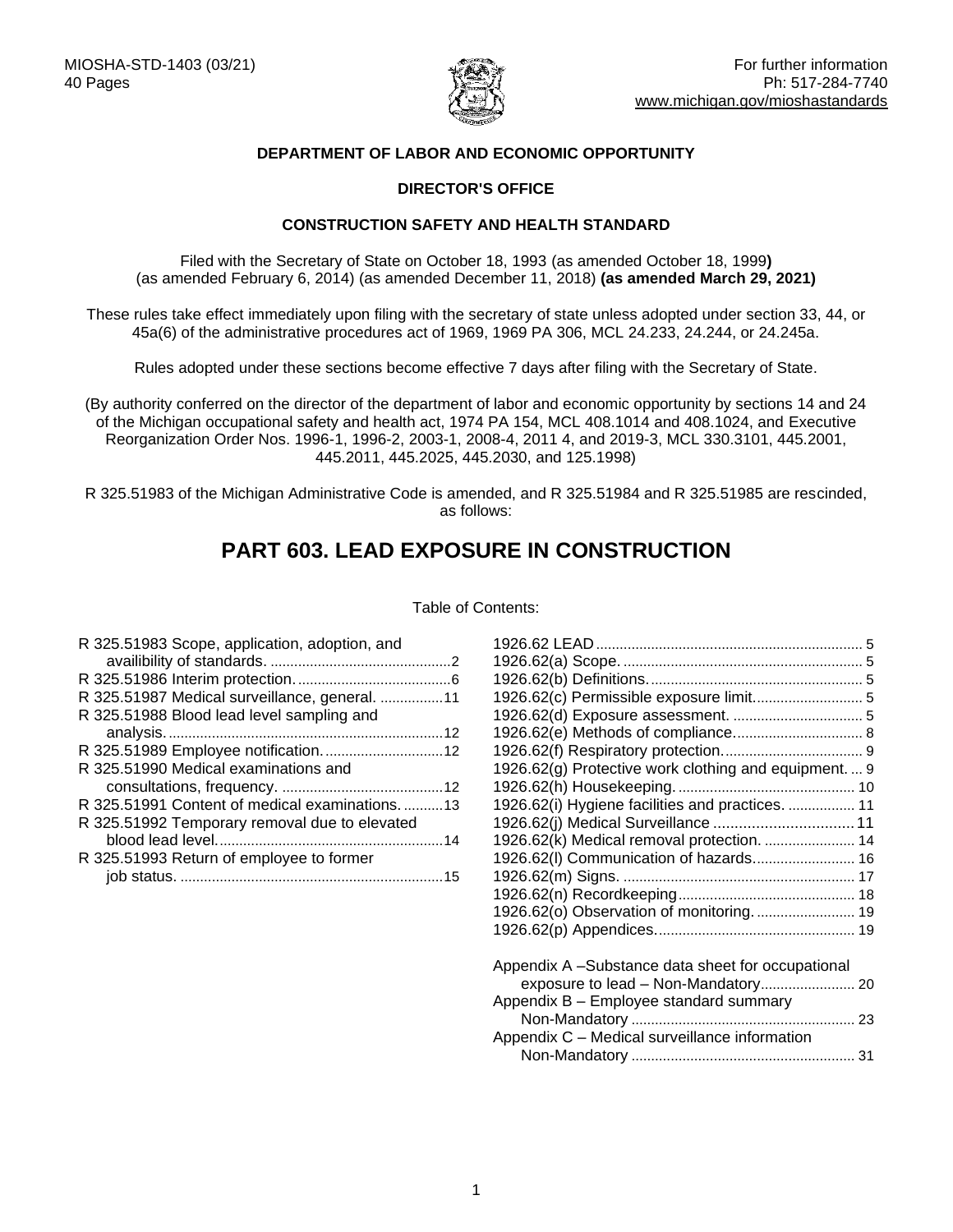#### <span id="page-1-0"></span>**R 325.51983 Scope, application, adoption, and availability of standards.**

- **Rule 83**. (1) These rules apply to all construction work as defined by the Michigan occupational safety and health act (MIOSHA), 1974 PA 154, MCL 408.1001 to 408.1094. Construction work includes all of the following:
- (a) Demolition or salvage of structures where lead or materials containing lead are present.
- (b) Removal or encapsulation of materials containing lead.
- (c) New construction, alteration, repair, painting, decorating, or renovation of structures, substrates, or portions thereof that contain lead or materials containing lead.
- (d) Installation of products containing lead.
- (e) Lead contamination or emergency cleanup.
- (f) Transportation, disposal, storage, or containment of lead or materials containing lead on the site or location at which construction activities are performed.
- (g) Maintenance operations associated with the construction activities described in this rule.
- (2) The federal Occupational Safety and Health Administration (OSHA) regulation 29 CFR 1926.62, "Lead," as amended on February 18, 2020, is adopted by reference in these rules.
- (3) The adopted federal regulations have the same force and effect as a rule promulgated under the Michigan occupational safety and health act (MIOSHA), 1974 PA 154, MCL 408.1001 to 408.1094.
- (4) The following provisions of the OSHA regulation adopted in these rules are not adopted by reference:
- (a) 1926.62(d)(2)(v) is replaced by R 325.51986.
- (b) 1926.62(j)(1) is replaced by R 325.51987.
- (c) 1926.62(j)(2)(i) is replaced by R 325.51988.
- (d) 1926.62(j)(2)(iv) is replaced by R 325.51989.
- (e) 1926.62(j)(3)(i) is replaced by R 325.51990.
- (f) 1926.62(j)(3)(ii) is replaced by R 325.51991.
- (g) 1926.62(k)(1)(i) is replaced by R 325.51992.
- (h) 1926.62(k)(1)(iii) is replaced by R 325.51993.
- (5) A reference to 1926.51 "Sanitation," means Construction Safety and Health Standard Part 1. "General Rules," R 408.40101 to R 408.40134.
- (6) A reference to 1910.133 "Eye and face protection," means Construction Safety and Health Standard Part 6. "Personal Protective Equipment," R 408.40601 to R 408.40660.
- (7) A reference to 1910.134 "Respiratory Protection," means General Industry and Construction Safety and Health Standard Part 451. "Respiratory Protection," R 325.60051 to R 325.60052.
- (8) A reference to 1910.1020 "Access to employee exposure and medical records," means General Industry and Construction Safety and Health Standard Part 470. "Employee Medical Records and Trade Secrets," R 325.3451 to R 325.3476.
- (9) A reference to 1910.1025 "Lead," means General Industry Safety and Health Standard Part 310. "Lead in General Industry," R 325.51901 to 325.51958.
- (10) A reference to 1910.1200 "Hazard Communication," means Construction Safety and Health Standard Part 42. "Hazard Communication," R 408.44201 to R 408.44204.
- (11) The OSHA regulation adopted in these rules is available from the United States Department of Labor, Occupational Safety and Health Administration website, www.osha.gov, at no charge, as of the time of adoption of these rules.
- (12) The regulation adopted in these rules is available for inspection at the Department of Labor and Economic Opportunity, MIOSHA Standards and FOIA Section, 530 West Allegan Street, P.O. Box 30643, Lansing, Michigan, 48909 8143.
- (13) The regulation adopted in these rules may be obtained from the publisher or may be obtained from the Department of Labor and Economic Opportunity, MIOSHA, Standards and FOIA Section, 530 West Allegan Street, P.O. Box 30643, Lansing, Michigan, 48909 8143, at the cost charged in this rule, plus \$20.00 for shipping and handling.
- (14) The following Michigan occupational safety and health administration (MIOSHA) standards are referenced in these rules. Up to 5 copies of these standards may be obtained at no charge from the Department of Labor and Economic Opportunity, MIOSHA, Standards and FOIA Section, 530 West Allegan Street, P.O. Box 30643, Lansing, Michigan, 48909 8143 or via the internet at website: www.michigan.gov/mioshastandards. For quantities greater than 5, the cost, as of the time of adoption of these rules, is 4 cents per page.
- (a) Construction Safety and Health Standard Part 1. "General Rules," R 408.40101 to R 408.40134.
- (b) Construction Safety and Health Standard Part 6. "Personal Protective Equipment," R 408.40601 to R 408.40660.
- (c) Construction Safety and Health Standard Part 42. "Hazard Communication," R 408.44201 to R 408.44204.
- (d) General Industry Safety and Health Standard Part 310. "Lead in General Industry," R 325.51901 to R 325.51958.
- (e) General Industry and Construction Safety and Health Standard Part 451. "Respiratory Protection," R 325.60051 to R 325.60052.
- (f) General Industry and Construction Safety and Health Standard Part 470. "Employee Medical Records and Trade Secrets," R 325.3451 to R 325.3476.

### **R 325.51984 Rescinded.**

#### **R 325.51985 Rescinded.**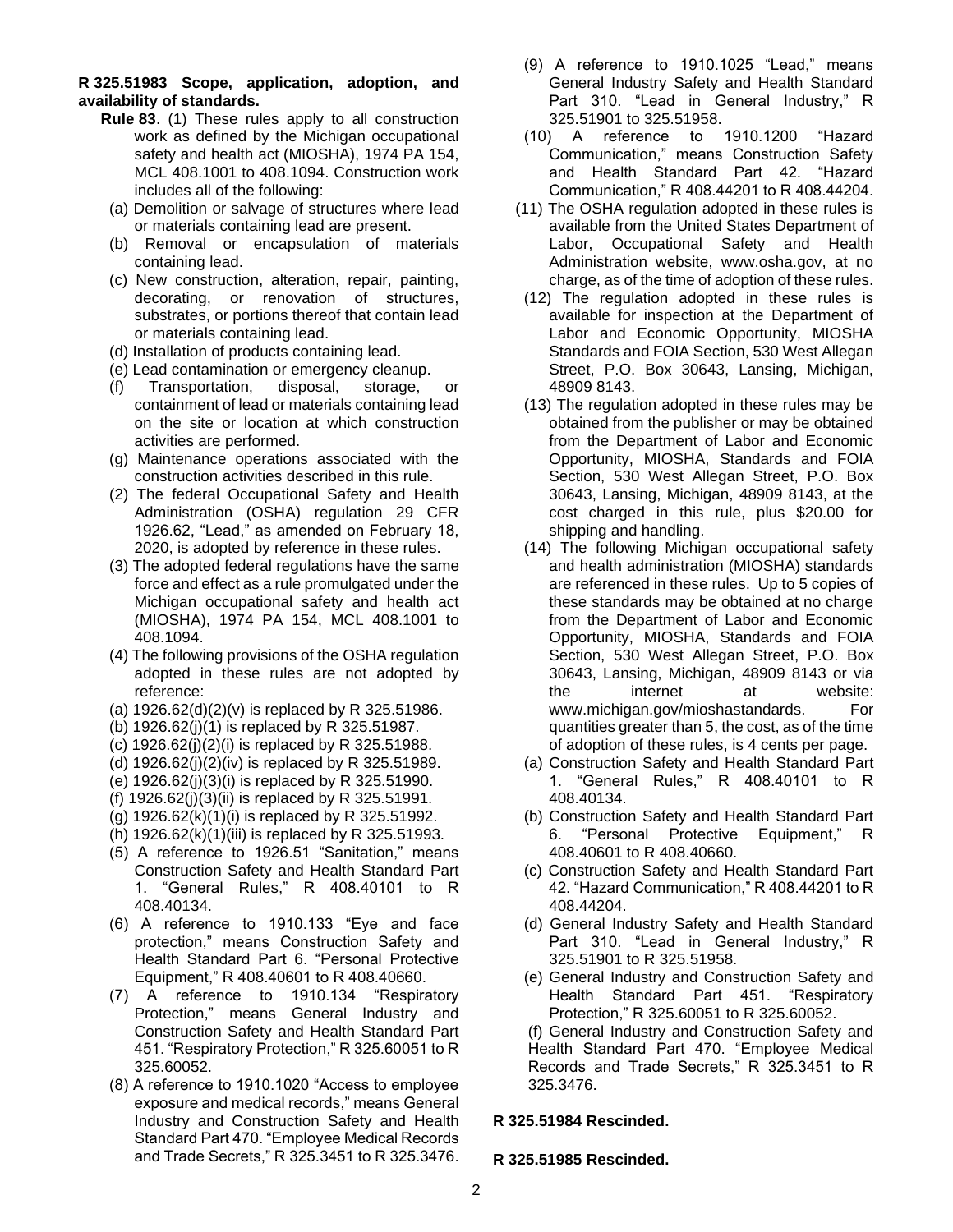# **[1926.62](https://www.osha.gov/pls/oshaweb/owalink.query_links?src_doc_type=STANDARDS&src_unique_file=1926_0062&src_anchor_name=1926.62) LEAD**

# Table of Contents:

| 1926.62(c) PERMISSIBLE EXPOSURE LIMIT5                   |  |
|----------------------------------------------------------|--|
| 1926.62(d) EXPOSURE ASSESSMENT. 5                        |  |
|                                                          |  |
| 1926.62(d)(2) Protection of employees during             |  |
|                                                          |  |
|                                                          |  |
| 1926.62(d)(3) Basis of initial determination             |  |
| 1926.62(d)(4) Positive initial determination and initial |  |
|                                                          |  |
| 1926.62(d)(5) Negative initial determination. 7          |  |
|                                                          |  |
| 1926.62(d)(7) Additional exposure assessments. 8         |  |
|                                                          |  |
|                                                          |  |
| 1926.62(e) METHODS OF COMPLIANCE.  8                     |  |
| 1926.62(e)(1) Engineering and work practice controls. 8  |  |
|                                                          |  |
|                                                          |  |
|                                                          |  |
|                                                          |  |
| 1926.62(f) RESPIRATORY PROTECTION. 9                     |  |
|                                                          |  |
|                                                          |  |
|                                                          |  |
|                                                          |  |
| 1926.62(g) PROTECTIVE WORK CLOTHING AND                  |  |
|                                                          |  |
|                                                          |  |
| 1926.62(g)(2) Cleaning and replacement.  10              |  |
|                                                          |  |
| <b>1926.62(i) HYGIENE FACILITIES AND</b>                 |  |
|                                                          |  |
|                                                          |  |
|                                                          |  |
|                                                          |  |
|                                                          |  |
| 1926.62(i)(5) Hand Washing facilities.  11               |  |
| 1926.62(j) MEDICAL SURVEILLANCE.  11                     |  |
| R 325.51987 Medical surveillance, general. 11            |  |
| R 325.51988 Blood lead level sampling and                |  |
|                                                          |  |
| 1926.62(j)(2)(ii) Follow-up blood sampling tests12       |  |
| 1926.62(j)(2)(iii) Accuracy of blood lead level sampling |  |
|                                                          |  |
|                                                          |  |
| 1926.62(j)(3) Medical examinations and consultations.    |  |
|                                                          |  |
| R 325.51990 Medical examinations and                     |  |
| R 325.51991 Content of medical examinations.  13         |  |

| 1926.62(j)(3)(iii) Multiple physician review mechanism.                       |  |
|-------------------------------------------------------------------------------|--|
|                                                                               |  |
| 1926.62(j)(3)(iv) Information provided to examining and                       |  |
| 1926.62(j)(3)(v) Written medical opinions.  14                                |  |
| 1926.62(j)(3)(vi) Alternate physician determination                           |  |
|                                                                               |  |
|                                                                               |  |
| 1926.62(k) MEDICAL REMOVAL PROTECTION.  14                                    |  |
| 1926.62(k)(1) Temporary medical removal and return                            |  |
|                                                                               |  |
| R 325.51992 Temporary removal due to elevated                                 |  |
|                                                                               |  |
| 1926.62(k)(1)(ii) Temporary removal due to a final                            |  |
|                                                                               |  |
| R 325.51993 Return of employee to former job                                  |  |
|                                                                               |  |
| 1926.62(k)(1)(iv) Removal of other employee special                           |  |
| protective measure or limitations.  15                                        |  |
| 1926.62(k)(1)(v) Employer options pending<br>a                                |  |
|                                                                               |  |
|                                                                               |  |
|                                                                               |  |
| 1926.62(k)(2) Medical removal protection benefits. 15                         |  |
| 1926.62(k)(2)(i) Provision of medical removal                                 |  |
|                                                                               |  |
| 1926.62(k)(2)(ii) Definition of medical removal                               |  |
|                                                                               |  |
| 1926.62(k)(2)(iii) Follow-up medical surveillance during                      |  |
| the period of employee removal or limitation 16                               |  |
| 1926.62(k)(2)(iv) Workers' compensation claims 16                             |  |
|                                                                               |  |
| 1926.62(k)(2)(vi) Voluntary removal or restriction of an                      |  |
|                                                                               |  |
| 1926.62(I) COMMUNICATION OF HAZARDS 16                                        |  |
|                                                                               |  |
| 1926.62(I)(1)(i) Hazard communication 16                                      |  |
|                                                                               |  |
| 1926.62(I)(3) Access to information and training                              |  |
|                                                                               |  |
|                                                                               |  |
|                                                                               |  |
|                                                                               |  |
| 1926.62(n)(1) Exposure assessment 18<br>1926.62(n)(2) Medical surveillance 18 |  |
|                                                                               |  |
| 1926.62(n)(4) Objective data for exemption from                               |  |
|                                                                               |  |
|                                                                               |  |
| 1926.62(n)(6) Transfer of records.  19                                        |  |
| 1926.62(o) OBSERVATION OF MONITORING 19                                       |  |
| 1926.62(o)(1) Employee observation.  19                                       |  |
| 1926.62(o)(2) Observation procedures.  19                                     |  |
|                                                                               |  |
|                                                                               |  |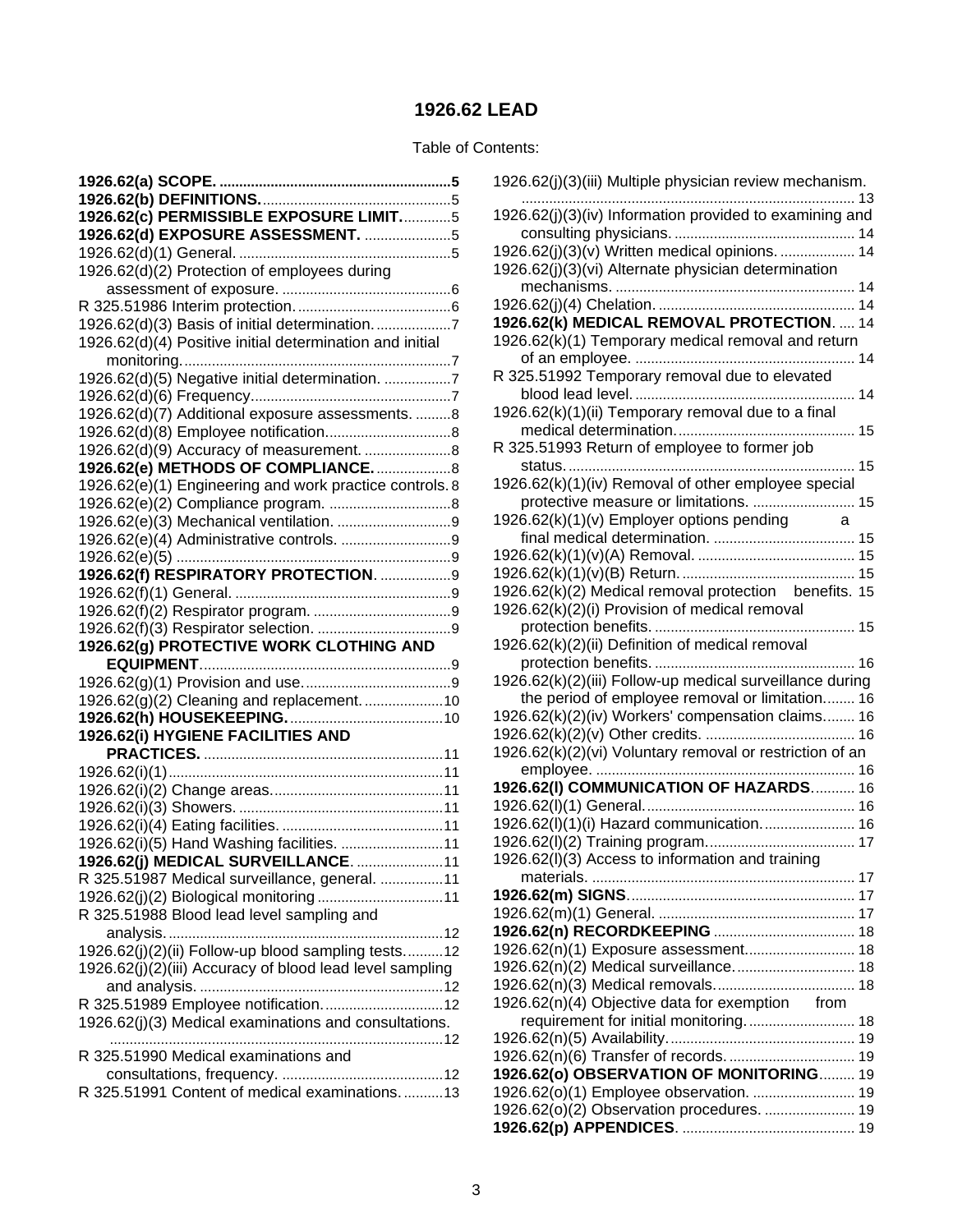# **[APPENDIX A –](#page-19-0) [SUBSTANCE DATA SHEET FOR](#page-19-1)  [OCCUPATIONAL EXPOSURE TO LEAD](#page-19-1)**

| A. |                                            |  |
|----|--------------------------------------------|--|
|    |                                            |  |
|    |                                            |  |
|    |                                            |  |
|    |                                            |  |
|    |                                            |  |
|    |                                            |  |
|    |                                            |  |
|    |                                            |  |
|    |                                            |  |
|    |                                            |  |
|    | (4) Reporting signs and symptoms of health |  |
|    |                                            |  |
|    |                                            |  |

# **[APPENDIX B –](#page-22-0) [EMPLOYEE STANDARD SUMMARY](#page-22-1)**

| V. Protective Work Clothing and Equipment  25 |  |
|-----------------------------------------------|--|
|                                               |  |
|                                               |  |
|                                               |  |
| IX. Medical Removal Protection  28            |  |
| X. Employee Information and Training 29       |  |
|                                               |  |
|                                               |  |
|                                               |  |
|                                               |  |

# **[APPENDIX C –](#page-30-0) [MEDICAL SURVEILLANCE](#page-30-1)**

|                | INFORMATION - Non-Mandatory  31                  |  |
|----------------|--------------------------------------------------|--|
|                |                                                  |  |
| L.             | Medical Surveillance and Monitoring Requirements |  |
|                | for Workers Exposed to    Inorganic Lead  31     |  |
| II.            | Adverse Health Effects of Inorganic Lead 34      |  |
| $\mathbf{1}$ . |                                                  |  |
| 2.             |                                                  |  |
| 3.             |                                                  |  |
| 4.             |                                                  |  |
| 5.             |                                                  |  |
| 6.             |                                                  |  |
| 7 <sub>1</sub> | Reproductive and Childhood Effects.  35          |  |
| 8.             |                                                  |  |
| III.           |                                                  |  |
|                |                                                  |  |
|                |                                                  |  |
|                |                                                  |  |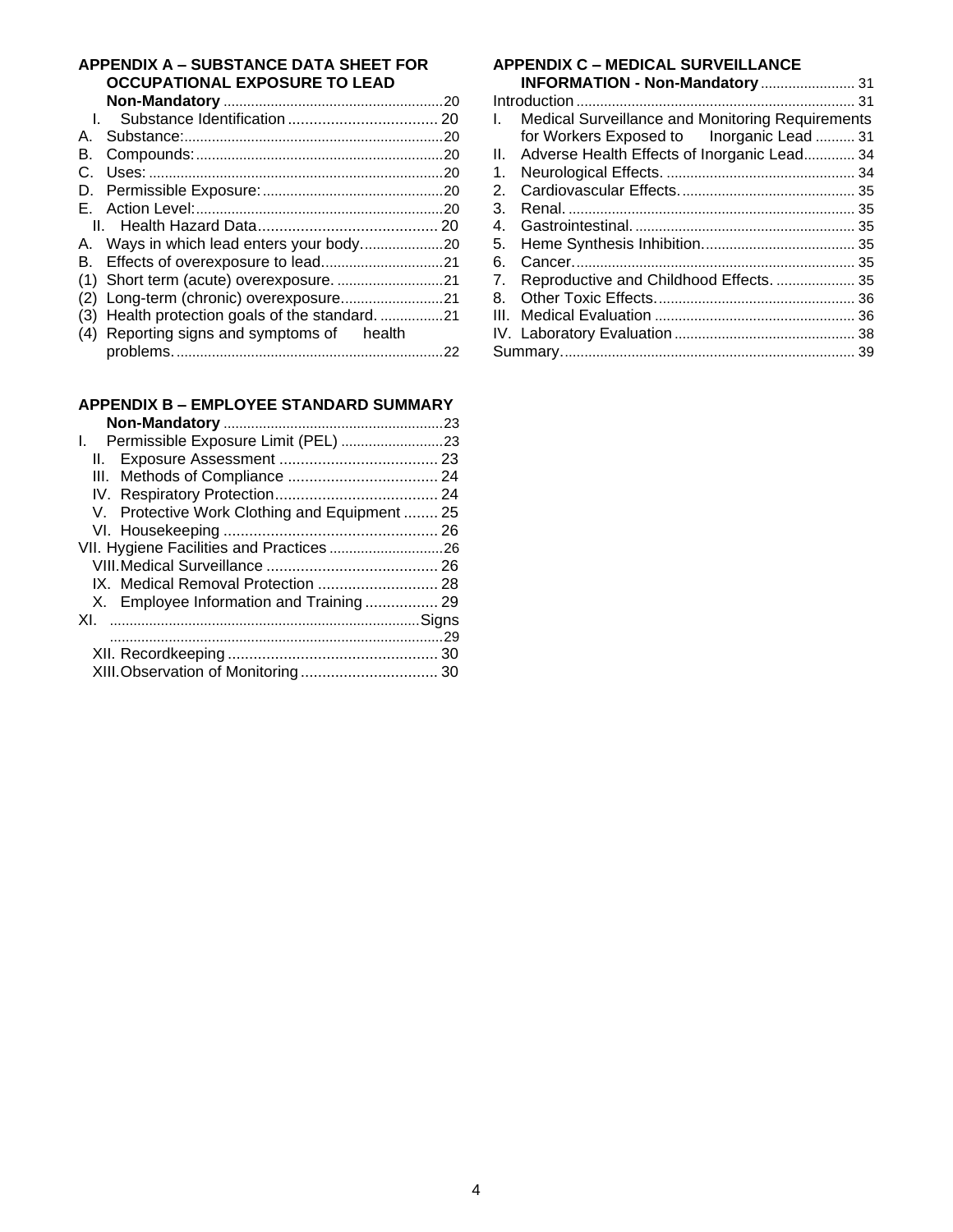# **1926.62 LEAD**

# <span id="page-4-1"></span><span id="page-4-0"></span>**1926.62(a) SCOPE.**

This section applies to all construction work where an employee may be occupationally exposed to lead. All construction work excluded from coverage in the general industry standard for lead by 29 CFR 1910.1025(a)(2) is covered by this standard. Construction work is defined as work for construction, alteration and/or repair, including painting and decorating. It includes but is not limited to the following:

1926.62(a)(1) Demolition or salvage of structures where lead or materials containing lead are present;

1926.62(a)(2) Removal or encapsulation of materials containing lead;

1926.62(a)(3) New construction, alteration, repair, or renovation of structures, substrates, or portions thereof, that contain lead, or materials containing lead;

1926.62(a)(4) Installation of products containing lead;

1926.62(a)(5) Lead contamination/emergency cleanup;

1926.62(a)(6) Transportation, disposal, storage, or containment of lead or materials containing lead on the site or location at which construction activities are performed, and

1926.62(a)(7) Maintenance operations associated with the construction activities described in this paragraph.

#### <span id="page-4-2"></span>**1926.62(b) DEFINITIONS.**

Action level means employee exposure, without regard to the use of respirators, to an airborne concentration of lead of 30 micrograms per cubic meter of air (30 ug/m<sup>3</sup>) calculated as an 8-hour time-weighted average (TWA).

- Assistant Secretary means the Assistant Secretary of Labor for Occupational Safety and Health, U.S. Department of Labor, or designee.
- Competent means one who is capable of identifying existing and predictable lead hazards in the surroundings or working conditions and who has authorization to take prompt corrective measures to eliminate them.
- Director means the Director, National Institute for Occupational Safety and Health (NIOSH), U.S. Department of Health and Human Services, or designee.
- Lead means metallic lead, all inorganic lead compounds, and organic lead soaps. Excluded from this definition are all other organic lead compounds.

This section means this standard.

### <span id="page-4-3"></span>**1926.62(c) PERMISSIBLE EXPOSURE LIMIT.**

1926.62(c)(1) The employer shall assure that no employee is exposed to lead at concentrations greater than fifty micrograms per cubic meter of air  $(50 \text{ ug/m}^3)$  averaged over an 8-hour period.

1926.62(c)(2) If an employee is exposed to lead for more than 8 hours in any work day the employees' allowable exposure, as a time weighted average (TWA) for that day, shall be reduced according to the following formula:

Allowable employee exposure (in  $\mu$ g/m<sup>3</sup>) = 400 divided by hours worked in the day.

1926.62(c)(3) When respirators are used to limit employee exposure as required under paragraph (c) of this section and all the requirements of paragraphs (e)(1) and (f) of this section have been met, employee exposure may be considered to be at the level provided by the protection factor of the respirator for those periods the respirator is worn. Those periods may be averaged with exposure levels during periods when respirators are not worn to determine the employee's daily TWA exposure.

### <span id="page-4-4"></span>**[1926.62\(d\)](https://www.osha.gov/pls/oshaweb/owalink.query_links?src_doc_type=STANDARDS&src_unique_file=1926_0062&src_anchor_name=1926.62(d)) EXPOSURE ASSESSMENT.**

### **1926.62(d)(1) General.**

<span id="page-4-5"></span>1926.62(d)(1)(i) Each employer who has a workplace or operation covered by this standard shall initially determine if any employee may be exposed to lead at or above the action level.

1926.62(d)(1)(ii) For the purposes of paragraph (d) of this section, employee exposure is that exposure which would occur if the employee were not using a respirator.

1926.62(d)(1)(iii) With the exception of monitoring under paragraph (d)(3), where monitoring is required under this section, the employer shall collect personal samples representative of a full shift including at least one sample for each job classification in each work area either for each shift or for the shift with the highest exposure level.

1926.62(d)(1)(iv) Full shift personal samples shall be representative of the monitored employee's regular, daily exposure to lead.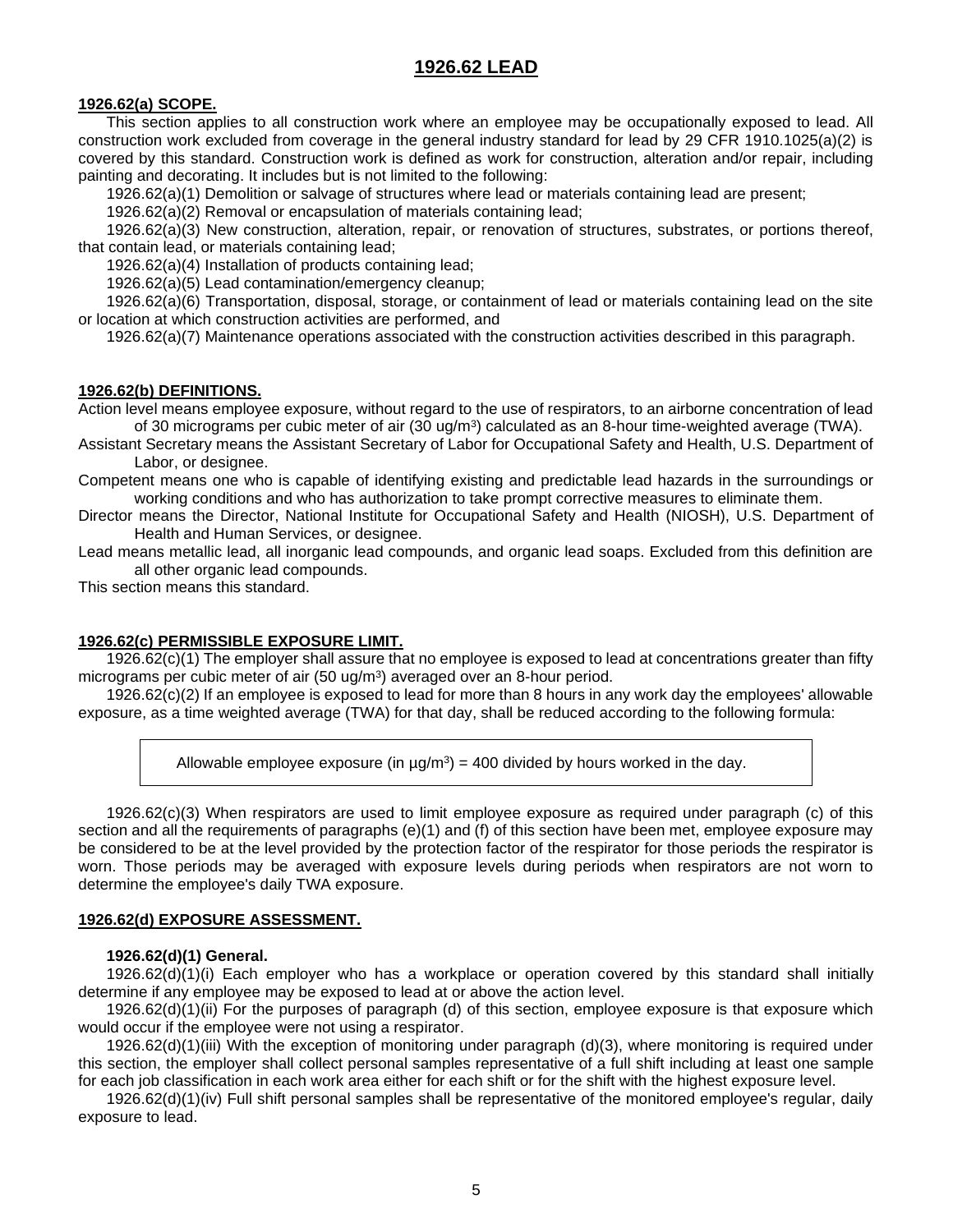#### <span id="page-5-1"></span>**[1926.62\(d\)\(2\)](https://www.osha.gov/pls/oshaweb/owalink.query_links?src_doc_type=STANDARDS&src_unique_file=1926_0062&src_anchor_name=1926.62(d)(2)) Protection of employees during assessment of exposure.**

1926.62(d)(2)(i) With respect to the lead related tasks listed in this paragraph (d)(2)(i) of this section, where lead is present, until the employer performs an employee exposure assessment as required in paragraph (d) of this section and documents that the employee performing any of the listed tasks is not exposed above the PEL, the employer shall treat the employee as if the employee were exposed above the PEL, and not in excess of ten (10) times the PEL, and shall implement employee protective measures prescribed in paragraph (d)(2)(v) of this section. The tasks covered by this requirement are:

[1926.62\(d\)\(2\)\(i\)\(A\)](https://www.osha.gov/pls/oshaweb/owalink.query_links?src_doc_type=STANDARDS&src_unique_file=1926_0062&src_anchor_name=1926.62(d)(2)(i)(A)) Where lead containing coatings or paint are present: Manual demolition of structures (e.g, dry wall), manual scraping, manual sanding, heat gun applications, and power tool cleaning with dust collection systems;

1926.62(d)(2)(i)(B) Spray painting with lead paint

1926.62(d)(2)(ii) In addition, with regard to tasks not listed in paragraph (d)(2)(i), where the employer has any reason to believe that an employee performing the task may be exposed to lead in excess of the PEL, until the employer performs an employee exposure assessment as required by paragraph (d) of this section and documents that the employee's lead exposure is not above the PEL the employer shall treat the employee as if the employee were exposed above the PEL and shall implement employee protective measures as prescribed in paragraph  $(d)(2)(v)$  of this section.

1926.62(d)(2)(iii) With respect to the tasks listed in this paragraph (d)(2)(iii) of this section, where lead is present, until the employer performs an employee exposure assessment as required in this paragraph (d), and documents that the employee performing any of the listed tasks is not exposed in excess of 500  $\mu$ g/m $^3$ , the employer shall treat the employee as if the employee were exposed to lead in excess of 500  $\mu$ g/m<sup>3</sup> and shall implement employee protective measures as prescribed in paragraph  $(d)(2)(v)$  of this section. Where the employer does establish that the employee is exposed to levels of lead below 500 µg/m<sup>3</sup>, the employer may provide the exposed employee with the appropriate respirator prescribed for such use at such lower exposures, in accordance with paragraph (f) of this section. The tasks covered by this requirement are:

1926.62(d)(2)(iii)(A) Using lead containing mortar; lead burning

1926.62(d)(2)(iii)(B) Where lead containing coatings or paint are present: rivet busting; power tool cleaning without dust collection systems; cleanup activities where dry expendable abrasives are used; and abrasive blasting enclosure movement and removal.

1926.62(d)(2)(iv) With respect to the tasks listed in this paragraph (d)(2)(iv), where lead is present, until the employer performs an employee exposure assessment as required in this paragraph (d) and documents that the employee performing any of the listed tasks is not exposed to lead in excess of 2,500 μg/m<sup>3</sup> (50×PEL), the employer shall treat the employee as if the employee were exposed to lead in excess of 2,500 μg/m3 and shall implement employee protective measures as prescribed in paragraph  $(d)(2)(v)$  of this section. Where the employer does establish that the employee is exposed to levels of lead below 2,500  $\mu$ g/m<sup>3</sup>, the employer may provide the exposed employee with the appropriate respirator prescribed for use at such lower exposures, in accordance with paragraph (f) of this section. Interim protection as described in this paragraph is required where lead containing coatings or paint are present on structures when performing:

1926.62(d)(2)(iv)(A) Abrasive blasting,

1926.62(d)(2)(iv)(B) Welding,

1926.62(d)(2)(iv)(C) Cutting, and

1926.62(d)(2)(iv)(D) Torch burning.

### <span id="page-5-0"></span>**R 325.51986 Interim protection.**

### **Rule 86. (1) This rule replaces OSHA 1926.62(d)(2)(v).**

(2) Until the employer performs an employee exposure assessment as required under 1926.62(d) and determines actual employee exposure, the employer shall provide to employees performing the tasks described in 1926.62(d)(2)(i), (ii), (iii), and (iv) with interim protection as follows:

- (a) Appropriate respiratory protection in accordance with 1926.62(f).
- (b) Appropriate personal protective clothing and equipment in accordance with 1926.62(g).
- (c) Change areas in accordance with 1926.62(i)(2).
- (d) Hand washing facilities in accordance with 1926.62(i)(5).

(e) Biological monitoring in accordance with R 325.51987(2) of these rules, to consist of blood sampling and analysis for lead levels.

- (f) Training as required by the following:
	- (i) Under 1926.62(l)(1)(i) regarding "Hazard Communication."
	- (ii) Under 1926.62(l)(2)(iii) regarding use of respirators.
	- (iii) Training in accordance with Construction Safety and Health Standard Part 1 "General Rules," as referenced in R 325.51985.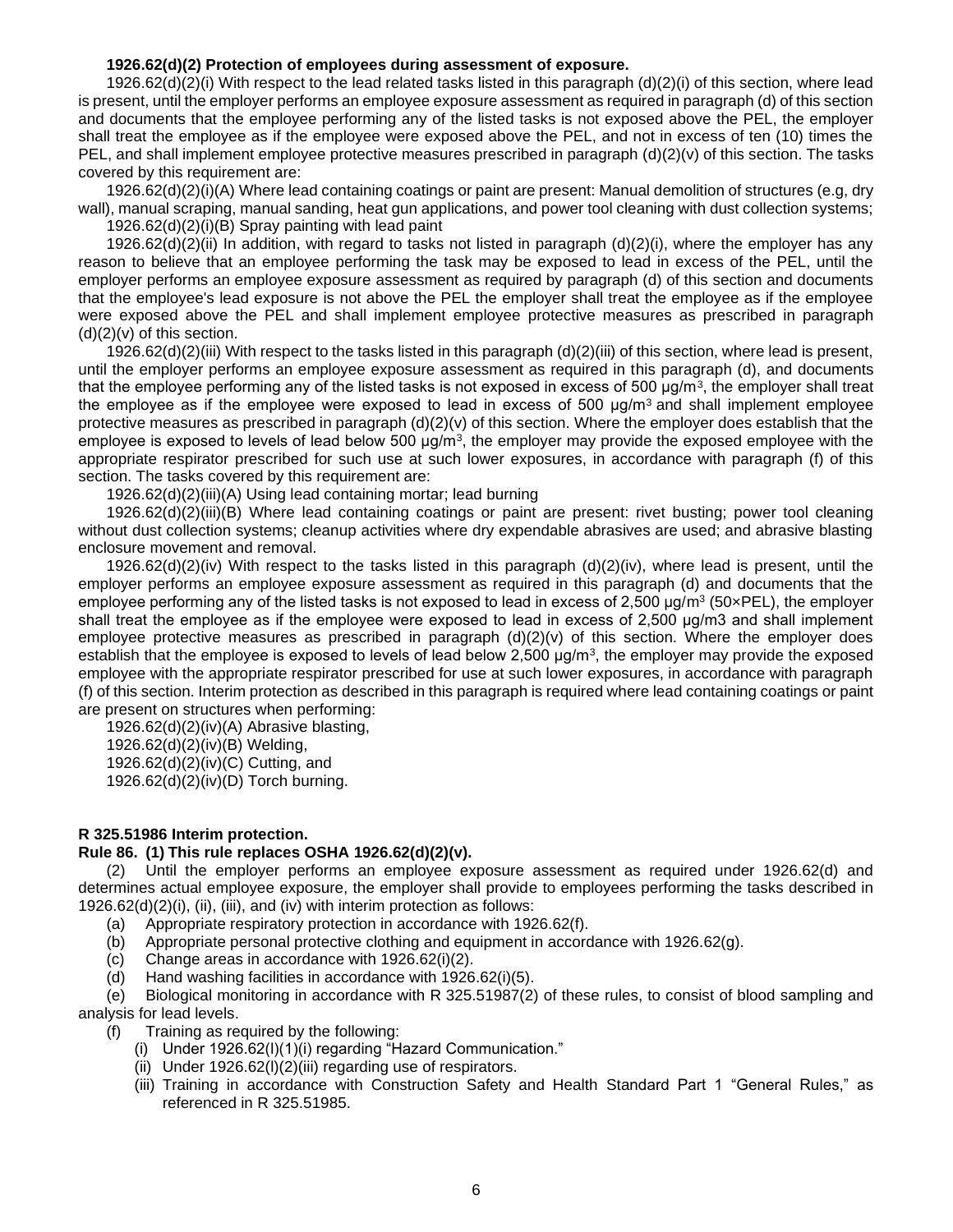#### **1926.62(d)(3) Basis of initial determination.**

<span id="page-6-0"></span>1926.62(d)(3)(i) Except as provided under paragraphs (d)(3)(iii) and (d)(3)(iv) of this section the employer shall monitor employee exposures and shall base initial determinations on the employee exposure monitoring results and any of the following, relevant considerations:

1926.62(d)(3)(i)(A) Any information, observations, or calculations which would indicate employee exposure to lead;

1926.62(d)(3)(i)(B) Any previous measurements of airborne lead; and

1926.62(d)(3)(i)(C) Any employee complaints of symptoms which may be attributable to exposure to lead.

1926.62(d)(3)(ii) Monitoring for the initial determination where performed may be limited to a representative sample of the exposed employees who the employer reasonably believes are exposed to the greatest airborne concentrations of lead in the workplace.

[1926.62\(d\)\(3\)\(iii\)](https://www.osha.gov/pls/oshaweb/owalink.query_links?src_doc_type=STANDARDS&src_unique_file=1926_0062&src_anchor_name=1926.62(d)(3)(iii)) Where the employer has previously monitored for lead exposures, and the data were obtained within the past 12 months during work operations conducted under workplace conditions closely resembling the processes, type of material, control methods, work practices, and environmental conditions used and prevailing in the employer's current operations, the employer may rely on such earlier monitoring results to satisfy the requirements of paragraphs (d)(3)(i) and (d)(6) of this section if the sampling and analytical methods meet the accuracy and confidence levels of paragraph (d)(9) of this section.

1926.62(d)(3)(iv) Where the employer has objective data, demonstrating that a particular product or material containing lead or a specific process, operation or activity involving lead cannot result in employee exposure to lead at or above the action level during processing, use, or handling, the employer may rely upon such data instead of implementing initial monitoring.

[1926.62\(d\)\(3\)\(iv\)\(A\)](https://www.osha.gov/pls/oshaweb/owalink.query_links?src_doc_type=STANDARDS&src_unique_file=1926_0062&src_anchor_name=1926.62(d)(3)(iv)(A)) The employer shall establish and maintain an accurate record documenting the nature and relevancy of objective data as specified in paragraph (n)(4) of this section, where used in assessing employee exposure in lieu of exposure monitoring.

[1926.62\(d\)\(3\)\(iv\)\(B\)](https://www.osha.gov/pls/oshaweb/owalink.query_links?src_doc_type=STANDARDS&src_unique_file=1926_0062&src_anchor_name=1926.62(d)(3)(iv)(B)) Objective data, as described in this paragraph (d)(3)(iv) of this section, is not permitted to be used for exposure assessment in connection with paragraph (d)(2) of this section.

#### **1926.62(d)(4) Positive initial determination and initial monitoring.**

<span id="page-6-1"></span>1926.62(d)(4)(i) Where a determination conducted under paragraphs (d)(1), (2) and (3) of this section shows the possibility of any employee exposure at or above the action level the employer shall conduct monitoring which is representative of the exposure for each employee in the workplace who is exposed to lead.

1926.62(d)(4)(ii) Where the employer has previously monitored for lead exposure, and the data were obtained within the past 12 months during work operations conducted under workplace conditions closely resembling the processes, type of material, control methods, work practices, and environmental conditions used and prevailing in the employer's current operations, the employer may rely on such earlier monitoring results to satisfy the requirements of paragraph (d)(4)(i) of this section if the sampling and analytical methods meet the accuracy and confidence levels of paragraph (d)(9) of this section.

#### **1926.62(d)(5) Negative initial determination.**

<span id="page-6-2"></span>Where a determination, conducted under paragraphs (d) (1), (2), and (3) of this section is made that no employee is exposed to airborne concentrations of lead at or above the action level the employer shall make a written record of such determination. The record shall include at least the information specified in paragraph (d)(3)(i) of this section and shall also include the date of determination, location within the worksite, and the name of each employee monitored.

#### **1926.62(d)(6) Frequency.**

<span id="page-6-3"></span>1926.62(d)(6)(i) If the initial determination reveals employee exposure to be below the action level further exposure determination need not be repeated except as otherwise provided in paragraph (d)(7) of this section.

1926.62(d)(6)(ii) If the initial determination or subsequent determination reveals employee exposure to be at or above the action level but at or below the PEL the employer shall perform monitoring in accordance with this paragraph at least every 6 months. The employer shall continue monitoring at the required frequency until at least two consecutive measurements, taken at least 7 days apart, are below the action level at which time the employer may discontinue monitoring for that employee except as otherwise provided in paragraph (d)(7) of this section.

1926.62(d)(6)(iii) If the initial determination reveals that employee exposure is above the PEL the employer shall perform monitoring quarterly. The employer shall continue monitoring at the required frequency until at least two consecutive measurements, taken at least 7 days apart, are at or below the PEL but at or above the action level at which time the employer shall repeat monitoring for that employee at the frequency specified in paragraph (d)(6)(ii) of this section, except as otherwise provided in paragraph (d)(7) of this section. The employer shall continue monitoring at the required frequency until at least two consecutive measurements, taken at least 7 days apart, are below the action level at which time the employer may discontinue monitoring for that employee except as otherwise provided in paragraph (d)(7) of this section.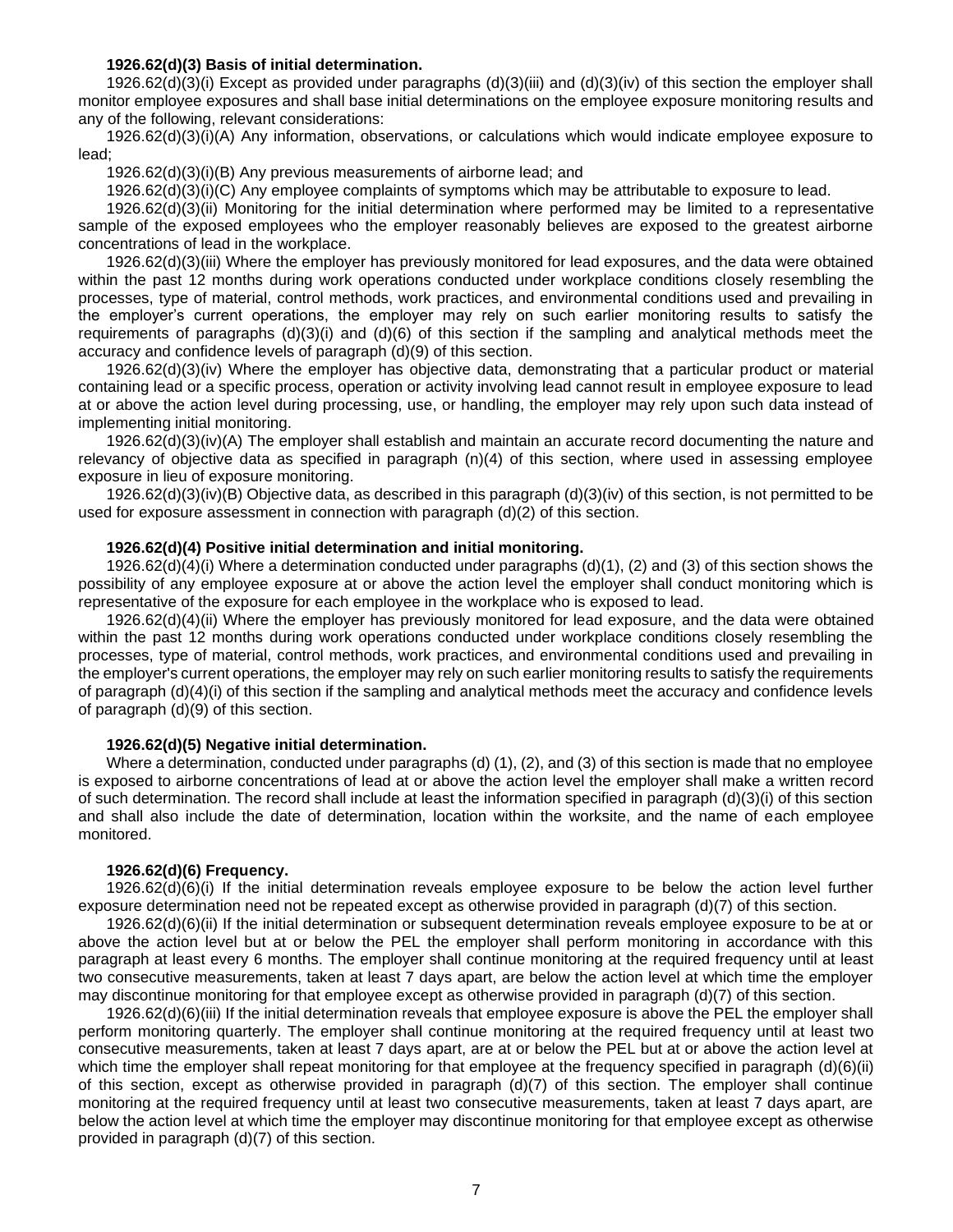#### **1926.62(d)(7) Additional exposure assessments.**

<span id="page-7-1"></span>Whenever there has been a change of equipment, process, control, personnel or a new task has been initiated that may result in additional employees being exposed to lead at or above the action level or may result in employees already exposed at or above the action level being exposed above the PEL, the employer shall conduct additional monitoring in accordance with this paragraph.

# **1926.62(d)(8) Employee notification.**

<span id="page-7-2"></span>1926.62(d)(8)(i) The employer must, as soon as possible but no later than 5 working days after the receipt of the results of any monitoring performed under this section, notify each affected employee of these results either individually in writing or by posting the results in an appropriate location that is accessible to employees.

1926.62(d)(8)(ii) Whenever the results indicate that the representative employee exposure, without regard to respirators, is at or above the PEL the employer shall include in the written notice a statement that the employees exposure was at or above that level and a description of the corrective action taken or to be taken to reduce exposure to below that level.

#### **1926.62(d)(9) Accuracy of measurement.**

<span id="page-7-3"></span>The employer shall use a method of monitoring and analysis which has an accuracy (to a confidence level of 95 percent) of not less than plus or minus 25 percent for airborne concentrations of lead equal to or greater than 30 ug/m(3).

#### <span id="page-7-0"></span>**1926.62(e) METHODS OF COMPLIANCE.**

### **1926.62(e)(1) Engineering and work practice controls.**

<span id="page-7-4"></span>The employer shall implement engineering and work practice controls, including administrative controls, to reduce and maintain employee exposure to lead to or below the permissible exposure limit to the extent that such controls are feasible. Wherever all feasible engineering and work practices controls that can be instituted are not sufficient to reduce employee exposure to or below the permissible exposure limit prescribed in paragraph (c) of this section, the employer shall nonetheless use them to reduce employee exposure to the lowest feasible level and shall supplement them by the use of respiratory protection that complies with the requirements of paragraph (f) of this section.

#### **1926.62(e)(2) Compliance program.**

<span id="page-7-5"></span>1926.62(e)(2)(i) Prior to commencement of the job each employer shall establish and implement a written compliance program to achieve compliance with paragraph (c) of this section.

1926.62(e)(2)(ii) Written plans for these compliance programs shall include at least the following:

1926.62(e)(2)(ii)(A) A description of each activity in which lead is emitted; e.g. equipment used, material involved, controls in place, crew size, employee job responsibilities, operating procedures and maintenance practices; 1926.62(e)(2)(ii)(B) A description of the specific means that will be employed to achieve compliance and, where engineering controls are required engineering plans and studies used to determine methods selected for controlling exposure to lead;

1926.62(e)(2)(ii)(C) A report of the technology considered in meeting the PEL;

1926.62(e)(2)(ii)(D) Air monitoring data which documents the source of lead emissions;

1926.62(e)(2)(ii)(E) A detailed schedule for implementation of the program, including documentation such as copies of purchase orders for equipment, construction contracts, etc.;

1926.62(e)(2)(ii)(F) A work practice program which includes items required under paragraphs (g), (h) and (i) of this section and incorporates other relevant work practices such as those specified in paragraph (e)(5) of this section;

1926.62(e)(2)(ii)(G) An administrative control schedule required by paragraph (e)(4) of this section, if applicable; 1926.62(e)(2)(ii)(H) A description of arrangements made among contractors on multi-contractor sites with respect

to informing affected employees of potential exposure to lead and with respect to responsibility for compliance with this section as set-forth in 1926.16.

1926.62(e)(2)(ii)(I) Other relevant information.

1926.62(e)(2)(iii) The compliance program shall provide for frequent and regular inspections of job sites, materials, and equipment to be made by a competent person.

1926.62(e)(2)(iv) Written programs shall be submitted upon request to any affected employee or authorized employee representatives, to the Assistant Secretary and the Director, and shall be available at the worksite for examination and copying by the Assistant Secretary and the Director.

1926.62(e)(2)(v) Written programs must be revised and updated at least annually to reflect the current status of the program.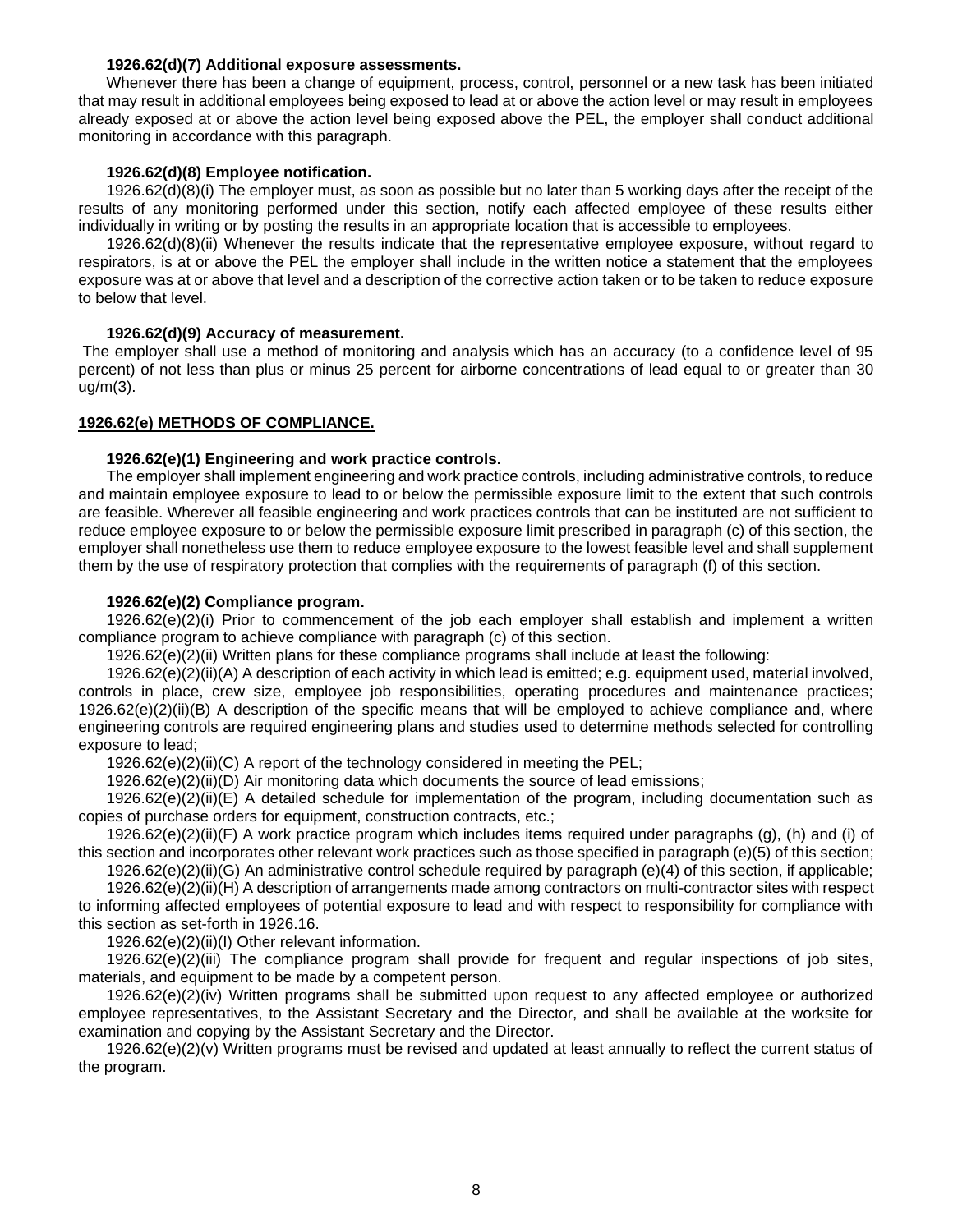### <span id="page-8-2"></span>**1926.62(e)(3) Mechanical ventilation.**

<span id="page-8-3"></span>When ventilation is used to control lead exposure, the employer shall evaluate the mechanical performance of the system in controlling exposure as necessary to maintain its effectiveness.

### **1926.62(e)(4) Administrative controls.**

If administrative controls are used as a means of reducing employees TWA exposure to lead, the employer shall establish and implement a job rotation schedule which includes:

1926.62(e)(4)(i) Name or identification number of each affected employee;

1926.62(e)(4)(ii) Duration and exposure levels at each job or work station where each affected employee is located; and

1926.62(e)(4)(iii) Any other information which may be useful in assessing the reliability of administrative controls to reduce exposure to lead.

### **1926.62(e)(5)**

<span id="page-8-4"></span>The employer shall ensure that, to the extent relevant, employees follow good work practices such as described in Appendix B of this section.

#### <span id="page-8-0"></span>**[1926.62\(f\)](https://www.osha.gov/pls/oshaweb/owalink.query_links?src_doc_type=STANDARDS&src_unique_file=1926_0062&src_anchor_name=1926.62(f)) RESPIRATORY PROTECTION.**

### **1926.62(f)(1) General.**

<span id="page-8-5"></span>For employees who use respirators required by this section, the employer must provide each employee an appropriate respirator that complies with the requirements of this paragraph. Respirators must be used during:

1926.62(f)(1)(i) Periods when an employee's exposure to lead exceeds the PEL.

1926.62(f)(1)(ii) Work operations for which engineering and work-practice controls are not sufficient to reduce employee exposures to or below the PEL.

1926.62(f)(1)(iii) Periods when an employee requests a respirator.

1926.62(f)(1)(iv) Periods when respirators are required to provide interim protection of employees while they perform the operations specified in paragraph (d)(2) of this section.

#### **1926.62(f)(2) Respirator program.**

<span id="page-8-6"></span>1926.62(f)(2)(i) The employer must implement a respiratory protection program in accordance with §1910.134(b) through (d) (except (d)(1)(iii)), and (f) through (m), which covers each employee required by this section to use a respirator.

1926.62(f)(2)(ii) If an employee has breathing difficulty during fit testing or respirator use, the employer must provide the employee with a medical examination in accordance with paragraph  $(j)(3)(i)(B)$  of this section to determine whether or not the employee can use a respirator while performing the required duty.

### <span id="page-8-7"></span>**1926.62(f)(3) Respirator selection.**

1926.62(f)(3)(i) Employers must:

1926.62(f)(3)(i)(A) Select, and provide to employees, the appropriate respirators specified in paragraph (d)(3)(i)(A) of 29 CFR 1910.134.

1926.62(f)(3)(i)(B) Provide employees with a full facepiece respirator instead of a half mask respirator for protection against lead aerosols that may cause eye or skin irritation at the use concentrations.

1926.62(f)(3)(i)(C) Provide HEPA filters for powered and non-powered air-purifying respirators.

1926.62(f)(3)(ii) The employer must provide a powered air-purifying respirator when an employee chooses to use such a respirator and it will provide adequate protection to the employee.

### <span id="page-8-1"></span>**1926.62(g) PROTECTIVE WORK CLOTHING AND EQUIPMENT.**

### **1926.62(g)(1) Provision and use.**

<span id="page-8-8"></span>Where an employee is exposed to lead above the PEL without regard to the use of respirators, where employees are exposed to lead compounds which may cause skin or eye irritation (e.g. lead arsenate, lead azide), and as interim protection for employees performing tasks as specified in paragraph (d)(2) of this section, the employer shall provide at no cost to the employee and assure that the employee uses appropriate protective work clothing and equipment that prevents contamination of the employee and the employee's garments such as, but not limited to:

1926.62(g)(1)(i) Coveralls or similar full-body work clothing;

1926.62(g)(1)(ii) Gloves, hats, and shoes or disposable shoe coverlets; and

1926.62(g)(1)(iii) Face shields, vented goggles, or other appropriate protective equipment which complies with 1910.133 of this chapter.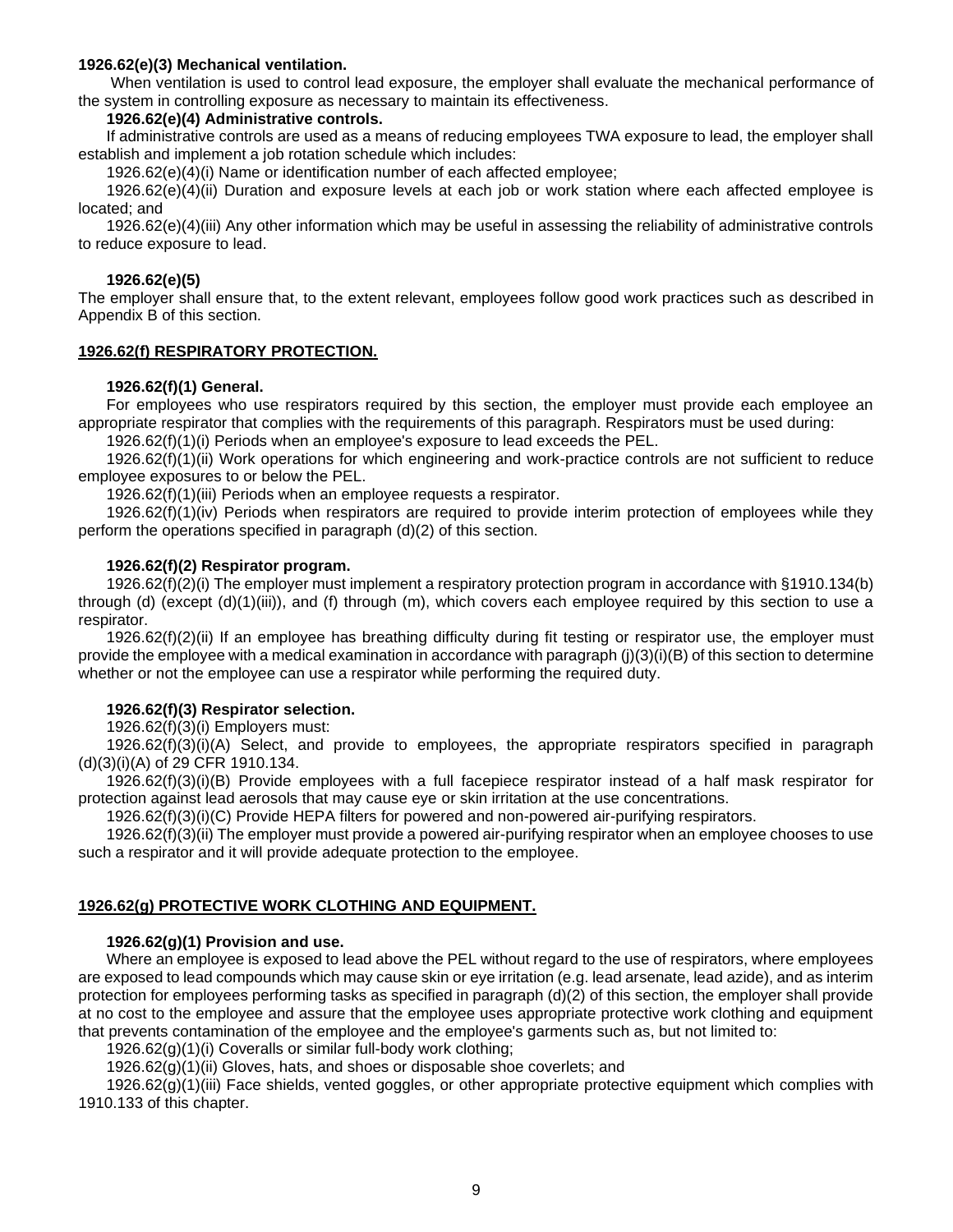### **1926.62(g)(2) Cleaning and replacement.**

<span id="page-9-1"></span>1926.62(g)(2)(i) The employer shall provide the protective clothing required in paragraph (g)(1) of this section in a clean and dry condition at least weekly, and daily to employees whose exposure levels without regard to a respirator are over 200 ug/m(3) of lead as an 8-hour TWA.

1926.62(g)(2)(ii) The employer shall provide for the cleaning, laundering, and disposal of protective clothing and equipment required by paragraph (g)(1) of this section.

1926.62(g)(2)(iii) The employer shall repair or replace required protective clothing and equipment as needed to maintain their effectiveness.

1926.62(g)(2)(iv) The employer shall assure that all protective clothing is removed at the completion of a work shift only in change areas provided for that purpose as prescribed in paragraph (i)(2) of this section.

 $1926.62(q)(2)(v)$  The employer shall assure that contaminated protective clothing which is to be cleaned, laundered, or disposed of, is placed in a closed container in the change area which prevents dispersion of lead outside the container.

1926.62(g)(2)(vi) The employer shall inform in writing any person who cleans or launders protective clothing or equipment of the potentially harmful effects of exposure to lead.

1926.62(g)(2)(vii)(A) The employer shall ensure that the containers of contaminated protective clothing and equipment required by paragraph  $(g)(2)(v)$  of this section are labeled as follows:

> DANGER: CLOTHING AND EQUIPMENT CONTAMINATED WITH LEAD. MAY DAMAGE FERTILITY OR THE UNBORN CHILD. CAUSES DAMAGE TO THE CENTRAL NERVOUS SYSTEM. DO NOT EAT, DRINK OR SMOKE WHEN HANDLING. DO NOT REMOVE DUST BY BLOWING OR SHAKING. DISPOSE OF LEAD CONTAMINATED WASH WATER IN ACCORDANCE WITH APPLICABLE LOCAL, STATE, OR FEDERAL REGULATIONS.

1926.62(g)(2)(vii)(B) Prior to June 1, 2015, employers may include the following information on bags or containers of contaminated protective clothing and equipment required by paragraph  $(q)(2)(v)$  in lieu of the labeling requirements in paragraph (g)(2)(vii)(A) of this section:

> Caution: Clothing contaminated with lead. Do not remove dust by blowing or shaking. Dispose of lead contaminated wash water in accordance with applicable local, state, or federal regulations.

1926.62(g)(2)(viii) The employer shall prohibit the removal of lead from protective clothing or equipment by blowing, shaking, or any other means which disperses lead into the air.

### <span id="page-9-0"></span>**1926.62(h) HOUSEKEEPING.**

[1926.62\(h\)\(1\)](https://www.osha.gov/pls/oshaweb/owalink.query_links?src_doc_type=STANDARDS&src_unique_file=1926_0062&src_anchor_name=1926.62(h)(1)) All surfaces shall be maintained as free as practicable of accumulations of lead.

1926.62(h)(2) Clean-up of floors and other surfaces where lead accumulates shall wherever possible, be cleaned by vacuuming or other methods that minimize the likelihood of lead becoming airborne.

1926.62(h)(3) Shoveling, dry or wet sweeping, and brushing may be used only where vacuuming or other equally effective methods have been tried and found not to be effective.

1926.62(h)(4) Where vacuuming methods are selected, the vacuums shall be equipped with HEPA filters and used and emptied in a manner which minimizes the reentry of lead into the workplace.

1926.62(h)(5) Compressed air shall not be used to remove lead from any surface unless the compressed air is used in conjunction with a ventilation system designed to capture the airborne dust created by the compressed air.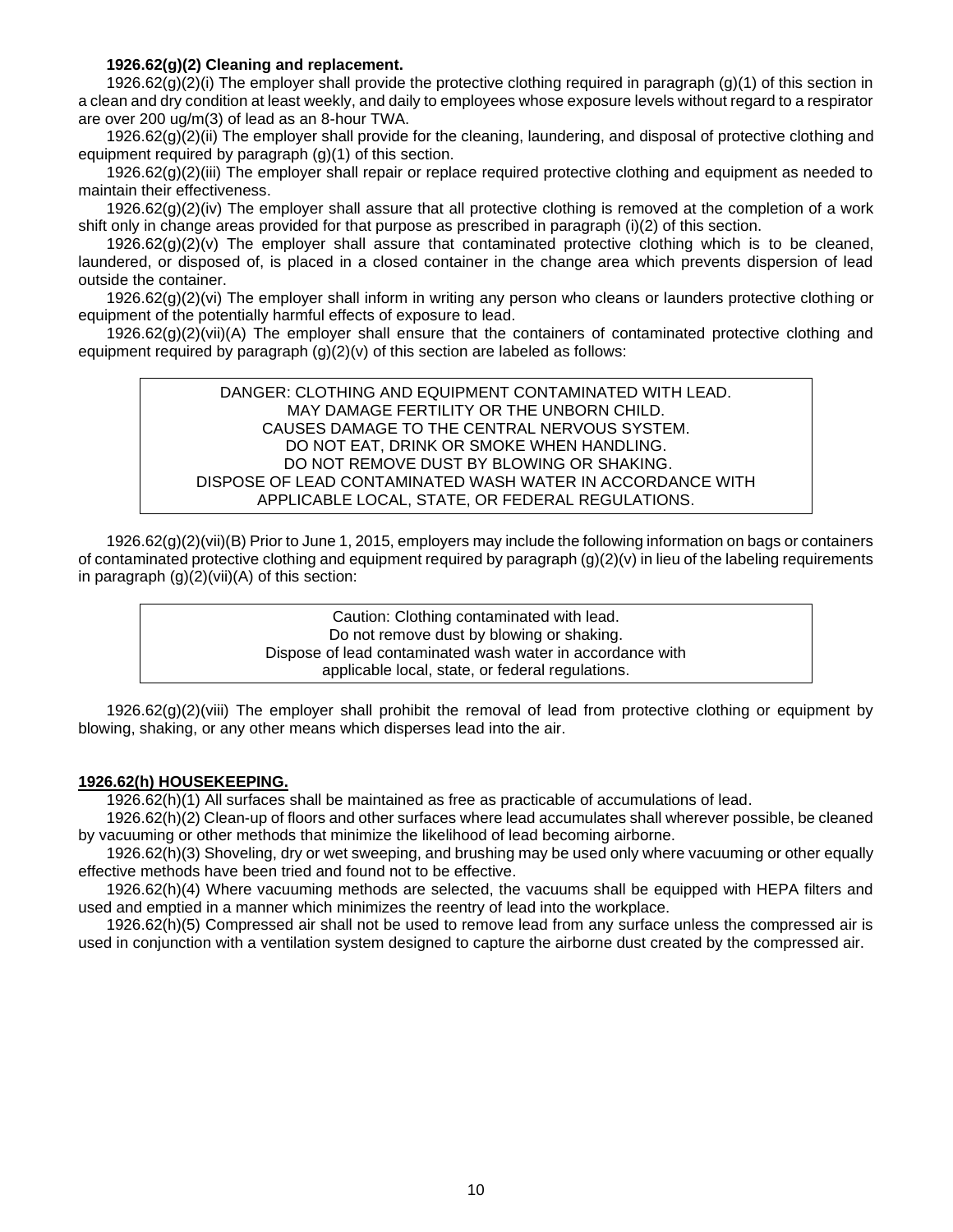# <span id="page-10-1"></span>**1926.62(i) HYGIENE FACILITIES AND PRACTICES.**

# **1926.62(i)(1)**

<span id="page-10-3"></span>The employer shall assure that in areas where employees are exposed to lead above the PEL without regard to the use of respirators, food or beverage is not present or consumed, tobacco products are not present or used, and cosmetics are not applied.

### **1926.62(i)(2) Change areas.**

<span id="page-10-4"></span>[1926.62\(i\)\(2\)\(i\)](https://www.osha.gov/pls/oshaweb/owalink.query_links?src_doc_type=STANDARDS&src_unique_file=1926_0062&src_anchor_name=1926.62(i)(2)(i)) The employer shall provide clean change areas for employees whose airborne exposure to lead is above the PEL, and as interim protection for employees performing tasks as specified in paragraph (d)(2) of this section, without regard to the use of respirators.

1926.62(i)(2)(ii) The employer shall assure that change areas are equipped with separate storage facilities for protective work clothing and equipment and for street clothes which prevent cross-contamination.

1926.62(i)(2)(iii) The employer shall assure that employees do not leave the workplace wearing any protective clothing or equipment that is required to be worn during the work shift.

### **1926.62(i)(3) Showers.**

<span id="page-10-5"></span>1926.62(i)(3)(i) The employer shall provide shower facilities, where feasible, for use by employees whose airborne exposure to lead is above the PEL.

1926.62(i)(3)(ii) The employer shall assure, where shower facilities are available, that employees shower at the end of the work shift and shall provide an adequate supply of cleansing agents and towels for use by affected employees.

# **1926.62(i)(4) Eating facilities.**

<span id="page-10-6"></span>1926.62(i)(4)(i) The employer shall provide lunchroom facilities or eating areas for employees whose airborne exposure to lead is above the PEL, without regard to the use of respirators.

[1926.62\(i\)\(4\)\(ii\)](https://www.osha.gov/pls/oshaweb/owalink.query_links?src_doc_type=STANDARDS&src_unique_file=1926_0062&src_anchor_name=1926.62(i)(4)(ii)) The employer shall assure that lunchroom facilities or eating areas are as free as practicable from lead contamination and are readily accessible to employees.

1926.62(i)(4)(iii) The employer shall assure that employees whose airborne exposure to lead is above the PEL, without regard to the use of a respirator, wash their hands and face prior to eating, drinking, smoking or applying cosmetics.

1926.62(i)(4)(iv) The employer shall assure that employees do not enter lunchroom facilities or eating areas with protective work clothing or equipment unless surface lead dust has been removed by vacuuming, downdraft booth, or other cleaning method that limits dispersion of lead dust.

### **1926.62(i)(5) Hand Washing facilities.**

<span id="page-10-7"></span>1926.62(i)(5)(i) The employer shall provide adequate handwashing facilities for use by employees exposed to lead in accordance with 29 CFR 1926.51(f).

1926.62(i)(5)(ii) Where showers are not provided the employer shall assure that employees wash their hands and face at the end of the work-shift.

# <span id="page-10-2"></span>**1926.62(j) MEDICAL SURVEILLANCE.**

# <span id="page-10-0"></span>**R 325.51987 Medical surveillance, general.**

# **Rule 87**. **(1) This rule replaces OSHA 1926.62(j)(1).**

(2) An employer shall make available initial medical surveillance to employees occupationally exposed on any day to lead at or above the action level. Initial medical surveillance consists of biological monitoring in the form of blood sampling and analysis for lead levels.

(3) An employer shall institute a medical surveillance program in accordance with 1926.62(j)(2), R 325.51988, R 325.51989, R 325.51990, R 325.51991, and 1926.62(j)(3) for all employees who are or may be exposed by the employer at or above the action level for more than 30 days in any consecutive 12 months.

(4) An employer shall assure that all medical examinations and procedures are performed by or under the supervision of a licensed physician.

(5) An employer shall make available the required medical surveillance including multiple physician review under 1926.62(j)(3)(iii) without cost to employees and at a reasonable time and place.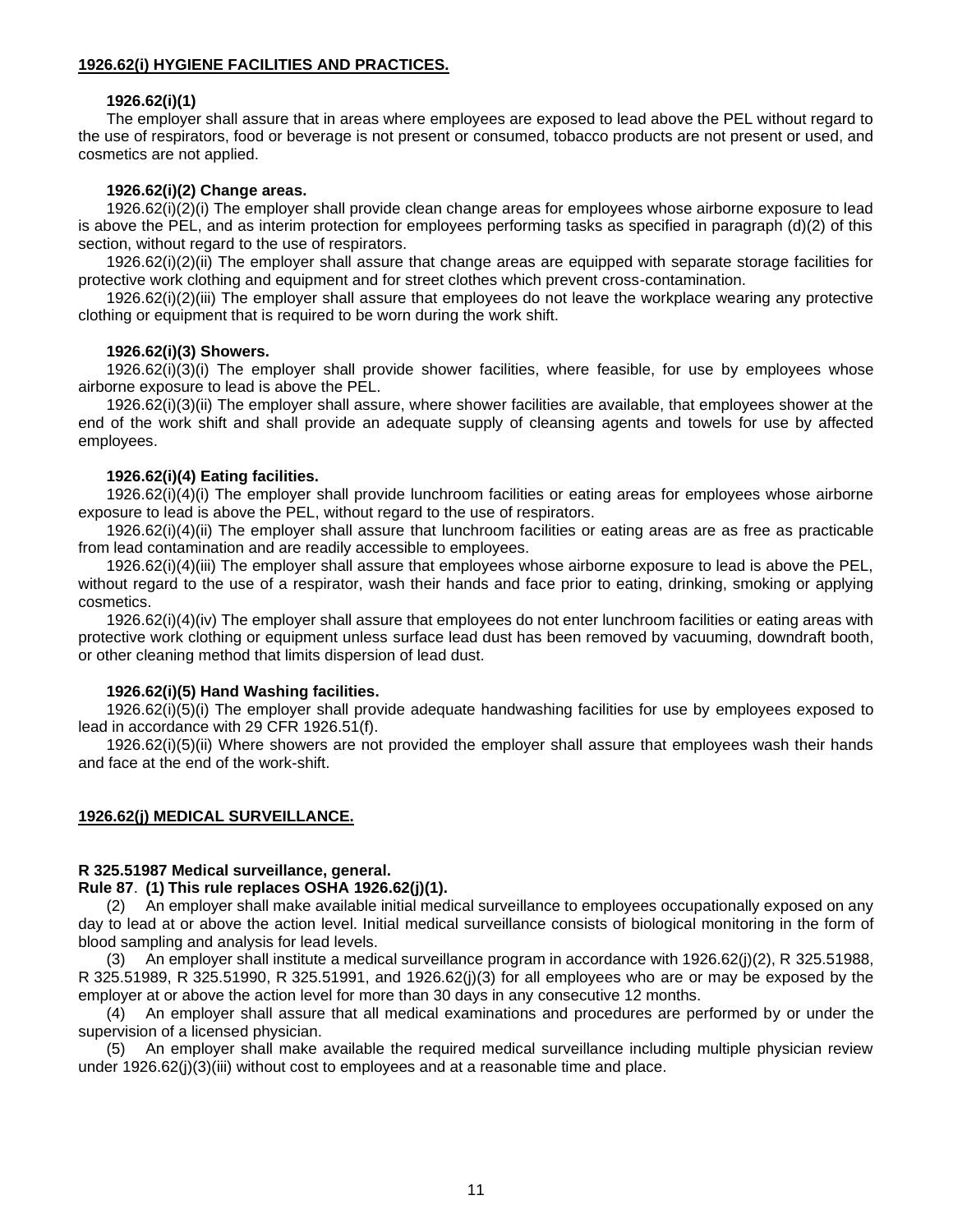# <span id="page-11-0"></span>**R 325.51988 Blood lead level sampling and analysis.**

### **Rule 88**. **(1) This rule replaces OSHA 1926.62(j)(2)(i).**

(2) An employer shall make available biological monitoring in the form of blood sampling and analysis for lead levels to each employee covered under R 325.51987 (2) and (3) of these rules on the following schedule:

(a) For each employee covered under R 325.51987(3) of these rules, at least every 2 months for the first 6 months and every 6 months thereafter.

(b) For each employee covered under R 325.51987 (2) or (3) of these rules whose last blood sampling and analysis indicated a blood lead level at or above 15 µg/dL, at least every 2 months. This frequency shall continue until 2 consecutive blood samples and analyses indicate a blood lead level below 15 µg/dL.

(c) For each employee who is removed from exposure to lead due to an elevated blood lead level at least monthly during the removal period.

# **1926.62(j)(2)(ii) Follow-up blood sampling tests.**

<span id="page-11-3"></span>Whenever the results of a blood lead level test indicate that an employee's blood lead level is at or above the numerical criterion for medical removal under paragraph (k)(1)(i) of this section, the employer shall provide a second (follow-up) blood sampling test within two weeks after the employer receives the results of the first blood sampling test.

# **1926.62(j)(2)(iii) Accuracy of blood lead level sampling and analysis.**

<span id="page-11-4"></span>Blood lead level sampling and analysis provided pursuant to this section shall have an accuracy (to a confidence level of 95 percent) within plus or minus 15 percent or 6 ug/dl, whichever is greater, and shall be conducted by a laboratory approved by OSHA.

# <span id="page-11-1"></span>**R 325.51989 Employee notification.**

# **Rule 89**. **(1) This rule replaces OSHA 1926.62(j)(2)(iv).**

(2) Within 5 working days after the receipt of biological monitoring results, the employer shall notify each employee in writing of his or her blood lead level.

(3) An employer shall notify each employee whose blood lead level is at or above 15 µg/dL that these rules require temporary medical removal with Medical Removal Protection benefits when an employee's blood lead level is at or above the numerical criterion for medical removal under R 325.51992 of these rules.

### <span id="page-11-5"></span>**1926.62(j)(3) Medical examinations and consultations.**

### <span id="page-11-2"></span>**R 325.51990 Medical examinations and consultations, frequency.**

# **Rule 90. (1) This rule replaces OSHA 1926.62(j)(3)(i).**

(2) An employer shall make available medical examinations and consultations to each employee covered under R 325.51987(3) of these rules on the following schedule:

(a) At least annually for each employee for whom a blood lead sampling test conducted at any time during the preceding 12 months indicated a blood lead level at or above 15 µg/dL.

(b) As soon as possible, upon notification by an employee either that the employee has developed signs or symptoms commonly associated with lead intoxication, that the employee desires medical advice concerning the effects of current or past exposure to lead on the employee's ability to procreate a healthy child, that the employee is pregnant, or that the employee has demonstrated difficulty in breathing during a respirator fitting test or during use.

(c) As medically appropriate for each employee either removed from exposure to lead due to a risk of sustaining material impairment to health, or otherwise limited pursuant to a final medical determination.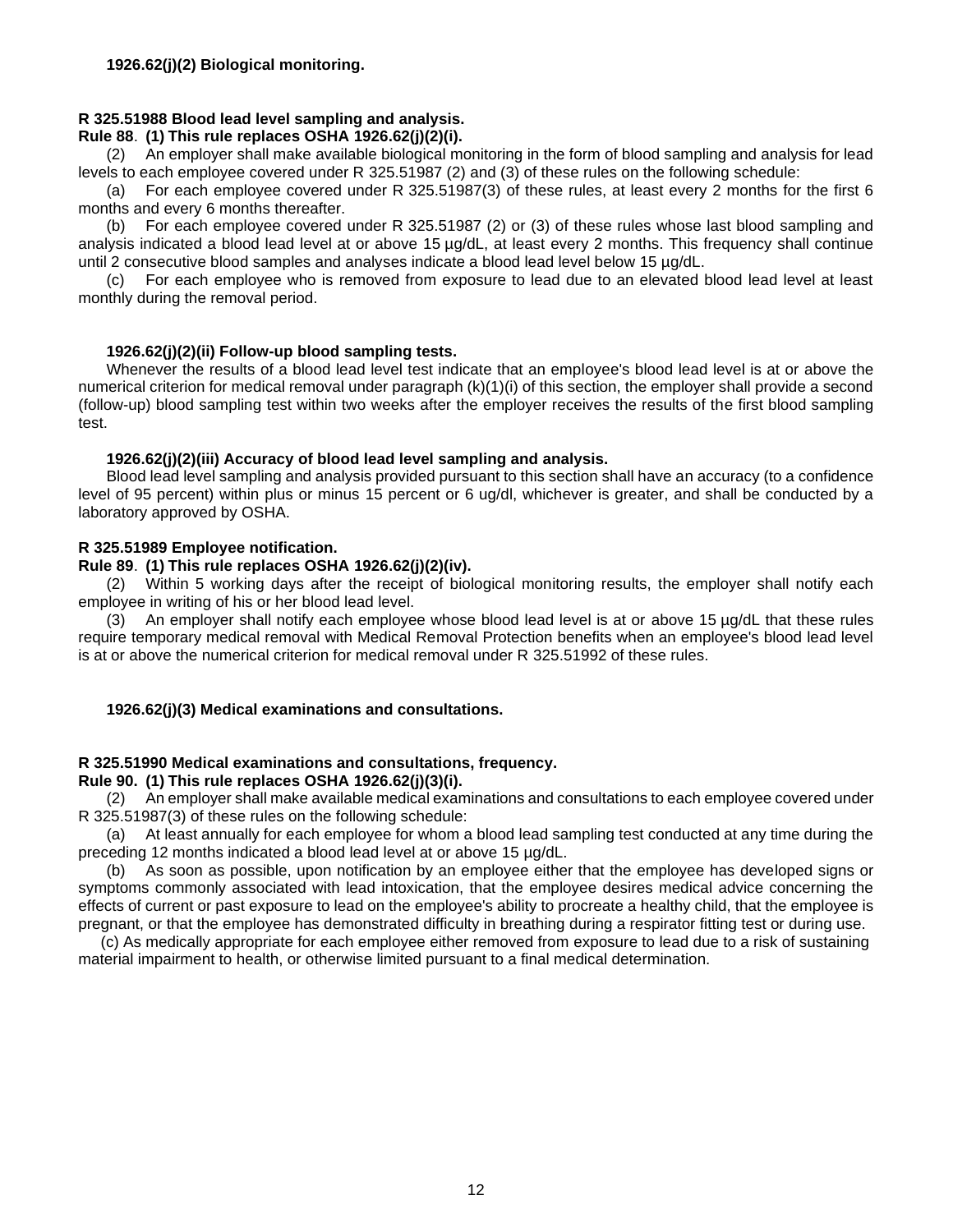### <span id="page-12-0"></span>**R 325.51991 Content of medical examinations.**

# **Rule 91**. **(1) This rule replaces OSHA 1926.62(j)(3)(ii).**

(2) The content of medical examinations made available pursuant to R 325.51990(2) (b) and (c) of these rules shall be determined by an examining physician and, if requested by an employee, shall include pregnancy testing or laboratory evaluation of male fertility.

(3) Medical examinations made available pursuant to R 325.51990(2)(a) of these rules include all of the following elements:

(a) A detailed work history and a medical history, with particular attention to past occupational and non-occupational lead exposure in all of the following:

(i) Personal habits, such as smoking and hygiene.

- (ii) Past gastrointestinal.
- (iii) Hematologic.
- (iv) Renal.
- (v) Cardiovascular.
- (vi) Reproductive.
- (vii) Neurological problems.
- (b) A thorough physical examination, with particular attention to all of the following:
	- (i) Teeth.
	- (ii) Gums.
	- (iii) Hematologic.
	- (iv) Gastrointestinal.
	- (v) Renal.
	- (vi) Cardiovascular.
	- (vii) Neurological systems.

(viii) Pulmonary status should be evaluated if respiratory protection will be used.

- (c) A blood pressure measurement.
- (d) A blood sample and an analysis which determines all of the following:
	- (i) Blood lead level.
	- (ii) Hemoglobin and hematocrit determinations, red cell indices, and examination of peripheral smear morphology.
	- (iii) Blood urea nitrogen.
	- (iv) Serum creatinine.
- (e) A routine urinalysis with microscopic examination.

(f) Any laboratory or other test relevant to lead exposure which the examining physician deems necessary by sound medical practice.

# **1926.62(j)(3)(iii) Multiple physician review mechanism.**

<span id="page-12-1"></span>1926.62(j)(3)(iii)(A) If the employer selects the initial physician who conducts any medical examination or consultation provided to an employee under this section, the employee may designate a second physician:

1926.62(j)(3)(iii)(A)(1) To review any findings, determinations or recommendations of the initial physician; and 1926.62(j)(3)(iii)(A)(2) To conduct such examinations, consultations, and laboratory tests as the second physician deems necessary to facilitate this review.

1926.62(j)(3)(iii)(B) The employer shall promptly notify an employee of the right to seek a second medical opinion after each occasion that an initial physician conducts a medical examination or consultation pursuant to this section. The employer may condition its participation in, and payment for, the multiple physician review mechanism upon the employee doing the following within fifteen (15) days after receipt of the foregoing notification, or receipt of the initial physician's written opinion, whichever is later:

1926.62(j)(3)(iii)(B)(1) The employee informing the employer that he or she intends to seek a second medical opinion, and

1926.62(j)(3)(iii)(B)(2) The employee initiating steps to make an appointment with a second physician.

1926.62(j)(3)(iii)(C) If the findings, determinations or recommendations of the second physician differ from those of the initial physician, then the employer and the employee shall assure that efforts are made for the two physicians to resolve any disagreement.

1926.62(j)(3)(iii)(D) If the two physicians have been unable to quickly resolve their disagreement, then the employer and the employee through their respective physicians shall designate a third physician:

1926.62(j)(3)(iii)(D)(1) To review any findings, determinations or recommendations of the prior physicians; and 1926.62(j)(3)(iii)(D)(2) To conduct such examinations, consultations, laboratory tests and discussions with the prior physicians as the third physician deems necessary to resolve the disagreement of the prior physicians.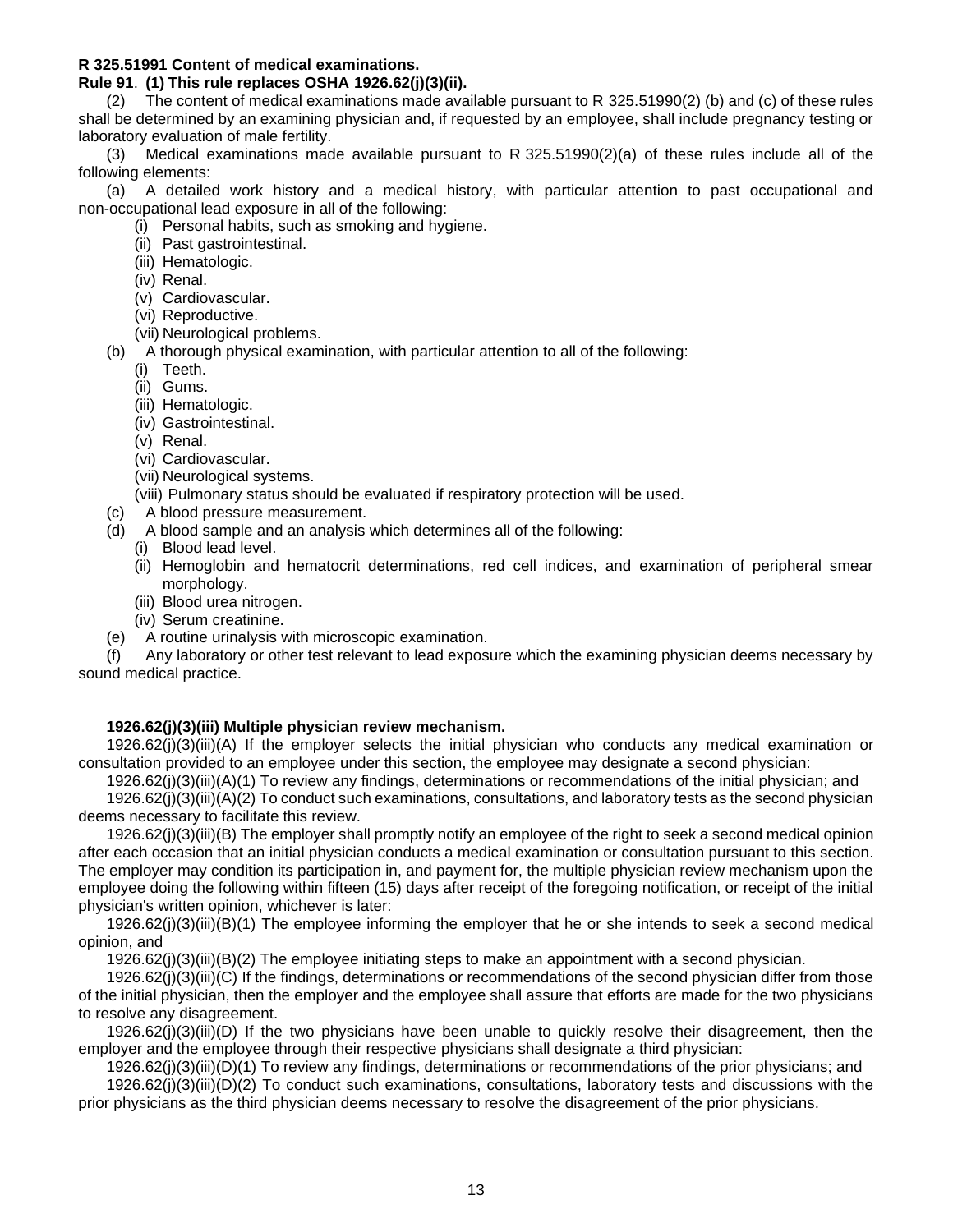1926.62(j)(3)(iii)(E) The employer shall act consistent with the findings, determinations and recommendations of the third physician, unless the employer and the employee reach an agreement which is otherwise consistent with the recommendations of at least one of the three physicians.

#### **1926.62(j)(3)(iv) Information provided to examining and consulting physicians.**

<span id="page-13-2"></span>1926.62(j)(3)(iv)(A) The employer shall provide an initial physician conducting a medical examination or consultation under this section with the following information:

1926.62(j)(3)(iv)(A)(1) A copy of this regulation for lead including all Appendices;

1926.62(j)(3)(iv)(A)(2) A description of the affected employee's duties as they relate to the employee's exposure;

1926.62(j)(3)(iv)(A)(3) The employee's exposure level or anticipated exposure level to lead and to any other toxic substance (if applicable);

1926.62(j)(3)(iv)(A)(4) A description of any personal protective equipment used or to be used;

1926.62(j)(3)(iv)(A)(5) Prior blood lead determinations; and

1926.62(j)(3)(iv)(A)(6) All prior written medical opinions concerning the employee in the employer's possession or control.

1926.62(j)(3)(iv)(B) The employer shall provide the foregoing information to a second or third physician conducting a medical examination or consultation under this section upon request either by the second or third physician, or by the employee.

# **1926.62(j)(3)(v) Written medical opinions.**

<span id="page-13-3"></span>1926.62(j)(3)(v)(A) The employer shall obtain and furnish the employee with a copy of a written medical opinion from each examining or consulting physician which contains only the following information:

1926.62(j)(3)(v)(A)(1) The physician's opinion as to whether the employee has any detected medical condition which would place the employee at increased risk of material impairment of the employee's health from exposure to lead;

1926.62(j)(3)(v)(A)(2) Any recommended special protective measures to be provided to the employee, or limitations to be placed upon the employee's exposure to lead;

1926.62(j)(3)(v)(A)(3) Any recommended limitation upon the employee's use of respirators, including a determination of whether the employee can wear a powered air purifying respirator if a physician determines that the employee cannot wear a negative pressure respirator; and

 $1926.62(i)(3)(v)(A)(4)$  The results of the blood lead determinations.

 $1926.62(j)(3)(v)(B)$  The employer shall instruct each examining and consulting physician to:

1926.62(j)(3)(v)(B)(1) Not reveal either in the written opinion or orally, or in any other means of communication with the employer, findings, including laboratory results, or diagnoses unrelated to an employee's occupational exposure to lead; and

1926.62(j)(3)(v)(B)(2) Advise the employee of any medical condition, occupational or nonoccupational, which dictates further medical examination or treatment.

### **1926.62(j)(3)(vi) Alternate physician determination mechanisms.**

<span id="page-13-4"></span>The employer and an employee or authorized employee representative may agree upon the use of any alternate physician determination mechanism in lieu of the multiple physician review mechanism provided by paragraph (j)(3)(iii) of this section so long as the alternate mechanism is as expeditious and protective as the requirements contained in this paragraph.

### **1926.62(j)(4) Chelation.**

<span id="page-13-5"></span>1926.62(j)(4)(i) The employer shall assure that any person whom he retains, employs, supervises or controls does not engage in prophylactic chelation of any employee at any time.

1926.62(j)(4)(ii) If therapeutic or diagnostic chelation is to be performed by any person in paragraph (j)(4)(i) of this section, the employer shall assure that it be done under the supervision of a licensed physician in a clinical setting with thorough and appropriate medical monitoring and that the employee is notified in writing prior to its occurrence.

### <span id="page-13-1"></span>**1926.62(k) MEDICAL REMOVAL PROTECTION.**

<span id="page-13-6"></span>**1926.62(k)(1) Temporary medical removal and return of an employee.**

### <span id="page-13-0"></span>**R 325.51992 Temporary removal due to elevated blood lead level.**

### **Rule 92. (1) This rule replaces OSHA 1926.62(k)(1)(i).**

(2) An employer shall remove an employee from work having an exposure to lead at or above the action level on each occasion that a periodic and a follow-up blood sampling test conducted pursuant to these rules indicate that the employee's blood lead level is at or above 30 µg/dL.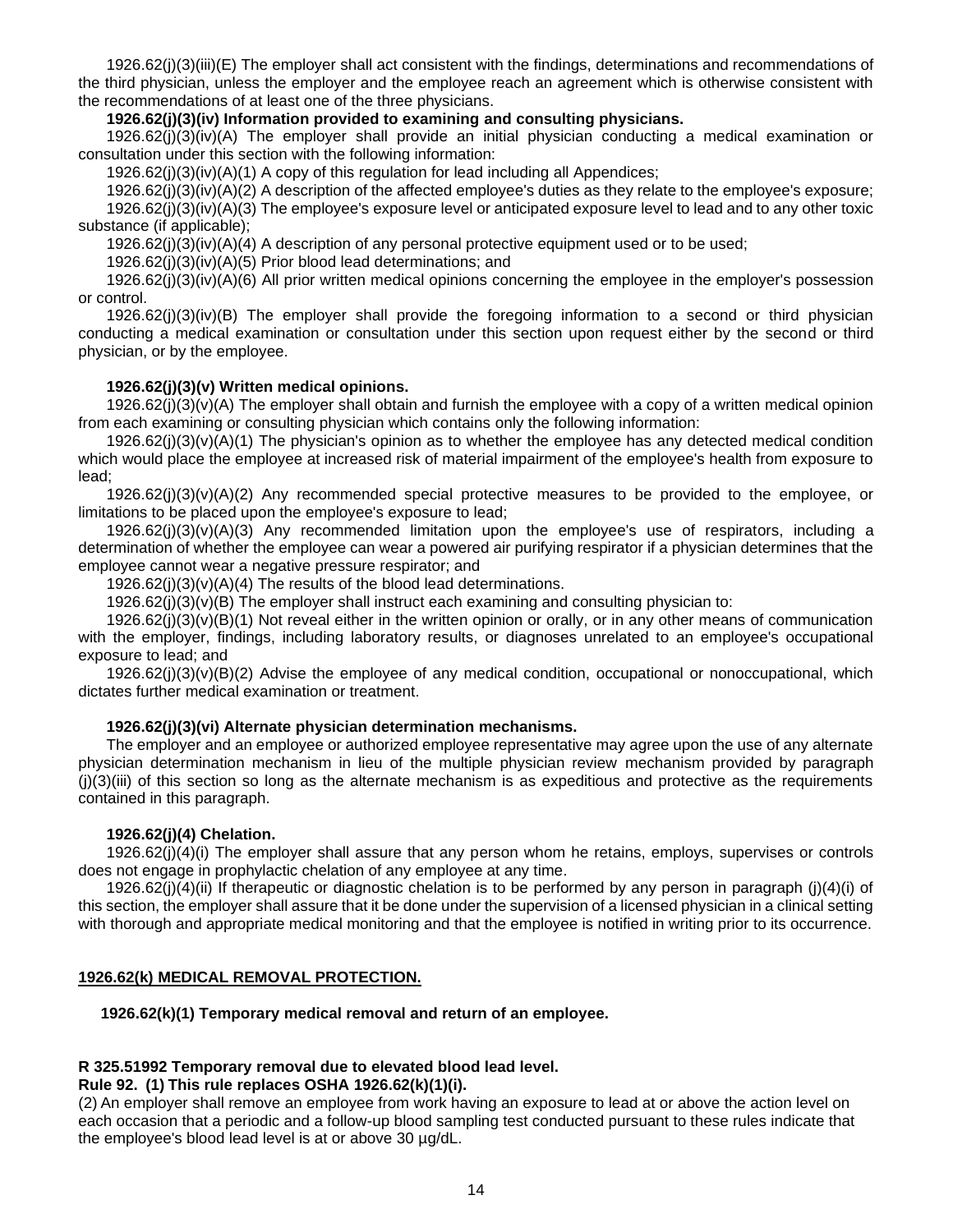#### **1926.62(k)(1)(ii) Temporary removal due to a final medical determination.**

<span id="page-14-1"></span>1926.62(k)(1)(ii)(A) The employer shall remove an employee from work having an exposure to lead at or above the action level on each occasion that a final medical determination results in a medical finding, determination, or opinion that the employee has a detected medical condition which places the employee at increased risk of material impairment to health from exposure to lead.

1926.62(k)(1)(ii)(B) For the purposes of this section, the phrase *final medical determination* means the written medical opinion on the employees' health status by the examining physician or, where relevant, the outcome of the multiple physician review mechanism or alternate medical determination mechanism used pursuant to the medical surveillance provisions of this section.

1926.62(k)(1)(ii)(C) Where a final medical determination results in any recommended special protective measures for an employee, or limitations on an employee's exposure to lead, the employer shall implement and act consistent with the recommendation.

# <span id="page-14-0"></span>**R 325.51993 Return of employee to former job status.**

### **Rule 93. (1) This rule replaces OSHA 1926.62(k)(1)(iii).**

(2) An employer shall return an employee to his or her former job status under either of the following circumstances:

(a) For an employee removed due to a blood lead level at or above 30 µg/dL when 2 consecutive blood sampling tests indicate that the employee's blood lead level is below 15 µg/dL.

(b) For an employee removed due to a final medical determination, when a subsequent final medical determination results in a medical finding, determination, or opinion that the employee no longer has a detected medical condition which places the employee at increased risk of material impairment to health from exposure to lead.

(3) For the purposes of this rule, the requirement that an employer return an employee to his or her former job status is not intended to expand upon or restrict any rights an employee has or would have had, absent temporary medical removal, to a specific job classification or position under the terms of a collective bargaining agreement.

#### **1926.62(k)(1)(iv) Removal of other employee special protective measure or limitations.**

<span id="page-14-2"></span>The employer shall remove any limitations placed on an employee or end any special protective measures provided to an employee pursuant to a final medical determination when a subsequent final medical determination indicates that the limitations or special protective measures are no longer necessary.

#### **1926.62(k)(1)(v) Employer options pending a final medical determination.**

<span id="page-14-4"></span><span id="page-14-3"></span>Where the multiple physician review mechanism, or alternate medical determination mechanism used pursuant to the medical surveillance provisions of this section, has not yet resulted in a final medical determination with respect to an employee, the employer shall act as follows:

### **1926.62(k)(1)(v)(A) Removal.**

<span id="page-14-5"></span>The employer may remove the employee from exposure to lead, provide special protective measures to the employee, or place limitations upon the employee, consistent with the medical findings, determinations, or recommendations of any of the physicians who have reviewed the employee's health status.

#### **1926.62(k)(1)(v)(B) Return.**

The employer may return the employee to his or her former job status, end any special protective measures provided to the employee, and remove any limitations placed upon the employee, consistent with the medical findings, determinations, or recommendations of any of the physicians who have reviewed the employee's health status, with two exceptions.

1926.62(k)(1)(v)(B)(1) If the initial removal, special protection, or limitation of the employee resulted from a final medical determination which differed from the findings, determinations, or recommendations of the initial physician or;

1926.62(k)(1)(v)(B)(2) If the employee has been on removal status for the preceding eighteen months due to an elevated blood lead level, then the employer shall await a final medical determination.

#### <span id="page-14-6"></span>**1926.62(k)(2) Medical removal protection benefits.**

### **1926.62(k)(2)(i) Provision of medical removal protection benefits.**

<span id="page-14-7"></span>The employer shall provide an employee up to eighteen (18) months of medical removal protection benefits on each occasion that an employee is removed from exposure to lead or otherwise limited pursuant to this section.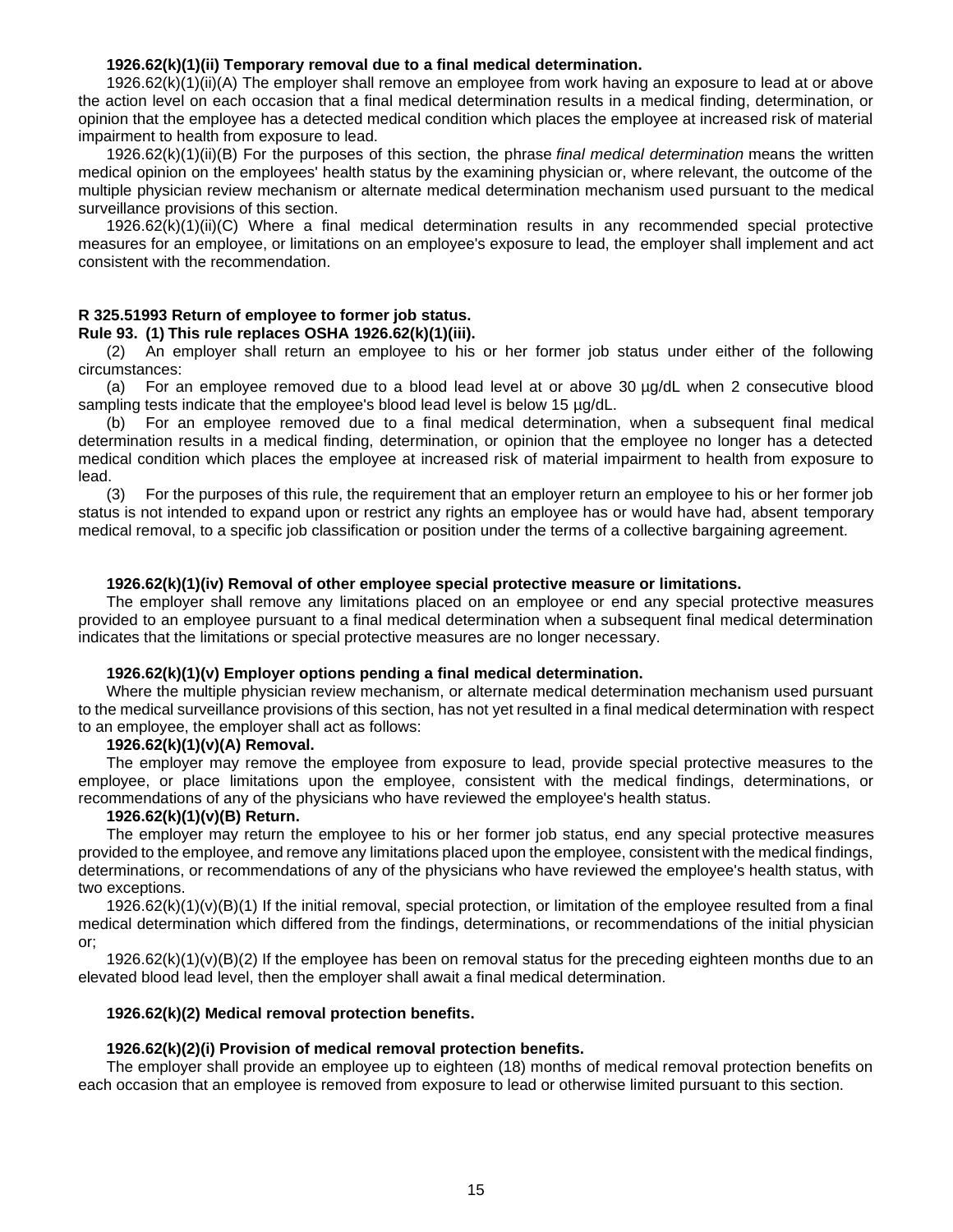### **1926.62(k)(2)(ii) Definition of medical removal protection benefits.**

<span id="page-15-1"></span>For the purposes of this section, the requirement that an employer provide medical removal protection benefits means that, as long as the job the employee was removed from continues, the employer shall maintain the total normal earnings, seniority and other employment rights and benefits of an employee, including the employee's right to his or her former job status as though the employee had not been medically removed from the employee's job or otherwise medically limited.

### **1926.62(k)(2)(iii) Follow-up medical surveillance during the period of employee removal or limitation.**

<span id="page-15-2"></span>During the period of time that an employee is medically removed from his or her job or otherwise medically limited, the employer may condition the provision of medical removal protection benefits upon the employee's participation in follow-up medical surveillance made available pursuant to this section.

### **1926.62(k)(2)(iv) Workers' compensation claims.**

<span id="page-15-3"></span>If a removed employee files a claim for workers' compensation payments for a lead-related disability, then the employer shall continue to provide medical removal protection benefits pending disposition of the claim. To the extent that an award is made to the employee for earnings lost during the period of removal, the employer's medical removal protection obligation shall be reduced by such amount. The employer shall receive no credit for workers' compensation payments received by the employee for treatment-related expenses.

# **1926.62(k)(2)(v) Other credits.**

<span id="page-15-4"></span>The employer's obligation to provide medical removal protection benefits to a removed employee shall be reduced to the extent that the employee receives compensation for earnings lost during the period of removal either from a publicly or employer-funded compensation program, or receives income from employment with another employer made possible by virtue of the employee's removal.

### **1926.62(k)(2)(vi) Voluntary removal or restriction of an employee.**

<span id="page-15-5"></span>Where an employer, although not required by this section to do so, removes an employee from exposure to lead or otherwise places limitations on an employee due to the effects of lead exposure on the employee's medical condition, the employer shall provide medical removal protection benefits to the employee equal to that required by paragraph (k)(2)(i) and (ii) of this section.

# <span id="page-15-0"></span>**1926.62(l) COMMUNICATION OF HAZARDS.**

### <span id="page-15-6"></span>**1926.62(l)(1) General.**

### **1926.62(l)(1)(i) Hazard communication.**

<span id="page-15-7"></span>The employer shall include lead in the program established to comply with the Hazard Communication Standard (HCS) (1910.1200). The employer shall ensure that each employee has access to labels on containers of lead and safety data sheets, and is trained in accordance with the provisions of HCS and paragraph (l) of this section. The employer shall ensure that at least the following hazards are addressed:

1926.62(l)(1)(i)(A) Reproductive/developmental toxicity;

1926.62(l)(1)(i)(B) Central nervous system effects;

1926.62(l)(1)(i)(C) Kidney effects;

1926.62(l)(1)(i)(D) Blood effects; and

1926.62(l)(1)(i)(E) Acute toxicity effects.

1926.62(l)(1)(ii) The employer shall train each employee who is subject to exposure to lead at or above the action level on any day, or who is subject to exposure to lead compounds which may cause skin or eye irritation (*e.g.*, lead arsenate, lead azide), in accordance with the requirements of this section. The employer shall institute a training program and ensure employee participation in the program.

1926.62(l)(1)(iii) The employer shall provide the training program as initial training prior to the time of job assignment or prior to the start up date for this requirement, whichever comes last.

1926.62(l)(1)(iv) The employer shall also provide the training program at least annually for each employee who is subject to lead exposure at or above the action level on any day.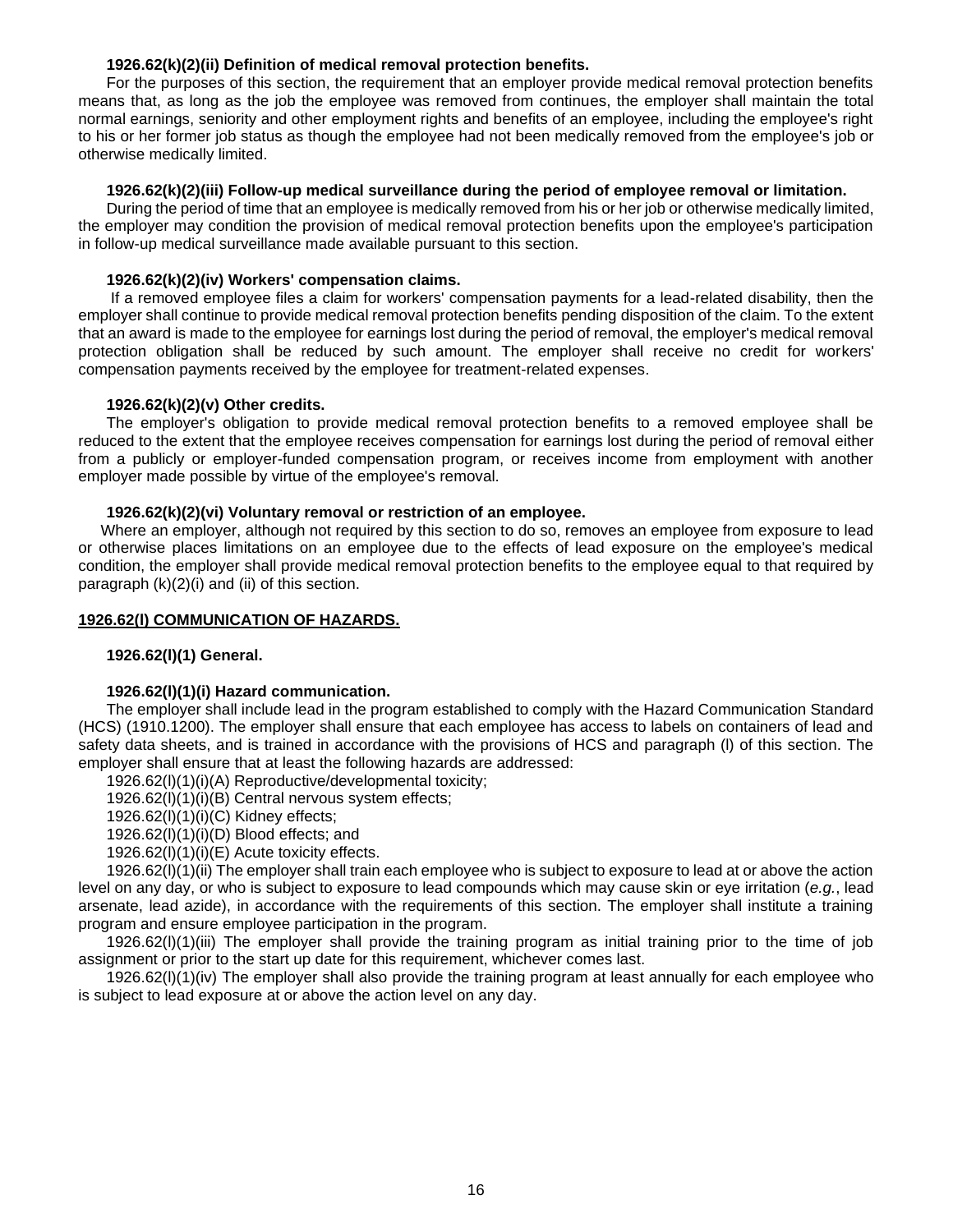# <span id="page-16-1"></span>**1926.62(l)(2) Training program.**

The employer shall assure that each employee is trained in the following:

1926.62(l)(2)(i) The content of this standard and its appendices;

1926.62(l)(2)(ii) The specific nature of the operations which could result in exposure to lead above the action level;

1926.62(l)(2)(iii) The purpose, proper selection, fitting, use, and limitations of respirators;

1926.62(l)(2)(iv) The purpose and a description of the medical surveillance program, and the medical removal protection program including information concerning the adverse health effects associated with excessive exposure to lead (with particular attention to the adverse reproductive effects on both males and females and hazards to the fetus and additional precautions for employees who are pregnant);

1926.62(l)(2)(v) The engineering controls and work practices associated with the employee's job assignment including training of employees to follow relevant good work practices described in Appendix B of this section;

1926.62(l)(2)(vi) The contents of any compliance plan in effect;

1926.62(l)(2)(vii) Instructions to employees that chelating agents should not routinely be used to remove lead from their bodies and should not be used at all except under the direction of a licensed physician; and

1926.62(l)(2)(viii) The employee's right of access to records under 29 CFR 1910.20.

# **1926.62(l)(3) Access to information and training materials.**

<span id="page-16-2"></span>1926.62(l)(3)(i) The employer shall make readily available to all affected employees a copy of this standard and its appendices.

1926.62(l)(3)(ii) The employer shall provide, upon request, all materials relating to the employee information and training program to affected employees and their designated representatives, and to the Assistant Secretary and the Director.

# <span id="page-16-0"></span>**1926.62(m) SIGNS.**

# **1926.62(m)(1) General.**

<span id="page-16-3"></span>1926.62(m)(1)(i) The employer shall post the following warning signs in each work area where an employee's exposure to lead is above the PEL.

# **DANGER** LEAD WORK AREA MAY DAMAGE FERTILITY OR THE UNBORN CHILD CAUSES DAMAGE TO THE CENTRAL NERVOUS SYSTEM DO NOT EAT, DRINK OR SMOKE IN THIS AREA

1926.62(m)(1)(ii) The employer shall ensure that no statement appears on or near any sign required by this paragraph (m) that contradicts or detracts from the meaning of the required sign.

1926.62(m)(1)(iii) The employer shall ensure that signs required by this paragraph (m) are illuminated and cleaned as necessary so that the legend is readily visible.

1926.62(m)(1)(iv) The employer may use signs required by other statutes, regulations or ordinances in addition to, or in combination with, signs required by this paragraph (m).

1926.62(m)(1)(v) Prior to June 1, 2016, employers may use the following legend in lieu of that specified in paragraph (m)(1)(i) of this section:

> WARNING LEAD WORK AREA POISON NO SMOKING OR EATING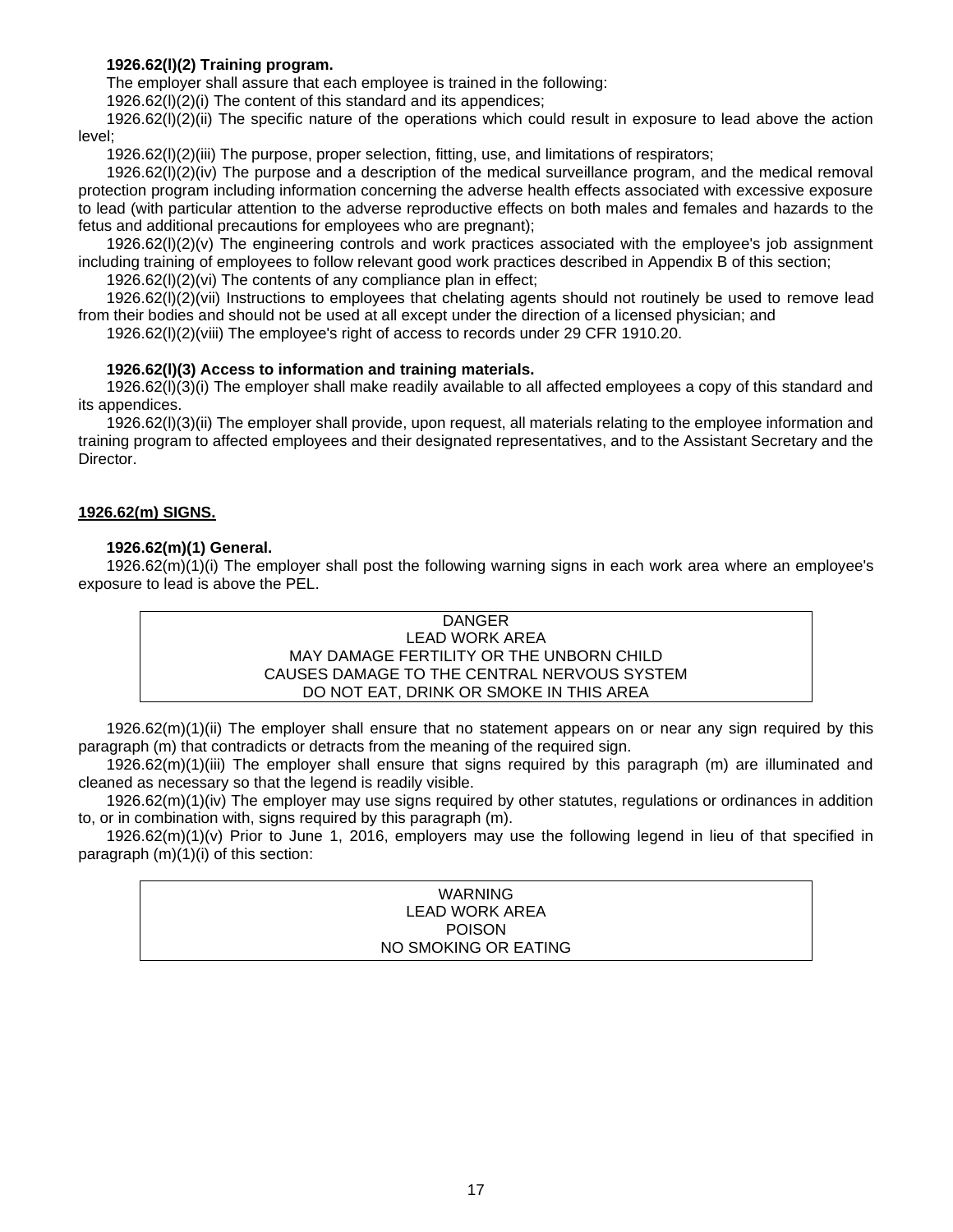# <span id="page-17-0"></span>**1926.62(n)(1) Exposure assessment.**

<span id="page-17-1"></span>1926.62(n)(1)(i) The employer shall establish and maintain an accurate record of all monitoring and other data used in conducting employee exposure assessments as required in paragraph (d) of this section.

1926.62(n)(1)(ii) Exposure monitoring records shall include:

1926.62(n)(1)(ii)(A) The date(s), number, duration, location and results of each of the samples taken if any, including a description of the sampling procedure used to determine representative employee exposure where applicable;

1926.62(n)(1)(ii)(B) A description of the sampling and analytical methods used and evidence of their accuracy;

1926.62(n)(1)(ii)(C) The type of respiratory protective devices worn, if any;

1926.62(n)(1)(ii)(D) Name and job classification of the employee monitored and of all other employees whose exposure the measurement is intended to represent; and

1926.62(n)(1)(ii)(E) The environmental variables that could affect the measurement of employee exposure.

1926.62(n)(1)(iii) The employer shall maintain monitoring and other exposure assessment records in accordance with the provisions of 29 CFR 1926.33.

# <span id="page-17-2"></span>**1926.62(n)(2) Medical surveillance.**

1926.62(n)(2)(i) The employer shall establish and maintain an accurate record for each employee subject to medical surveillance as required by paragraph (j) of this section.

1926.62(n)(2)(ii) This record shall include:

1926.62(n)(2)(ii)(A) The name and description of the duties of the employee;

1926.62(n)(2)(ii)(B) A copy of the physician's written opinions;

1926.62(n)(2)(ii)(C) Results of any airborne exposure monitoring done on or for that employee and provided to the physician; and

1926.62(n)(2)(ii)(D) Any employee medical complaints related to exposure to lead.

1926.62(n)(2)(iii) The employer shall keep, or assure that the examining physician keeps, the following medical records:

1926.62(n)(2)(iii)(A) A copy of the medical examination results including medical and work history required under paragraph (j) of this section;

1926.62(n)(2)(iii)(B) A description of the laboratory procedures and a copy of any standards or guidelines used to interpret the test results or references to that information;

1926.62(n)(2)(iii)(C) A copy of the results of biological monitoring.

1926.62(n)(2)(iv) The employer shall maintain or assure that the physician maintains medical records in accordance with the provisions of 29 CFR 1926.33.

### **1926.62(n)(3) Medical removals.**

<span id="page-17-3"></span>1926.62(n)(3)(i) The employer shall establish and maintain an accurate record for each employee removed from current exposure to lead pursuant to paragraph (k) of this section.

1926.62(n)(3)(ii) Each record shall include:

1926.62(n)(3)(ii)(A) The name of the employee;

1926.62(n)(3)(ii)(B) The date of each occasion that the employee was removed from current exposure to lead as well as the corresponding date on which the employee was returned to his or her former job status;

1926.62(n)(3)(ii)(C) A brief explanation of how each removal was or is being accomplished; and

1926.62(n)(3)(ii)(D) A statement with respect to each removal indicating whether or not the reason for the removal was an elevated blood lead level.

1926.62(n)(3)(iii) The employer shall maintain each medical removal record for at least the duration of an employee's employment.

### <span id="page-17-4"></span>**[1926.62\(n\)\(4\)](https://www.osha.gov/pls/oshaweb/owalink.query_links?src_doc_type=STANDARDS&src_unique_file=1926_0062&src_anchor_name=1926.62(n)(4)) Objective data for exemption from requirement for initial monitoring.**

1926.62(n)(4)(i) For purposes of this section, objective data are information demonstrating that a particular product or material containing lead or a specific process, operation, or activity involving lead cannot release dust or fumes in concentrations at or above the action level under any expected conditions of use. Objective data can be obtained from an industry-wide study or from laboratory product test results from manufacturers of lead containing products or materials. The data the employer uses from an industry-wide survey must be obtained under workplace conditions closely resembling the processes, types of material, control methods, work practices and environmental conditions in the employer's current operations.

1926.62(n)(4)(ii) The employer shall maintain the record of the objective data relied upon for at least 30 years.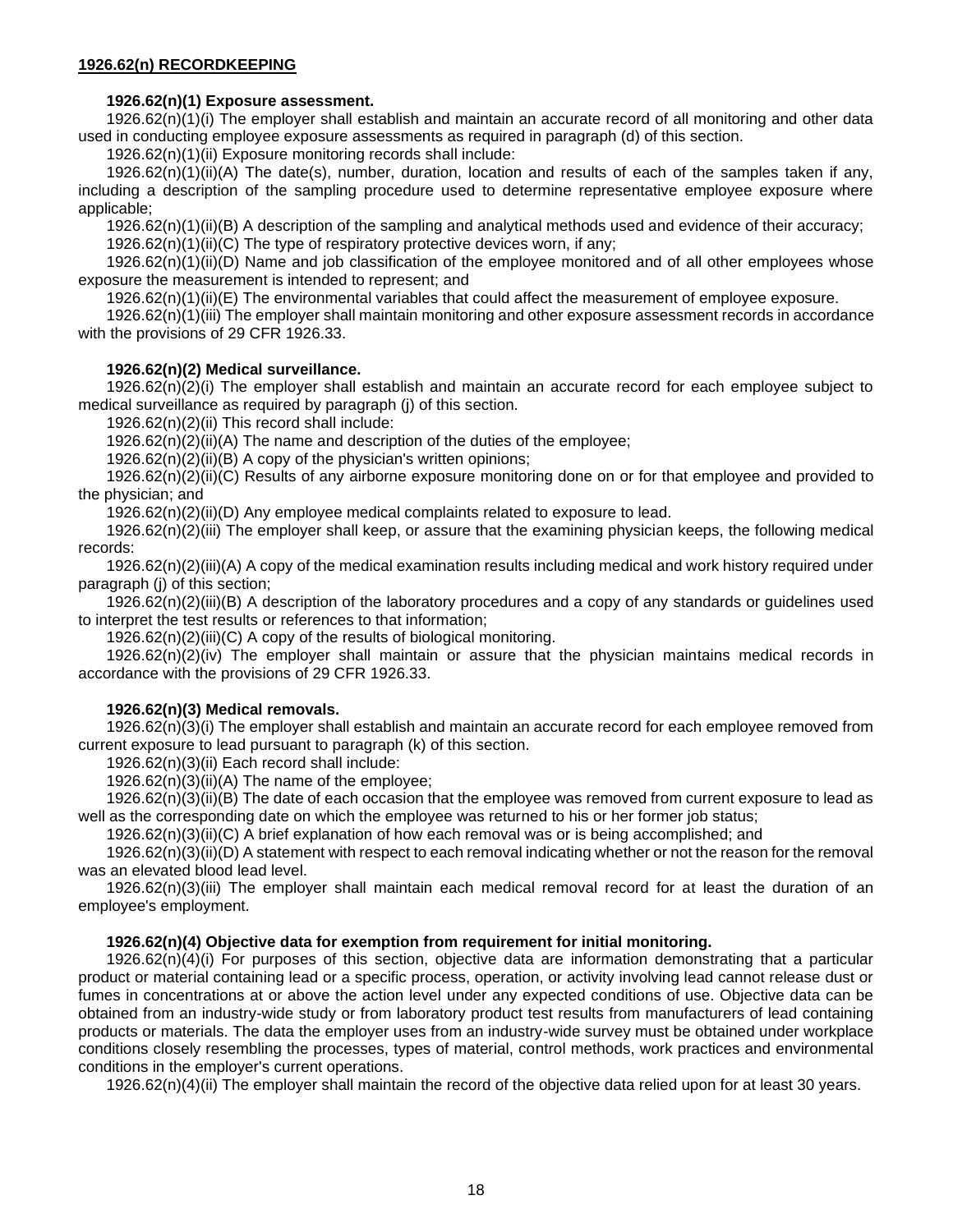### **1926.62(n)(5) Availability.**

<span id="page-18-2"></span>The employer shall make available upon request all records required to be maintained by paragraph (n) of this section to affected employees, former employees, and their designated representatives, and to the Assistant Secretary and the Director for examination and copying.

# **1926.62(n)(6) Transfer of records.**

<span id="page-18-3"></span>1926.62(n)(6)(i) Whenever the employer ceases to do business, the successor employer shall receive and retain all records required to be maintained by paragraph (n) of this section.

1926.62(n)(6)(ii) The employer shall also comply with any additional requirements involving the transfer of records set forth in 29 CFR 1910.1020(h).

### <span id="page-18-0"></span>**1926.62(o) OBSERVATION OF MONITORING.**

# **1926.62(o)(1) Employee observation.**

<span id="page-18-4"></span>The employer shall provide affected employees or their designated representatives an opportunity to observe any monitoring of employee exposure to lead conducted pursuant to paragraph (d) of this section.

# **1926.62(o)(2) Observation procedures.**

<span id="page-18-5"></span>1926.62(o)(2)(i) Whenever observation of the monitoring of employee exposure to lead requires entry into an area where the use of respirators, protective clothing or equipment is required, the employer shall provide the observer with and assure the use of such respirators, clothing and equipment, and shall require the observer to comply with all other applicable safety and health procedures.

1926.62(o)(2)(ii) Without interfering with the monitoring, observers shall be entitled to:

1926.62(o)(2)(ii)(A) Receive an explanation of the measurement procedures;

1926.62(o)(2)(ii)(B) Observe all steps related to the monitoring of lead performed at the place of exposure; and

1926.62(o)(2)(ii)(C) Record the results obtained or receive copies of the results when returned by the laboratory.

# <span id="page-18-1"></span>**1926.62(p) APPENDICES.**

The information contained in the appendices to this section is not intended by itself, to create any additional obligations not otherwise imposed by this standard nor detract from any existing obligation.

[57 FR 26627, May 4, 1993, as amended at 58 FR 34218, June 24, 1993; 61 FR 5507, Feb. 13, 1996; 63 FR 1152, Jan. 8, 1998; 70 FR 1143, Jan. 5, 2005; 71 FR 16674, April 3, 2006; 71 FR 50191, Aug. 24, 2006; 73 FR 75588, Dec. 12, 2008; 76 FR 33611, June 8, 2011; 76 FR 80741, Dec. 27, 2011; 77 FR 17890, March 26, 2012; 84 FR [21598, May 14, 2019; 85 FR 8735, February 18, 2020\]](https://www.dol.gov/)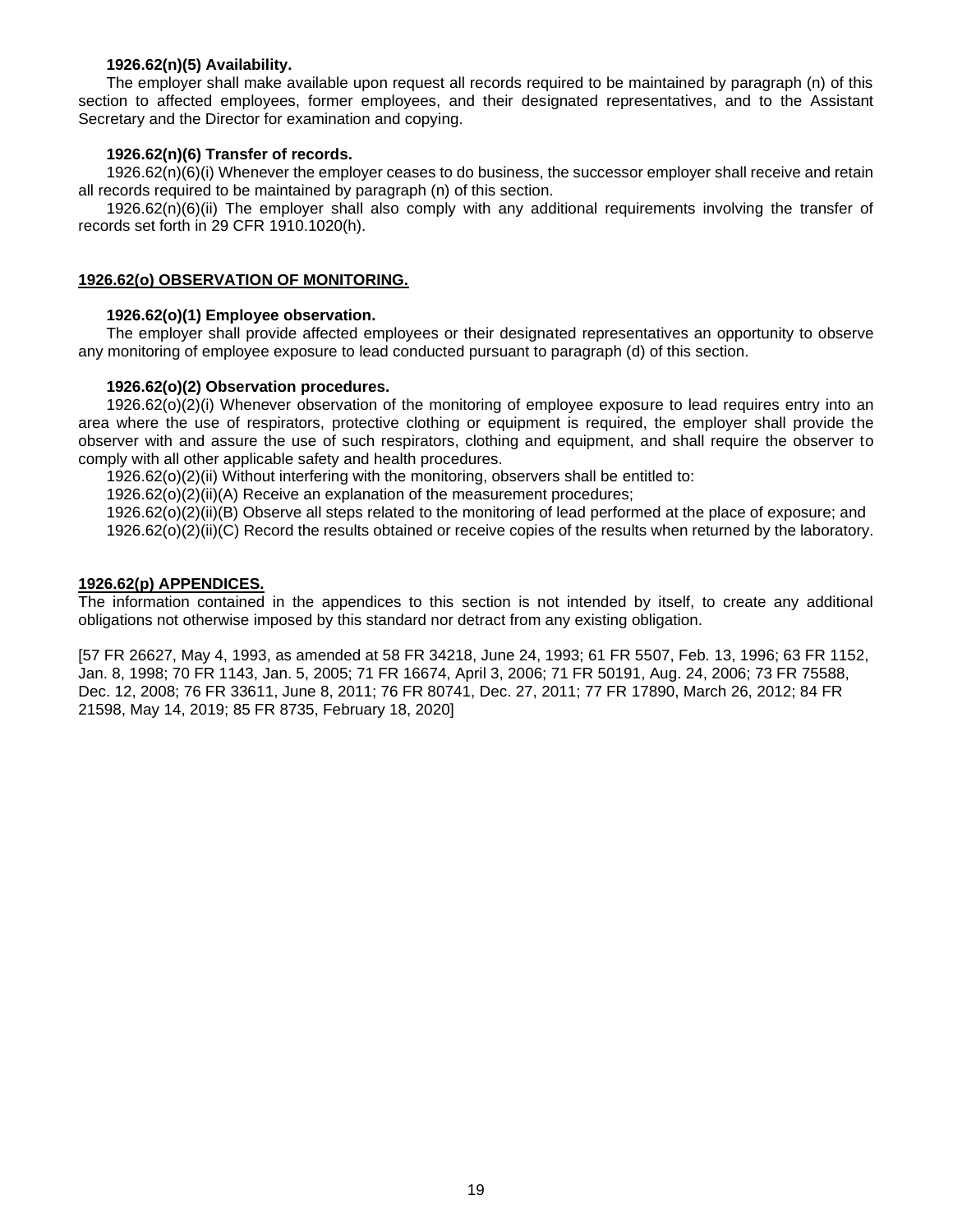# <span id="page-19-1"></span><span id="page-19-0"></span>**APPENDIX A – NON-MANDATORY SUBSTANCE DATA SHEET FOR OCCUPATIONAL EXPOSURE TO LEAD**

The information contained in this appendix is not intended to create any additional obligations or requirements not otherwise imposed by this standard nor detract from any existing obligations or requirements.

In accordance with the Administrative Procedures Act, PA 306 of 1969, these appendices "do not have the force of law." They are not mandatory and are intended for information only.

### <span id="page-19-3"></span><span id="page-19-2"></span>**I. SUBSTANCE IDENTIFICATION**

### **A. Substance:**

Pure lead (Pb) is a heavy metal at room temperature and pressure and is a basic chemical element. It can combine with various other substances to form numerous lead compounds.

# <span id="page-19-4"></span>**B. Compounds:**

Covered by the Standard: The word "lead" when used in this interim final standard means elemental lead, all inorganic lead compounds and a class of organic lead compounds called lead soaps. This standard does not apply to other organic lead compounds.

# <span id="page-19-5"></span>**C. Uses:**

Exposure to lead occurs in several different occupations in the construction industry, including demolition or salvage of structures where lead or lead - containing materials are present; removal or encapsulation of lead - containing materials, new construction, alteration, repair, or renovation of structures that contain lead or materials containing lead; installation of products containing lead. In addition, there are construction related activities where exposure to lead may occur, including transportation, disposal, storage, or containment of lead or materials containing lead on construction sites, and maintenance operations associated with construction activities.

### <span id="page-19-6"></span>**D. Permissible Exposure:**

The permissible exposure limit (PEL) set by the standard is 50 micrograms of lead per cubic meter of air (50 µg/m(3)), averaged over an 8-hour workday.

### <span id="page-19-7"></span>**E. Action Level:**

The interim final standard establishes an action level of 30 micrograms of lead per cubic meter of air  $(30 \mu q/m^{(3)})$ , averaged over an 8-hour workday. The action level triggers several ancillary provisions of the standard such as exposure monitoring, medical surveillance, and training.

# <span id="page-19-9"></span><span id="page-19-8"></span>**II. HEALTH HAZARD DATA**

# **A. Ways in which lead enters your body.**

When absorbed into your body in certain doses, lead is a toxic substance. The object of the lead standard is to prevent absorption of harmful quantities of lead. The standard is intended to protect you not only from the immediate toxic effects of lead, but also from the serious toxic effects that may not become apparent until years of exposure have passed.

Lead can be absorbed into your body by inhalation (breathing) and ingestion (eating). Lead (except for certain organic lead compounds not covered by the standard, such as tetraethyl lead) is not absorbed through your skin. When lead is scattered in the air as a dust, fume, or mist it can be inhaled and absorbed through your lungs and upper respiratory tract. Inhalation of airborne lead is generally the most important source of occupational lead absorption. You can also absorb lead through your digestive system if lead gets into your mouth and is swallowed. If you handle food, cigarettes, chewing tobacco, or make-up which have lead on them or handle them with hands contaminated with lead, this will contribute to ingestion.

A significant portion of the lead that you inhale or ingest gets into your blood stream. Once in your blood stream, lead is circulated throughout your body and stored in various organs and body tissues. Some of this lead is quickly filtered out of your body and excreted, but some remains in the blood and other tissues. As exposure to lead continues, the amount stored in your body will increase if you are absorbing more lead than your body is excreting. Even though you may not be aware of any immediate symptoms of disease, this lead stored in your tissues can be slowly causing irreversible damage, first to individual cells, then to your organs and whole-body systems.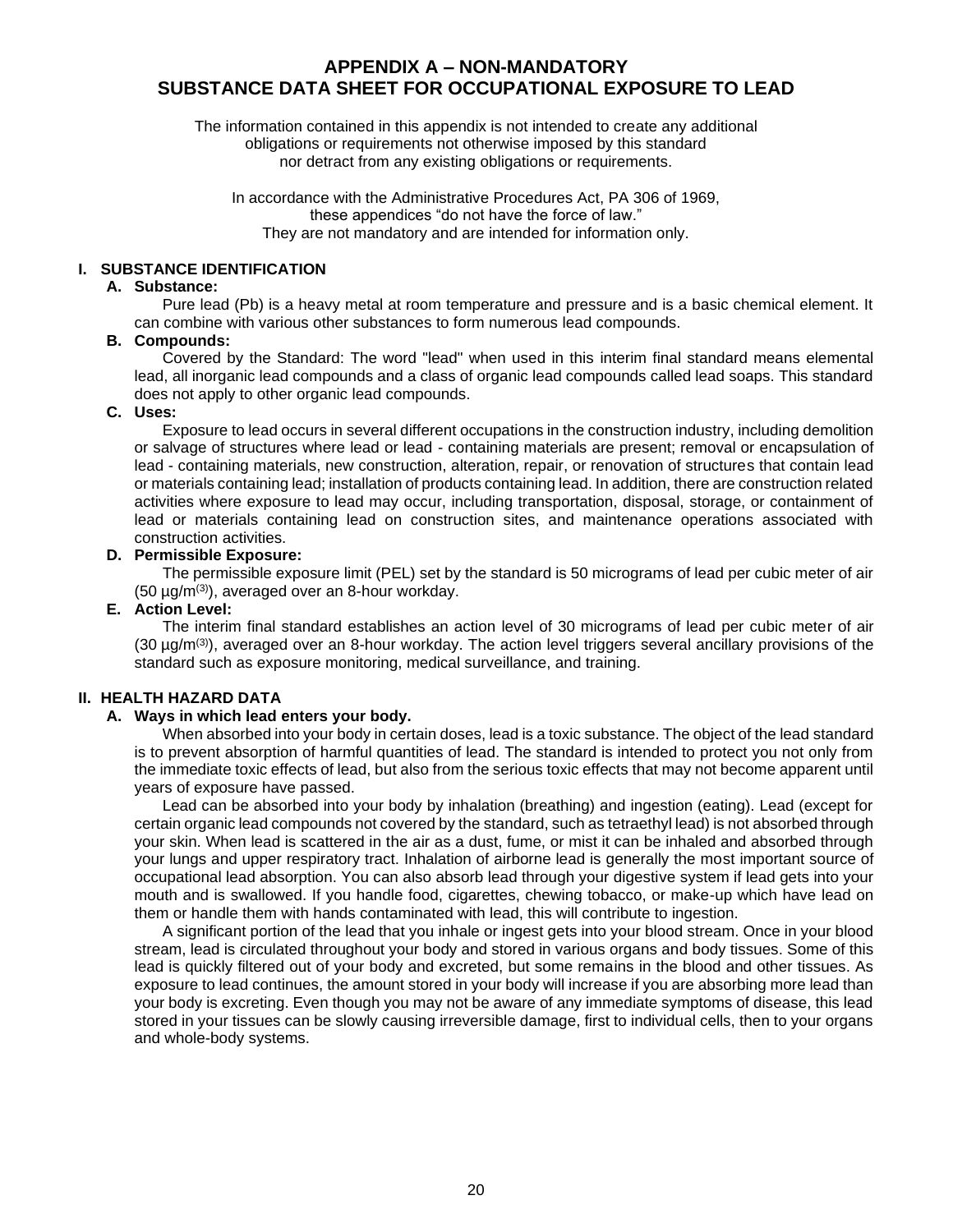#### <span id="page-20-1"></span><span id="page-20-0"></span>**B. Effects of overexposure to lead.**

#### **(1) Short term (acute) overexposure.**

Lead is a potent, systemic poison that serves no known useful function once absorbed by your body. Taken in large enough doses, lead can kill you in a matter of days. A condition affecting the brain called acute encephalopathy may arise which develops quickly to seizures, coma, and death from cardiorespiratory arrest. A short term large dose of lead can lead to acute encephalopathy. Fortunately, short term occupational exposures of this magnitude are highly unusual. Similar forms of encephalopathy may, however, arise from extended, chronic exposure to lower doses of lead. There is no sharp dividing line between rapidly developing acute effects of lead, and chronic effects which take longer to acquire. Lead adversely affects numerous body systems, and causes forms of health impairment and disease which arise after periods of exposure as short as days or as long as several years. Depending on the levels of exposure and lead absorption, other short-term effects may include other effects on the nervous system, cardiovascular effects such as hypertension (high blood pressure), anemia, and adverse reproductive outcomes such as miscarriage and sperm abnormalities.

#### <span id="page-20-2"></span>**(2) Long-term (chronic) overexposure.**

Chronic overexposure to lead may result in severe damage to your blood-forming, cardiovascular, nervous, urinary and reproductive systems. Some common symptoms of chronic overexposure include loss of appetite, metallic taste in the mouth, anxiety, constipation, nausea, pallor, excessive tiredness, high blood pressure, weakness, insomnia, headache, nervous irritability, muscle and joint pain or soreness, fine tremors, numbness, dizziness, hyperactivity and colic. In lead colic there may be severe abdominal pain.

Damage to the central nervous system in general and the brain (encephalopathy) in particular is one of the most severe forms of lead poisoning. The most severe, often fatal, form of encephalopathy may be preceded by vomiting, a feeling of dullness progressing to drowsiness and stupor, poor memory, restlessness, irritability, tremor, and convulsions. It may arise suddenly with the onset of seizures, followed by coma, and death. There is a tendency for muscular weakness to develop at the same time. This weakness may progress to paralysis often observed as a characteristic "wrist drop" or "foot drop" and is a manifestation of a disease to the nervous system called peripheral neuropathy.

Chronic overexposure to lead also results in kidney disease with few, if any, symptoms appearing until extensive and most likely permanent kidney damage has occurred. Routine laboratory tests reveal the presence of this kidney disease only after about two-thirds of kidney function is lost. When overt symptoms of urinary dysfunction arise, it is often too late to correct or prevent worsening conditions, and progression to kidney dialysis or death is possible.

Chronic overexposure to lead impairs the reproductive systems of both men and women. Overexposure to lead may result in decreased sex drive, impotence and sterility in men. Lead can alter the structure of sperm cells raising the risk of birth defects. There is evidence of miscarriage and stillbirth in women whose husbands were exposed to lead or who were exposed to lead themselves. Lead exposure also may result in decreased fertility, and abnormal menstrual cycles in women. The course of pregnancy may be adversely affected by exposure to lead since lead crosses the placental barrier and poses risks to developing fetuses. Children born of parents either one of whom were exposed to excess lead levels are more likely to have birth defects, mental retardation, behavioral disorders or die during the first year of childhood.

Overexposure to lead also disrupts the blood-forming system resulting in decreased hemoglobin (the substance in the blood that carries oxygen to the cells) and ultimately anemia. Anemia is characterized by weakness, pallor and fatigability as a result of decreased oxygen carrying capacity in the blood.

#### <span id="page-20-3"></span>**(3) Health protection goals of the standard.**

In order to reduce the risk of adverse health effects from exposure to lead for most workers throughout a working lifetime, studies suggest that worker blood lead (PbB) levels should be maintained as low as possible. The number of years a blood lead level is elevated is an important factor, which determines the increased risk of an adverse health effect. The blood lead levels of female workers who are pregnant should be maintained below 5  $\mu$ g/dL at all times to prevent adverse health effects to the developing fetus.

The measurement of your blood lead level is the most useful indicator of the amount of lead being absorbed by your body. Blood lead levels (PbB) are most often reported in units of milligrams (mg) or micrograms (µg) of lead (1 mg=1000 µg) per 100 grams (100 g), 100 milliliters (100 mL) or deciliter (dL) of blood. These three units are essentially the same. Sometime PbB's are expressed in the form of mg percent or µg percent. This is a shorthand notation for 100 g, 100 mL, or dL.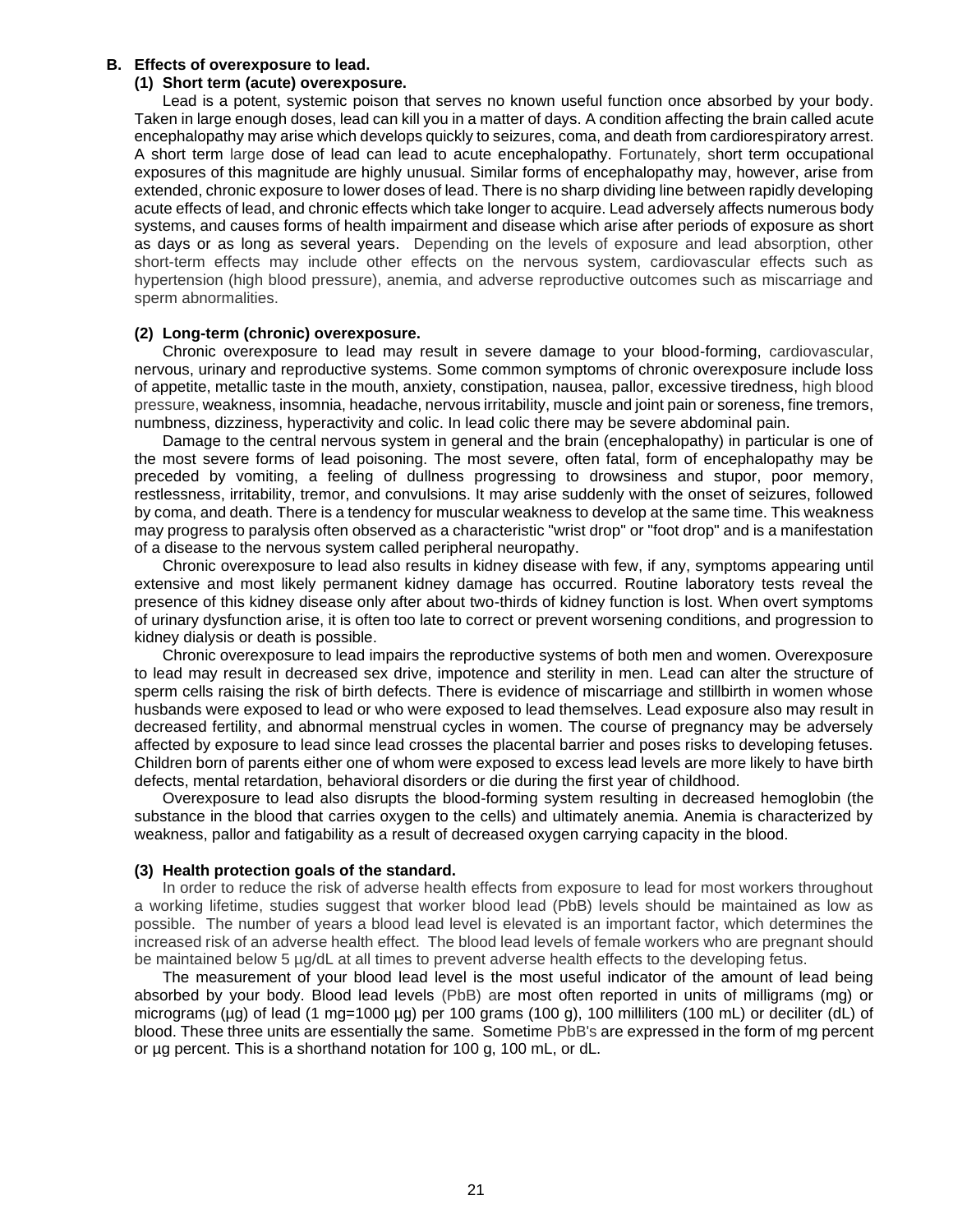PbB measurements show the amount of lead circulating in your blood stream, but do not give any information about the amount of lead stored in your various tissues. PbB measurements merely show current absorption of lead, not the effect that lead is having on your body or the effects that past lead exposure may have already caused. Past research into lead-related diseases, however, has focused heavily on associations between PbBs and various diseases. As a result, your PbB is an important indicator of the likelihood that you will gradually acquire a lead-related health impairment or disease.

If your blood lead level increases, your risk of adverse health effects increases. There is a wide variability of individual's response to lead, thus it is difficult to say that a particular PbB in a given person will cause a particular effect. Your PbB is a crucial indicator of the risks to your health, but one other factor is also extremely important. This factor is the length of time you have had elevated PbBs. The longer you have an elevated PbB, the greater the risk that large quantities of lead are being gradually stored in your organs and tissues (body burden). The greater your overall body burden, the greater the chances of substantial permanent damage.

The provisions of this standard are designed to reduce your exposure to lead. Your employer has prime responsibility to assure compliance with the provisions of this standard both by the company and by individual workers. You as a worker, however, also have a responsibility to assist your employer in complying with the standard. You can play a key role in protecting your own health by learning about the lead hazards and their control, learning what the standard requires, following the standard where it governs your own actions, and seeing that your employer complies with provisions governing his actions.

#### <span id="page-21-0"></span>**(4) Reporting signs and symptoms of health problems.**

You should immediately notify your employer if you develop signs or symptoms associated with lead poisoning or if you desire medical advice concerning the effects of current or past exposure to lead or your ability to have a healthy child. You should also notify your employer if you have difficulty breathing during a respirator fit test or while wearing a respirator. In each of these cases, your employer must make available to you appropriate medical examinations or consultations. These must be provided at no cost to you and at a reasonable time and place.

The standard contains a procedure whereby you can obtain a second opinion by a physician of your choice if your employer selected the initial physician.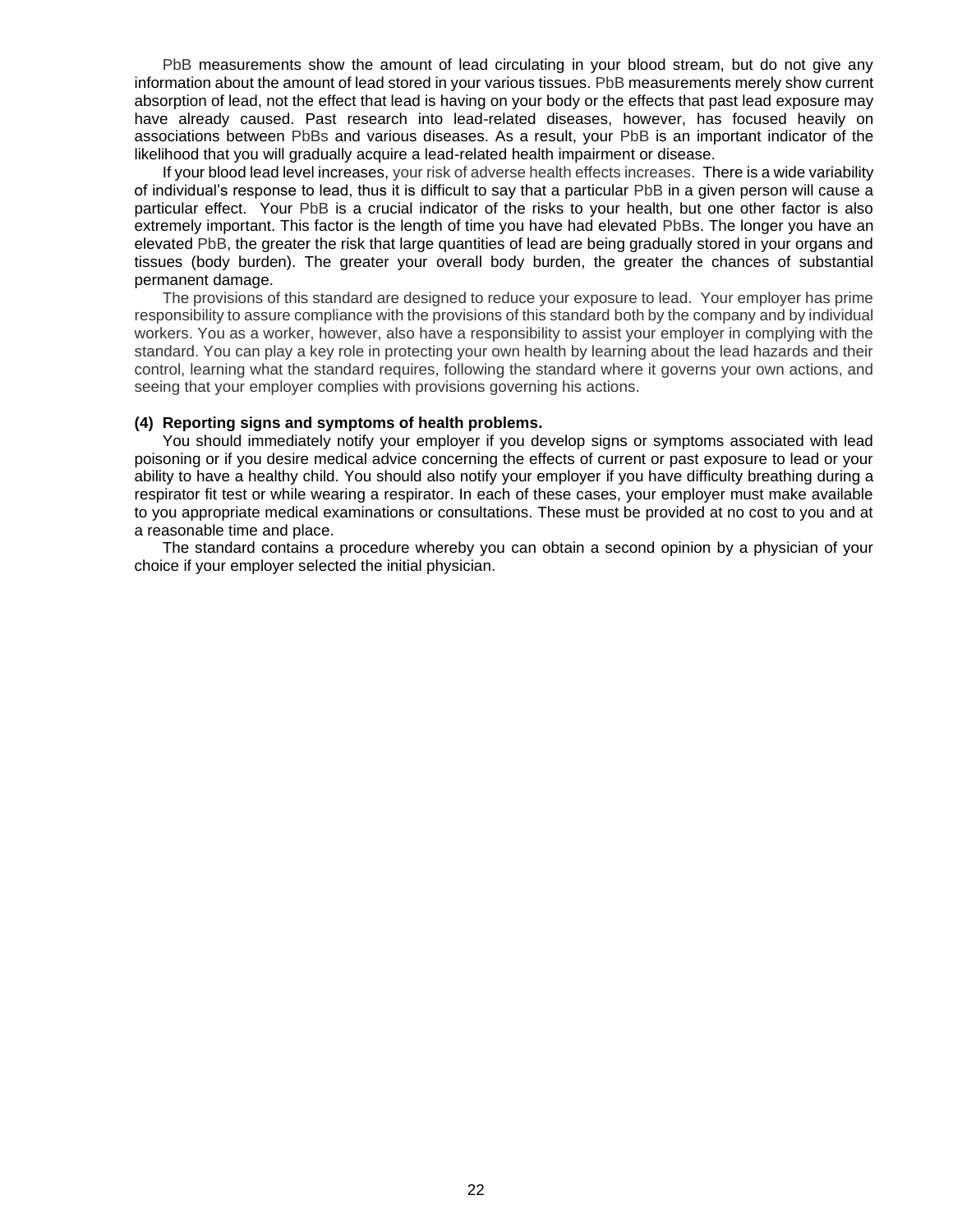# **APPENDIX B – NON-MANDATORY EMPLOYEE STANDARD SUMMARY**

<span id="page-22-1"></span><span id="page-22-0"></span>The information contained in this appendix is not intended to create any additional obligations or requirements not otherwise imposed by this standard nor detract from any existing obligations or requirements.

In accordance with the Administrative Procedures Act, PA 306 of 1969, these appendices "do not have the force of law." They are not mandatory and are intended for information only.

This appendix summarizes key provisions of the interim final standard for lead in construction that you as a worker should become familiar with.

#### <span id="page-22-2"></span>**I. PERMISSIBLE EXPOSURE LIMIT (PEL)**

The standard sets a permissible exposure limit (PEL) of 50 micrograms of lead per cubic meter of air  $(50 \,\mu g/m^3)$ , averaged over an 8-hour workday which is referred to as a time-weighted average (TWA). This is the highest level of lead in air to which you may be permissibly exposed over an 8-hour workday. However, since this is an 8-hour average, short exposures above the PEL are permitted so long as for each 8-hour work day your average exposure does not exceed this level.

This interim final standard, however, takes into account the fact that your daily exposure to lead can extend beyond a typical 8-hour workday as the result of overtime or other alterations in your work schedule. To deal with this situation, the standard contains a formula which reduces your permissible exposure when you are exposed more than 8 hours. For example, if you are exposed to lead for 10 hours a day, the maximum permitted average exposure would be 40  $\mu$ g/m<sup>3</sup>.

#### <span id="page-22-3"></span>**II. EXPOSURE ASSESSMENT**

If lead is present in your workplace in any quantity, your employer is required to make an initial determination of whether any employee's exposure to lead exceeds the action level (30 µg/m<sup>3</sup> averaged over an 8-hour day).

Employee exposure is that exposure which would occur if the employee were not using a respirator. This initial determination requires your employer to monitor workers' exposures unless he or she has objective data which can demonstrate conclusively that no employee will be exposed to lead in excess of the action level. Where objective data is used in lieu of actual monitoring the employer must establish and maintain an accurate record, documenting its relevancy in assessing exposure levels for current job conditions. If such objective data is available, the employer need proceed no further on employee exposure assessment until such time that conditions have changed, and the determination is no longer valid.

Objective date may be compiled from various sources, e.g., insurance companies and trade associations and information from suppliers or exposure data collected from similar operations. Objective data may also comprise previously-collected sampling data including area monitoring. If it cannot be determined through using objective data that worker exposure is less than the action level, your employer must conduct monitoring or must rely on relevant previous personal sampling, if available. Where monitoring is required for the initial determination, it may be limited to a representative number of employees who are reasonably expected to have the highest exposure levels. If your employer has conducted appropriate air sampling for lead in the past 12 months, he or she may use these results, provided they are applicable to the same employee tasks and exposure conditions and meet the requirements for accuracy as specified in the standard. As with objective data, if such results are relied upon for the initial determination, your employer must establish and maintain a record as to the relevancy of such data to current job conditions.

If there have been any employee complaints of symptoms which may be attributable to exposure to lead or if there is any other information or observations which would indicate employee exposure to lead, this must also be considered as part of the initial determination.

If this initial determination shows that a reasonable possibility exists that any employee may be exposed, without regard to respirators, over the action level, your employer must set up an air monitoring program to determine the exposure level representative of each employee exposed to lead at your workplace. In carrying out this air monitoring program, your employer is not required to monitor the exposure of every employee, but he or she must monitor a representative number of employees and job types. Enough sampling must be done to enable each employee's exposure level to be reasonably represent full shift exposure. In addition, these air samples must be taken under conditions which represent each employee's regular, daily exposure to lead. Sampling performed in the past 12 months may be used to determine exposures above the action level if such sampling was conducted during work activities essentially similar to present work conditions.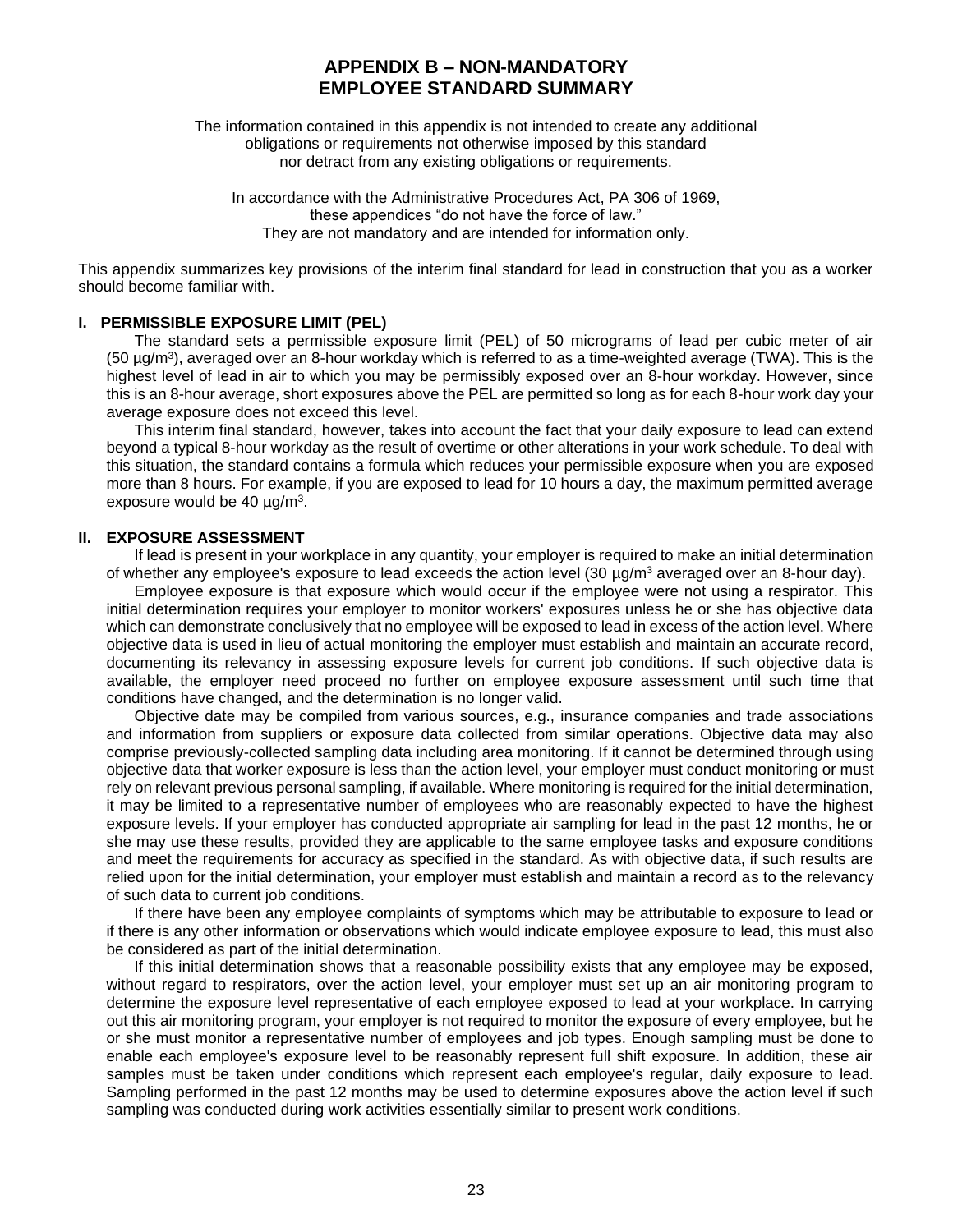The standard lists certain tasks which may likely result in exposures to lead in excess of the PEL and, in some cases, exposures in excess of 50 times the PEL. If you are performing any of these tasks, your employer must provide you with appropriate respiratory protection, protective clothing and equipment, change areas, hand washing facilities, biological monitoring, and training until such time that an exposure assessment is conducted which demonstrates that your exposure level is below the PEL.

If you are exposed to lead and air sampling is performed, your employer is required to notify you in writing within 5 working days of the air monitoring results which represent your exposure. If the results indicate that your exposure exceeds the PEL (without regard to your use of a respirator), then your employer must also notify you of this in writing, and provide you with a description of the corrective action that has been taken or will be taken to reduce your exposure.

Your exposure must be rechecked by monitoring, at least every six months if your exposure is at or over the action level but below the PEL. Your employer may discontinue monitoring for you if 2 consecutive measurements, taken at least 7 days apart, are at or below the action level. Air monitoring must be repeated every 3 months if you are exposed over the PEL. Your employer must continue monitoring for you at this frequency until 2 consecutive measurements, taken at least 7 days apart, are below the PEL but above the action level, at which time your employer must repeat monitoring of your exposure every six months and may discontinue monitoring only after your exposure drops to or below the action level. However, whenever there is a change of equipment, process, control, or personnel or a new type of job is added at your workplace which may result in new or additional exposure to lead, your employer must perform additional monitoring.

#### <span id="page-23-0"></span>**III. METHODS OF COMPLIANCE**

Your employer is required to assure that no employee is exposed to lead in excess of the PEL as an 8-hour TWA. The interim final standard for lead in construction requires employers to institute engineering and work practice controls including administrative controls to the extent feasible to reduce employee exposure to lead. Where such controls are feasible but not adequate to reduce exposures below the PEL they must be used nonetheless to reduce exposures to the lowest level that can be accomplished by these means and then supplemented with appropriate respiratory protection.

Your employer is required to develop and implement a written compliance program prior to the commencement of any job where employee exposures may reach the PEL as an 8-hour TWA. The interim final standard identifies the various elements that must be included in the plan. For example, employers are required to include a description of operations in which lead is emitted, detailing other relevant information about the operation such as the type of equipment used, the type of material involved, employee job responsibilities, operating procedures and maintenance practices. In addition, your employer's compliance plan must specify the means that will be used to achieve compliance and, where engineering controls are required, include any engineering plans or studies that have been used to select the control methods. If administrative controls involving job rotation are used to reduce employee exposure to lead, the job rotation schedule must be included in the compliance plan. The plan must also detail the type of protective clothing and equipment, including respirators, housekeeping and hygiene practices that will be used to protect you from the adverse effects of exposure to lead.

The written compliance program must be made available, upon request, to affected employees and their designated representatives, the Assistant Secretary and the Director.

Finally, the plan must be reviewed and updated at least every 6 months to assure it reflects the current status in exposure control.

#### <span id="page-23-1"></span>**IV. RESPIRATORY PROTECTION**

Your employer is required to provide and assure your use of respirators when your exposure to lead is not controlled below the PEL by other means. The employer must pay the cost of the respirator. Whenever you request one, your employer is also required to provide you a respirator even if your air exposure level is not above the PEL. You might desire a respirator when, for example, you have received medical advice that your lead absorption should be decreased. Or, you may intend to have children in the near future, and want to reduce the level of lead in your body to minimize adverse reproductive effects. While respirators are the least satisfactory means of controlling your exposure, they are capable of providing significant protection if properly chosen, fitted, worn, cleaned, maintained, and replaced when they stop providing adequate protection.

Your employer is required to select respirators from the types listed in Table I of the Respiratory Protection section of the standard. Any respirator chosen must be approved by the Mine Safety and Health Administration (MSHA) or the National Institute for Occupational Safety and Health (NIOSH). This respirator selection table will enable your employer to choose a type of respirator which will give you a proper amount of protection based on your airborne lead exposure. Your employer may select a type of respirator that provides greater protection than that required by the standard; that is, one recommended for a higher concentration of lead than is present in your workplace. For example, a powered air purifying respirator (PAPR) is much more protective than a typical negative pressure respirator, and may also be more comfortable to wear.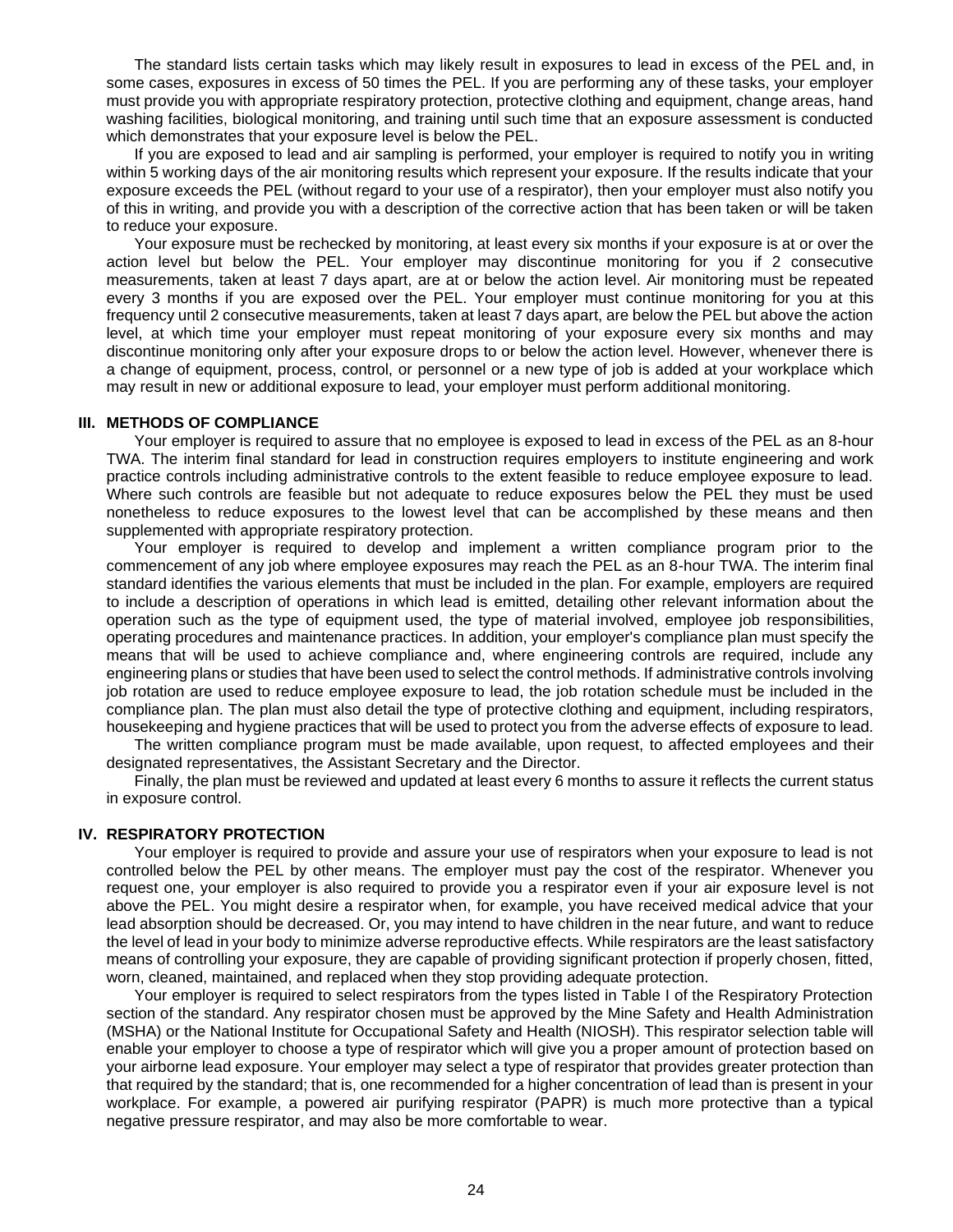A PAPR has a filter, cartridge or canister to clean the air, and a power source which continuously blows filtered air into your breathing zone. Your employer might make a PAPR available to you to ease the burden of having to wear a respirator for long periods of time. The standard provides that you can obtain a PAPR upon request.

Your employer must also start a Respiratory Protection Program. This program must include written procedures for the proper selection, use, cleaning, storage, and maintenance of respirators.

Any respirator chosen must be approved by the National Institute for Occupational Safety and Health (NIOSH) under the provisions of 42 CFR part 84. This respirator selection table will enable your employer to choose a type of respirator that will give you a proper amount of protection based on your airborne lead exposure. Your employer may select a type of respirator that provides greater protection than that required by the standard; that is, one recommended for a higher concentration of lead than is present in your workplace. For example, a powered air-purifying respirator (PAPR) is much more protective than a typical negative pressure respirator, and may also be more comfortable to wear. A PAPR has a filter, cartridge, or canister to clean the air, and a power source that continuously blows filtered air into your breathing zone. Your employer might make a PAPR available to you to ease the burden of having to wear a respirator for long periods of time. The standard provides that you can obtain a PAPR upon request.

You must also receive from your employer proper training in the use of respirators. Your employer is required to teach you how to wear a respirator, to know why it is needed, and to understand its limitations.

Your employer must ensure that your respirator facepiece fits properly. Proper fit of a respirator facepiece is critical to your protection from airborne lead. Obtaining a proper fit on each employee may require your employer to make available several different types of respirator masks. To ensure that your respirator fits properly, and that facepiece leakage is minimal, your employer must give you either a qualitative or quantitative fit test as specified in Appendix A of the Respiratory Protection standard located at 29 CFR 1910.134.

The standard provides that if your respirator uses filter elements, you must be given an opportunity to change the filter elements whenever an increase in breathing resistance is detected. You also must be permitted to periodically leave your work area to wash your face and respirator facepiece whenever necessary to prevent skin irritation. If you ever have difficulty in breathing during a fit test or while using a respirator, your employer must make a medical examination available to you to determine whether you can safely wear a respirator. The result of this examination may be to give you a positive pressure respirator (which reduces breathing resistance) or to provide alternative means of protection.

#### <span id="page-24-0"></span>**V. PROTECTIVE WORK CLOTHING AND EQUIPMENT**

If you are exposed to lead above the PEL as an 8-hour TWA, without regard to your use of a respirator, or if you are exposed to lead compounds such as lead arsenate or lead azide which can cause skin and eye irritation, your employer must provide you with protective work clothing and equipment appropriate for the hazard. If work clothing is provided, it must be provided in a clean and dry condition at least weekly, and daily if your airborne exposure to lead is greater than 200 µg/m<sup>3</sup>. Appropriate protective work clothing and equipment can include coveralls or similar full-body work clothing, gloves, hats, shoes or disposable shoe coverlets, and face shields or vented goggles. Your employer is required to provide all such equipment at no cost to you. In addition, your employer is responsible for providing repairs and replacement as necessary, and also is responsible for the cleaning, laundering or disposal of protective clothing and equipment.

The interim final standard requires that your employer assure that you follow good work practices when you are working in areas where your exposure to lead may exceed the PEL.

With respect to protective clothing and equipment, where appropriate, the following procedures should be observed prior to beginning work:

- 1. Change into work clothing and shoe covers in the clean section of the designated changing areas;
- 2. Use work garments of appropriate protective gear, including respirators before entering the work area; and
- 3. Store any clothing not worn under protective clothing in the designated changing area.

Workers should follow these procedures upon leaving the work area:

- 1. HEPA vacuum heavily contaminated protective work clothing while it is still being worn. At no time may lead be removed from protective clothing by any means which result in uncontrolled dispersal of lead into the air;
- 2. Remove shoe covers and leave them in the work area;
- 3. Remove protective clothing and gear in the dirty area of the designated changing area. Remove protective coveralls by carefully rolling down the garment to reduce exposure to dust.
- 4. Remove respirators last; and
- 5. Wash hands and face.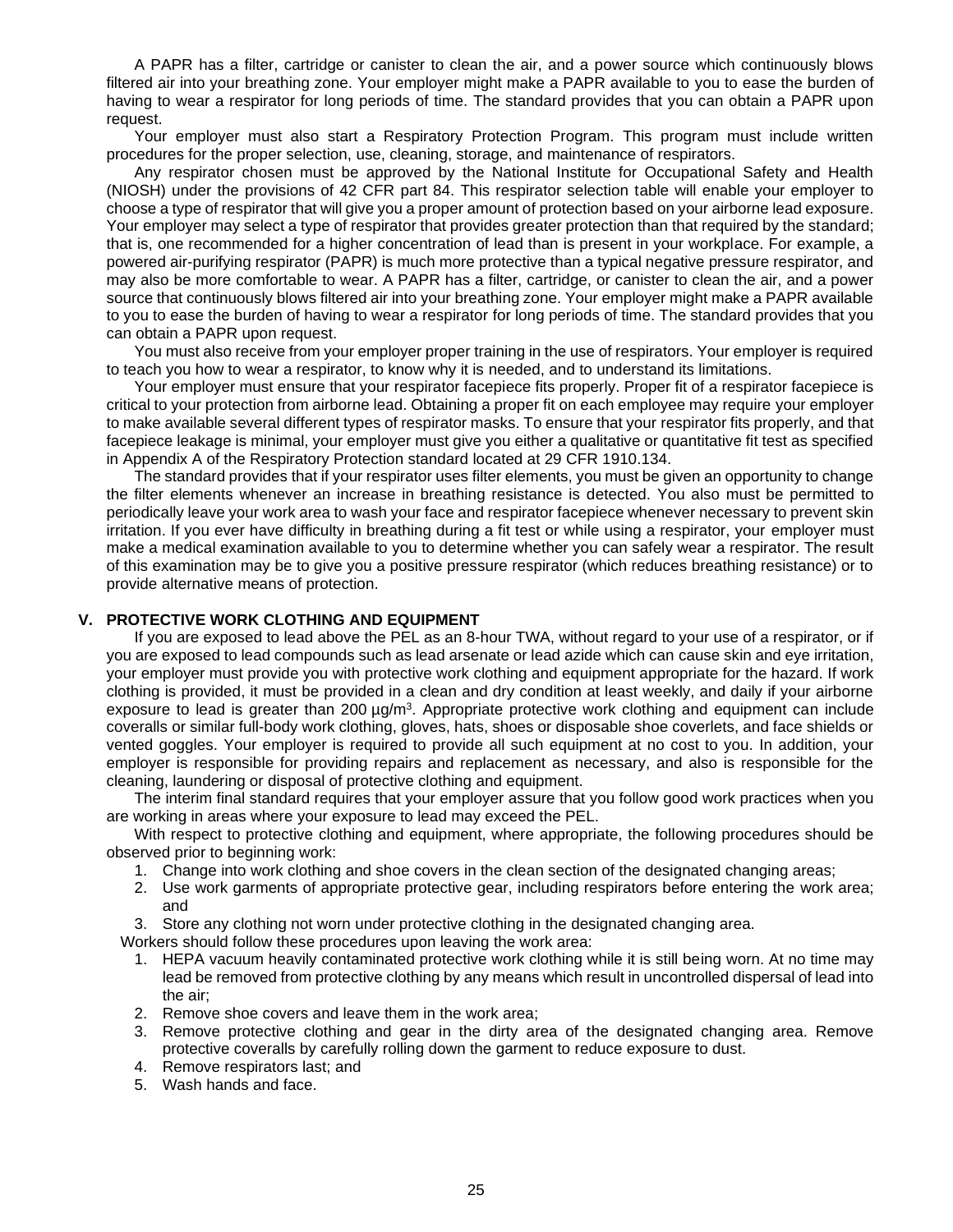Workers should follow these procedures upon finishing work for the day (in addition to procedures described above):

- 1. Where applicable, place disposal coveralls and shoe covers with the abatement waste;
- 2. Contaminated clothing which is to be cleaned, laundered or disposed of must be placed in closed containers in the change room.
- 3. Clean protective gear, including respirators, according to standard procedures;
- 4. Wash hands and face again. If showers are available, take a shower and wash hair. If shower facilities are not available at the work site, shower immediately at home and wash hair.

#### <span id="page-25-0"></span>**VI. HOUSEKEEPING**

Your employer must establish a housekeeping program sufficient to maintain all surfaces as free as practicable of accumulations of lead dust. Vacuuming is the preferred method of meeting this requirement, and the use of compressed air to clean floors and other surfaces is generally prohibited unless removal with compressed air is done in conjunction with ventilation systems designed to contain dispersal of the lead dust. Dry or wet sweeping, shoveling, or brushing may not be used except where vacuuming or other equally effective methods have been tried and do not work. Vacuums must be used equipped with a special filter called a high-efficiency particulate air (HEPA) filter and emptied in a manner which minimizes the reentry of lead into the workplace.

### <span id="page-25-1"></span>**VII. HYGIENE FACILITIES AND PRACTICES**

The standard requires that hand washing facilities be provided where occupational exposure to lead occurs. In addition, change areas, showers (where feasible), and lunchrooms or eating areas are to be made available to workers exposed to lead above the PEL. Your employer must assure that except in these facilities, food and beverage is not present or consumed, tobacco products are not present or used, and cosmetics are not applied, where airborne exposures are above the PEL. Change rooms provided by your employer must be equipped with separate storage facilities for your protective clothing and equipment and street clothes to avoid cross-contamination. After showering, no required protective clothing or equipment worn during the shift may be worn home. It is important that contaminated clothing or equipment be removed in change areas and not be worn home, or you will extend your exposure and expose your family since lead from your clothing can accumulate in your house, car, etc.

Lunchrooms or eating areas may not be entered with protective clothing or equipment unless surface dust has been removed by vacuuming, downdraft booth, or other cleaning method. Finally, workers exposed above the PEL must wash both their hands and faces prior to eating, drinking, smoking or applying cosmetics.

All of the facilities and hygiene practices just discussed are essential to minimize additional sources of lead absorption from inhalation or ingestion of lead that may accumulate on you, your clothes, or your possessions. Strict compliance with these provisions can virtually eliminate several sources of lead exposure which significantly contribute to excessive lead absorption.

### <span id="page-25-2"></span>**VIII.MEDICAL SURVEILLANCE**

The medical surveillance program is part of the standard's comprehensive approach to the prevention of lead-related disease. Its purpose is to supplement the main thrust of the standard which is aimed at minimizing airborne concentrations of lead and sources of ingestion. Only medical surveillance can determine if the other provisions of the standard have effectively protected you as an individual.

Compliance with the standard's provision will protect most workers from the adverse effects of lead exposure, but may not be satisfactory to protect individual workers

- (1) who have high body burdens of lead acquired over past years,
- (2) who have additional uncontrolled sources of non-occupational lead exposure,
- (3) who exhibit unusual variations in lead absorption rates, or
- (4) who have specific non-work related medical conditions which could be aggravated by lead exposure (e.g., renal disease, anemia).

In addition, control systems may fail, or hygiene and respirator programs may be inadequate. Periodic medical surveillance of individual workers will help detect those failures. Medical surveillance will also be important to protect your reproductive ability-regardless of whether you are a man or woman.

All medical surveillance required by the interim final standard must be performed by or under the supervision of a licensed physician. The employer must provide required medical surveillance without cost to employees and at a reasonable time and place. The standard's medical surveillance program has two parts-periodic biological monitoring and medical examinations.

Your employer's obligation to offer you medical surveillance is triggered by the results of the air monitoring program. Full medical surveillance must be made available to all employees who are or may be exposed to lead in excess of the action level for more than 30 days a year and whose blood lead level exceeds 15 µg/dL. Initial medical surveillance consisting of blood sampling and analysis for lead must be provided to all employees exposed at any time (1 day) above the action level.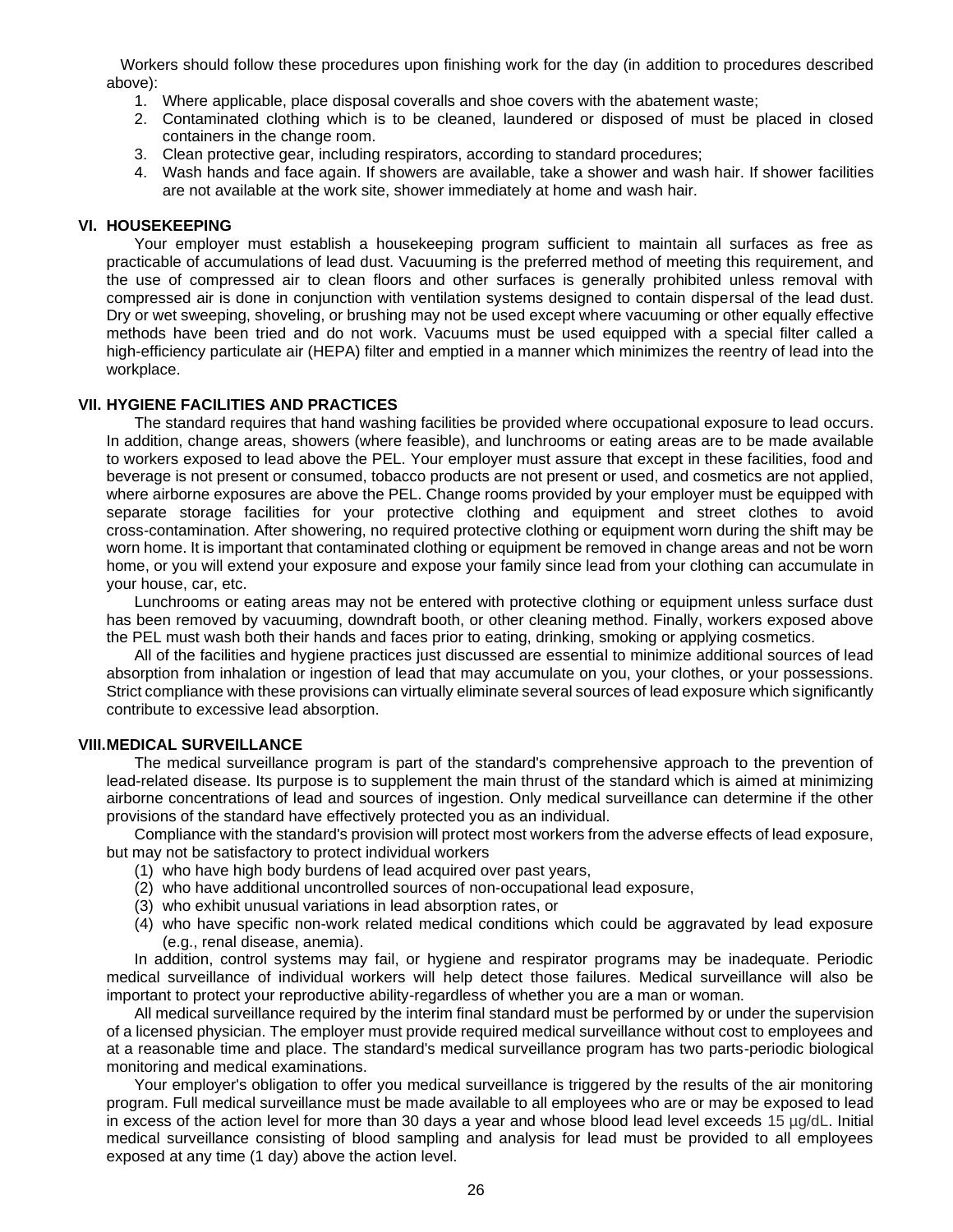Biological monitoring under the standard must be provided at least every 2 months for the first 6 months and every 6 months thereafter until your blood lead level is below 15 µg/dL.

If your PbB exceeds 15 µg/dL the monitoring frequency must be increased from every 6 months to at least every 2 months and not reduced until 2 consecutive PbB's indicate a blood lead level below 15 µg/dL. Each time your PbB is determined to be over 15 µg/dL, your employer must notify you of this in writing within 5 working days of his or her receipt of the test results. The employer must also inform you that the standard requires temporary medical removal with economic protection when your PbB exceeds 30 µg/dL. (See Discussion of Medical Removal Protection).

Medical examinations beyond the initial one must be made available on an annual basis if your blood lead level exceeds 15 µg/dL at any time during the preceding year and you are being exposed above the airborne action level of 30 µg/m<sup>3</sup> for 30 or more days per year. The initial examination will provide information to establish a baseline to which subsequent data can be compared.

An initial medical examination to consist of blood sampling and analysis for lead must also be made available (prior to assignment) for each employee being assigned for the first time to an area where the airborne concentration of lead equals or exceeds the action level at any time. In addition, a medical examination or consultation must be made available as soon as possible if you notify your employer that you are experiencing signs or symptoms commonly associated with lead poisoning or that you have difficulty breathing while wearing a respirator or during a respirator fit test. You must also be provided a medical examination or consultation if you notify your employer that you desire medical advice concerning the effects of current or past exposure to lead on your ability to procreate a healthy child.

Finally, appropriate follow-up medical examinations or consultations may also be provided for employees who have been temporarily removed from exposure under the medical removal protection provisions of the standard. (See Part IX, below.)

The standard specifies the minimum content of pre-assignment and annual medical examinations. The content of other types of medical examinations and consultations is left up to the sound discretion of the examining physician.

Pre-assignment and annual medical examinations must include

- (1) a detailed work history and medical history;
- (2) a thorough physical examination, including an evaluation of your pulmonary status if you will be required to use a respirator;
- (3) a blood pressure measurement; and
- (4) a series of laboratory tests designed to check your blood chemistry and your kidney function.

In addition, at any time upon your request, a laboratory evaluation of male fertility will be made (microscopic examination of a sperm sample), or a pregnancy test will be given.

The standard does not require that you participate in any of the medical procedures, tests, etc. which your employer is required to make available to you. Medical surveillance can, however, play a very important role in protecting your health. You are strongly encouraged, therefore, to participate in a meaningful fashion. The standard contains a multiple physician review mechanism which will give you a chance to have a physician of your choice directly participate in the medical surveillance program. If you are dissatisfied with an examination by a physician chosen by your employer, you can select a second physician to conduct an independent analysis. The two doctors would attempt to resolve any differences of opinion, and select a third physician to resolve any firm dispute. Generally, your employer will choose the physician who conducts medical surveillance under the lead standard-unless you and your employer can agree on the choice of a physician or physicians. Some companies and unions have agreed in advance, for example, to use certain independent medical laboratories or panels of physicians. Any of these arrangements are acceptable so long as required medical surveillance is made available to workers.

The standard requires your employer to provide certain information to a physician to aid in his or her examination of you. This information includes

- (1) the standard and its appendices,
- (2) a description of your duties as they relate to occupational lead exposure,
- (3) your exposure level or anticipated exposure level,
- (4) a description of any personal protective equipment you wear,
- (5) prior blood lead level results, and
- (6) prior written medical opinions concerning you that the employer has.

After a medical examination or consultation, the physician must prepare a written report which must contain

(1) the physician's opinion as to whether you have any medical condition which places you at increased risk of material impairment to health from exposure to lead,

- (2) any recommended special protective measures to be provided to you,
- (3) any blood lead level determinations, and
- (4) any recommended limitation on your use of respirators.

This last element must include a determination of whether you can wear a powered air purifying respirator (PAPR) if you are found unable to wear a negative pressure respirator.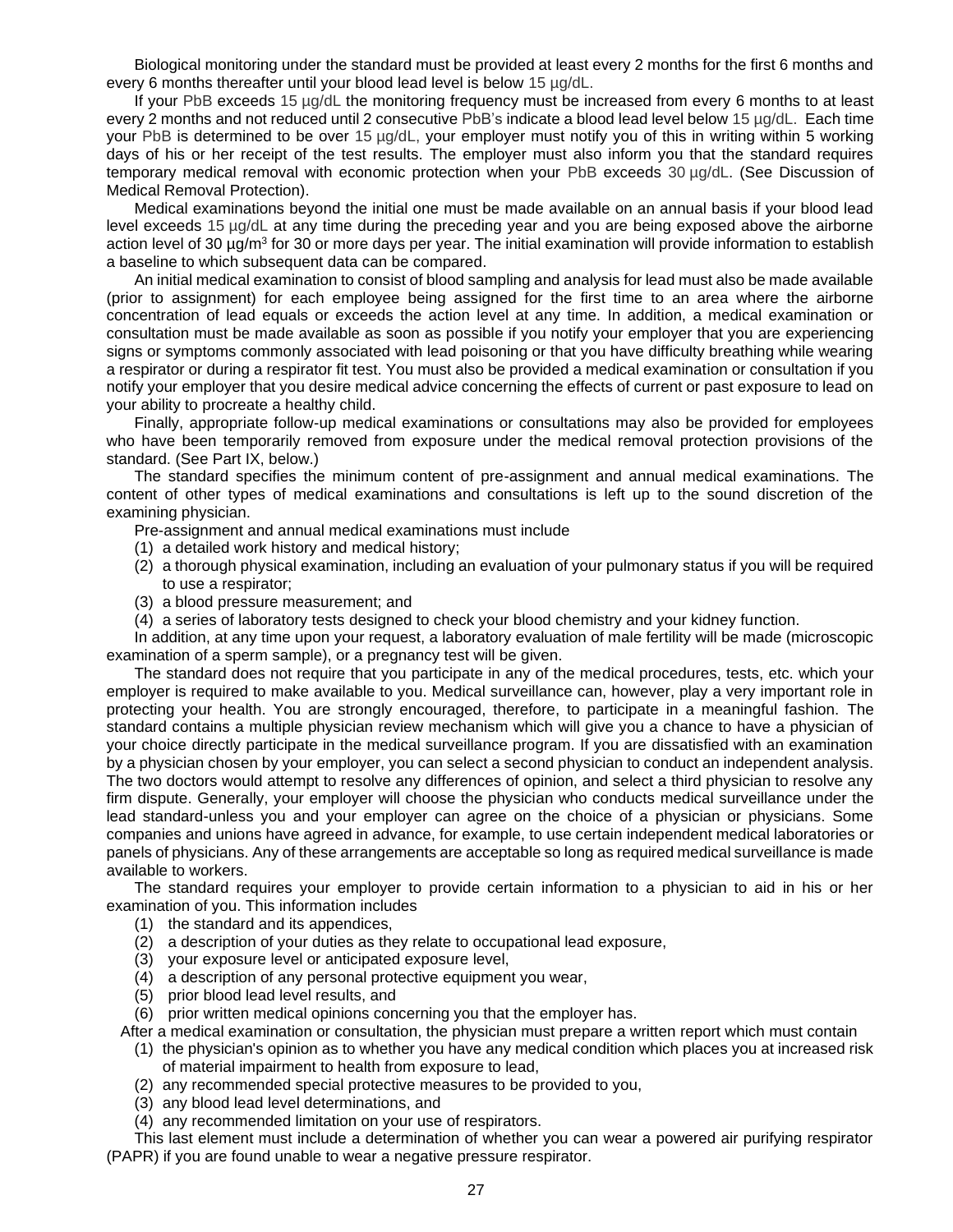The medical surveillance program of the interim lead standard may at some point in time serve to notify certain workers that they have acquired a disease or other adverse medical condition as a result of occupational lead exposure. If this is true, these workers might have legal rights to compensation from public agencies, their employers, firms that supply hazardous products to their employers, or other persons. Some states have laws, including worker compensation laws, that disallow a worker who learns of a job-related health impairment to sue, unless the worker sues within a short period of time after learning of the impairment. (This period of time may be a matter of months or years.) An attorney can be consulted about these possibilities. It should be stressed that OSHA is in no way trying to either encourage or discourage claims or lawsuits. However, since results of the standard's medical surveillance program can significantly affect the legal remedies of a worker who has acquired a job-related disease or impairment, it is proper for OSHA to make you aware of this.

The medical surveillance section of the standard also contains provisions dealing with chelation. Chelation is the use of certain drugs (administered in pill form or injected into the body) to reduce the amount of lead absorbed in body tissues. Experience accumulated by the medical and scientific communities has largely confirmed the effectiveness of this type of therapy for the treatment of very severe lead poisoning. On the other hand, it has also been established that there can be a long list of extremely harmful side effects associated with the use of chelating agents. The medical community has balanced the advantages and disadvantages resulting from the use of chelating agents in various circumstances and has established when the use of these agents is acceptable. The standard includes these accepted limitations due to a history of abuse of chelation therapy by some lead companies. The most widely used chelating agents Succimer, meso 2, 3-dimercaptosuccinic acid (DMSA).

The standard prohibits "prophylactic chelation" of any employee by any person the employer retains, supervises or controls. *Prophylactic chelation* is the routine use of chelating or similarly acting drugs to prevent elevated blood levels in workers who are occupationally exposed to lead, or the use of these drugs to routinely lower blood lead levels to predesignated concentrations believed to be "safe". It should be emphasized that where an employer takes a worker who has no symptoms of lead poisoning and has chelation carried out by a physician (either inside or outside of a hospital) solely to reduce the worker's blood lead level, that will generally be considered prophylactic chelation. The use of a hospital and a physician does not mean that prophylactic chelation is not being performed. Routine chelation to prevent increased or reduce current blood lead levels is unacceptable whatever the setting.

The standard allows the use of "therapeutic" or "diagnostic" chelation if administered under the supervision of a licensed physician in a clinical setting with thorough and appropriate medical monitoring. Therapeutic chelation responds to severe lead poisoning where there are marked symptoms. Diagnostic chelation involved giving a patient a dose of the drug then collecting all urine excreted for some period of time as an aid to the diagnosis of lead poisoning.

In cases where the examining physician determines that chelation is appropriate, you must be notified in writing of this fact before such treatment. This will inform you of a potentially harmful treatment, and allow you to obtain a second opinion.

#### <span id="page-27-0"></span>**IX. MEDICAL REMOVAL PROTECTION**

Excessive lead absorption subjects you to increased risk of disease. Medical removal protection (MRP) is a means of protecting you when, for whatever reasons, other methods, such as engineering controls, work practices, and respirators, have failed to provide the protection you need. MRP involves the temporary removal of a worker from his or her regular job to a place of significantly lower exposure without any loss of earnings, seniority, or other employment rights or benefits. The purpose of this program is to cease further lead absorption and allow your body to naturally excrete lead which has previously been absorbed. Temporary medical removal can result from an elevated blood lead level, or a medical opinion. For up to 18 months, or for as long as the job the employee was removed from lasts, protection is provided as a result of either form of removal. The vast majority of removed workers, however, will return to their former jobs long before this 18-month period expires.

You may also be removed from exposure even if your blood lead level is below 30 µg/dL if a final medical determination indicates that you temporarily need reduced lead exposure for medical reasons. If the physician who is implementing your employers medical program makes a final written opinion recommending your removal or other special protective measures, your employer must implement the physician's recommendation. If you are removed in this manner, you may only be returned when the doctor indicates that it is safe for you to do so.

The standard does not give specific instructions dealing with what an employer must do with a removed worker. Your job assignment upon removal is a matter for you, your employer and your union (if any) to work out consistent with existing procedures for job assignments. Each removal must be accomplished in a manner consistent with existing collective bargaining relationships. Your employer is given broad discretion to implement temporary removals so long as no attempt is made to override existing agreements. Similarly, a removed worker is provided no right to veto an employer's choice which satisfies the standard.

In most cases, employers will likely transfer removed employees to other jobs with sufficiently low lead exposure. Alternatively, a worker's hours may be reduced so that the time weighted average exposure is reduced, or he or she may be temporarily laid off if no other alternative is feasible.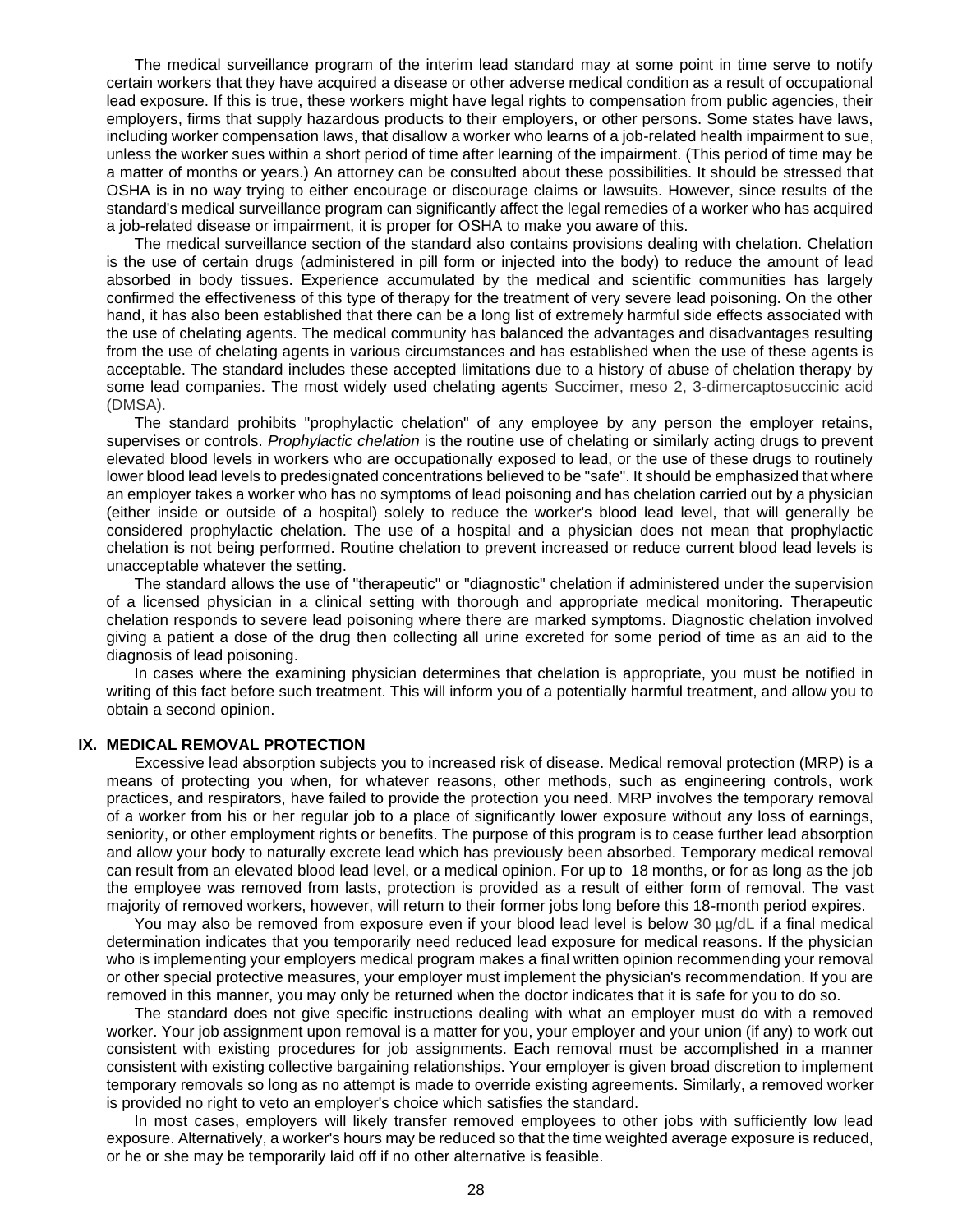In all of these situation, MRP benefits must be provided during the period of removal - i.e., you continue to receive the same earnings, seniority, and other rights and benefits you would have had if you had not been removed. Earnings includes more than just your base wage; it includes overtime, shift differentials, incentives, and other compensation you would have earned if you had not been removed. During the period of removal, you must also be provided with appropriate follow-up medical surveillance. If you were removed because your blood lead level was too high, you must be provided with a monthly blood test. If a medical opinion caused your removal, you must be provided medical tests or examinations that the doctor believes to be appropriate. If you do not participate in this follow up medical surveillance, you may lose your eligibility for MRP benefits.

When you are medically eligible to return to your former job, your employer must return you to your "former job status." This means that you are entitled to the position, wages, benefits, etc., you would have had if you had not been removed. If you would still be in your old job if no removal had occurred that is where you go back. If not, you are returned consistent with whatever job assignment discretion your employer would have had if no removal had occurred. MRP only seeks to maintain your rights, not expand them or diminish them.

If you are removed under MRP and you are also eligible for worker compensation or other compensation for lost wages, your employer's MRP benefits obligation is reduced by the amount that you actually receive from these other sources. This is also true if you obtain other employment during the time you are laid off with MRP benefits.

The standard also covers situations where an employer voluntarily removes a worker from exposure to lead due to the effects of lead on the employee's medical condition, even though the standard does not require removal. In these situations, MRP benefits must still be provided as though the standard required removal. Finally, it is important to note that in all cases where removal is required, respirators cannot be used as a substitute. Respirators may be used before removal becomes necessary, but not as an alternative to a transfer to a low exposure job, or to a lay-off with MRP benefits.

#### <span id="page-28-0"></span>**X. EMPLOYEE INFORMATION AND TRAINING**

Your employer is required to provide an information and training program for all employees exposed to lead above the action level or who may suffer skin or eye irritation from lead compounds such as lead arsenate or lead azide.

The program must train these employees regarding the specific hazards associated with their work environment, protective measures which can be taken, including the contents of any compliance plan in effect, the danger of lead to their bodies (including their reproductive systems), and their rights under the standard. All employees must be trained prior to initial assignment to areas where there is a possibility of exposure over the action level.

This training program must also be provided at least annually thereafter unless further exposure above the action level will not occur.

#### <span id="page-28-1"></span>**XI. SIGNS**

The standard requires that the following warning sign be posted in work areas when the exposure to lead is above the PEL:

# DANGER LEAD WORK AREA MAY DAMAGE FERTILITY OR THE UNBORN CHILD CAUSES DAMAGE TO THE CENTRAL NERVOUS SYSTEM DO NOT EAT, DRINK OR SMOKE IN THIS AREA

Prior to June 1, 2016, employers may use the following legend in lieu of that specified above:

### WARNING LEAD WORK AREA POISON NO SMOKING OR EATING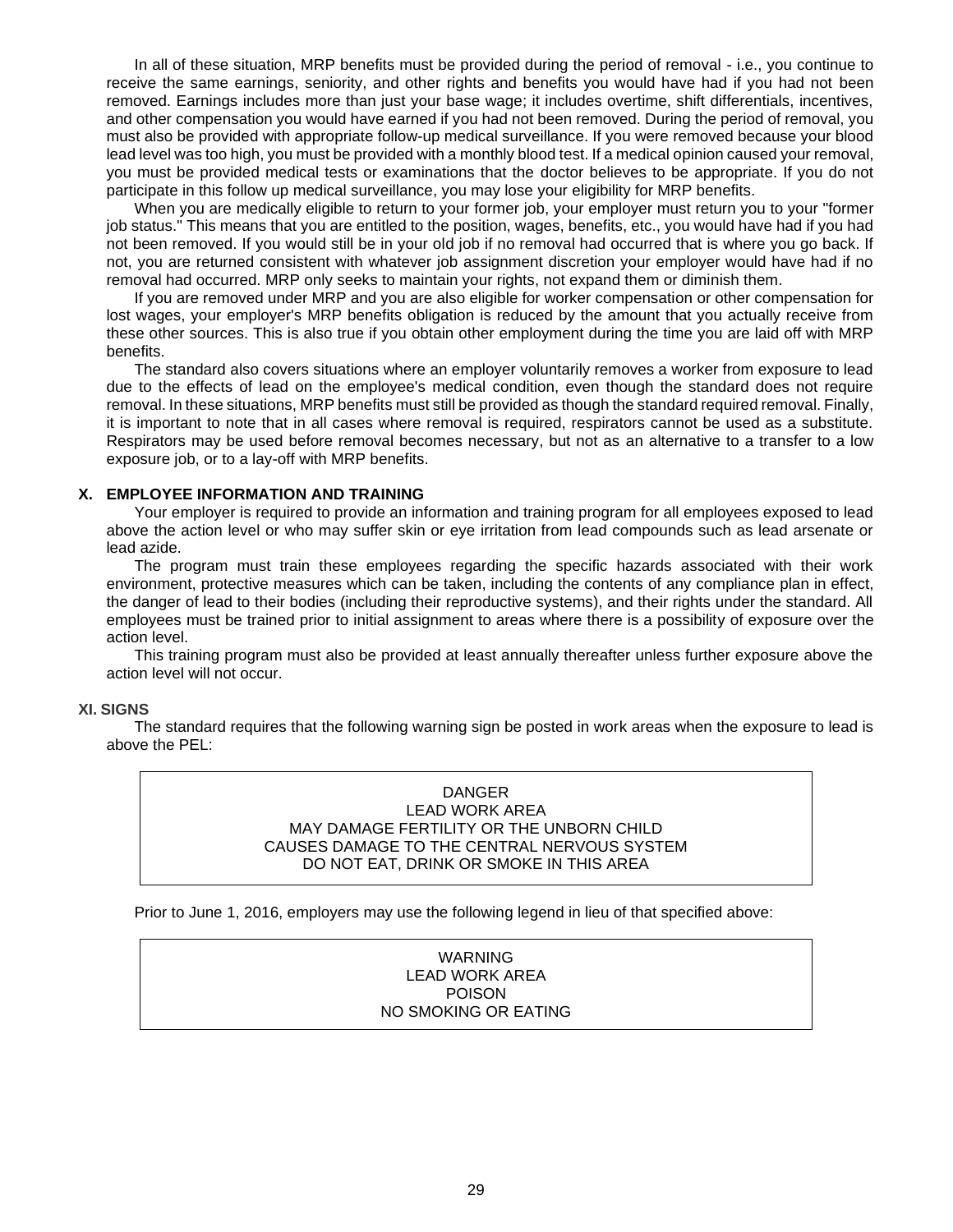#### <span id="page-29-0"></span>**XII. RECORDKEEPING**

Your employer is required to keep all records of exposure monitoring for airborne lead. These records must include the name and job classification of employees measured, details of the sampling and analytical techniques, the results of this sampling, and the type of respiratory protection being worn by the person sampled. Such records are to be retained for at least 30 years. Your employer is also required to keep all records of biological monitoring and medical examination results. These records must include the names of the employees, the physician's written opinion, and a copy of the results of the examination. Medical records must be preserved and maintained for the duration of employment plus 30 years. However, if the employee's duration of employment is less than one year, the employer need not retain that employee's medical records beyond the period of employment if they are provided to the employee upon termination of employment.

Recordkeeping is also required if you are temporarily removed from your job under the medical removal protection program. This record must include your name, the date of your removal and return, how the removal was or is being accomplished, and whether or not the reason for the removal was an elevated blood lead level. Your employer is required to keep each medical removal record only for as long as the duration of an employee's employment.

The standard requires that if you request to see or copy environmental monitoring, blood lead level monitoring, or medical removal records, they must be made available to you or to a representative that you authorize. Your union also has access to these records. Medical records other than PbB's must also be provided upon request to you, to your physician or to any other person whom you may specifically designate. Your union does not have access to your personal medical records unless you authorize their access.

#### <span id="page-29-1"></span>**XIII.OBSERVATION OF MONITORING**

When air monitoring for lead is performed at your workplace as required by this standard, your employer must allow you or someone you designate to act as an observer of the monitoring. Observers are entitled to an explanation of the measurement procedure, and to record the results obtained. Since results will not normally be available at the time of the monitoring, observers are entitled to record or receive the results of the monitoring when returned by the laboratory. Your employer is required to provide the observer with any personal protective devices required to be worn by employees working in the area that is being monitored. The employer must require the observer to wear all such equipment and to comply with all other applicable safety and health procedures.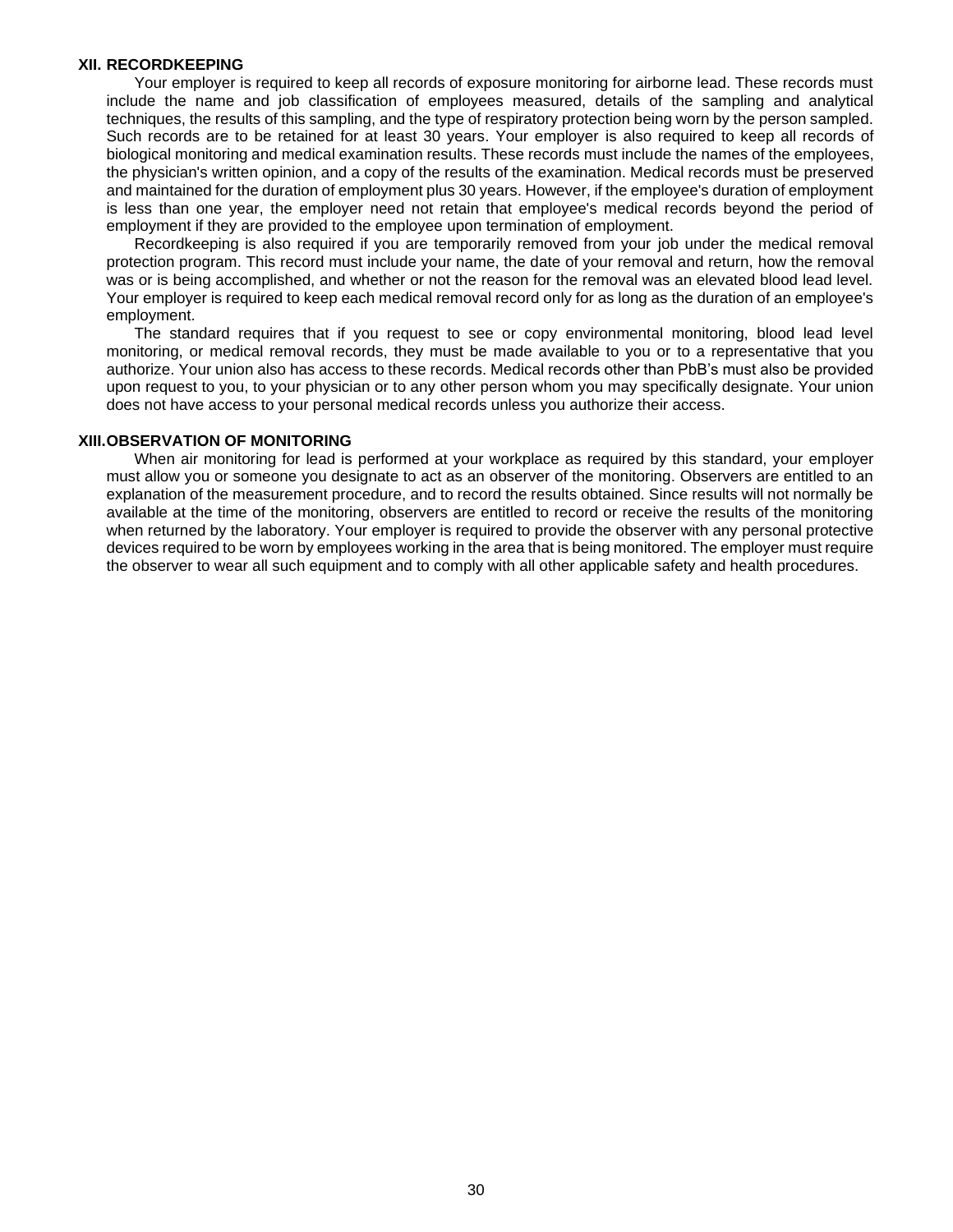# **APPENDIX C – NON-MANDATORY MEDICAL SURVEILLANCE INFORMATION**

<span id="page-30-1"></span><span id="page-30-0"></span>The information contained in this appendix is not intended to create any additional obligations or requirements not otherwise imposed by this standard nor detract from any existing obligations or requirements.

In accordance with the Administrative Procedures Act, PA 306 of 1969, these appendices "do not have the force of law." They are not mandatory and are intended for information only.

#### <span id="page-30-2"></span>**INTRODUCTION**

The primary purpose of the Occupational Safety and Health Act of 1970 is to assure, so far as possible, safe and healthful working conditions for every working man and woman. The interim final occupational health standard for lead in construction is designed to protect workers exposed to inorganic lead including metallic lead, all inorganic lead compounds and organic lead soaps.

It is hoped that this review and discussion will give the physician a better understanding of the MIOSHA standard with the ultimate goal of protecting the health and well-being of the worker exposed to lead under his or her care.

Under this interim final standard occupational exposure to inorganic lead is to be limited to 50  $\mu q/m^{(3)}$ (micrograms per cubic meter) based on an 8-hour time-weighted average (TWA). This permissible exposure limit (PEL) must be achieved through a combination of engineering, work practice and administrative controls to the extent feasible. Where these controls are in place but are found not to reduce employee exposures to or below the PEL, they must be used nonetheless, and supplemented with respirators to meet the 50  $\mu q/m^{(3)}$ exposure limit.

In addition to the requirements of this standard, a program of biological monitoring for employees exposed to lead above the action level at any time, and additional medical surveillance for all employees exposed to levels of inorganic lead above 30  $\mu$ g/m<sup>(3)</sup> (TWA) for more than 10 days per year, or whose work could reasonably be expected to result in potentially harmful exposure to lead, whether through inhalation or ingestion, regardless of airborne lead concentrations or surface contamination levels.

The purpose of this document is to outline the medical surveillance provisions of the interim standard for inorganic lead in construction, and to provide further information to the physician regarding the examination and evaluation of workers exposed to inorganic lead.

Section 1 provides a detailed description of the monitoring procedure including the required frequency of blood testing for exposed workers, provisions for medical removal protection (MRP), the recommended right of the employee to a second medical opinion, and notification and recordkeeping requirements of the employer. A discussion of the requirements for respirator use and respirator monitoring and OSHA's position on prophylactic chelation therapy are also included in this appendix.

Section 2 discusses the toxic effects and clinical manifestations of lead poisoning and effects of lead intoxication on enzymatic pathways in heme synthesis. The adverse effects on both male and female reproductive capacity and on the fetus are also discussed.

Section 3 outlines the recommended medical evaluation of the worker exposed to inorganic lead, including details of the medical history, physical examination, and recommended laboratory tests, which are based on the toxic effects of lead as discussed in Section 2.

Section 4 provides detailed information concerning the laboratory tests available for the monitoring of exposed workers. Included also is a discussion of the relative value of each test and the limitations and precautions which are necessary in the interpretation of the laboratory results.

### <span id="page-30-3"></span>**I. MEDICAL SURVEILLANCE AND MONITORING REQUIREMENTS FOR WORKERS EXPOSED TO INORGANIC LEAD**

In addition to the requirements of this standard, a program of biological monitoring and medical surveillance should be considered for all employees exposed to lead above the action level of 30  $\mu q/m^{(3)}$  TWA for more than 10 days each year, or whose job duties could reasonably be expected to result in potentially harmful exposure to lead, whether through inhalation or ingestion, regardless of airborne lead concentrations or surface contamination levels. Periodic blood sampling and medical evaluation should be considered and performed on a schedule which is defined by previous laboratory results, worker complaints or concerns, and the clinical assessment of the examining physician.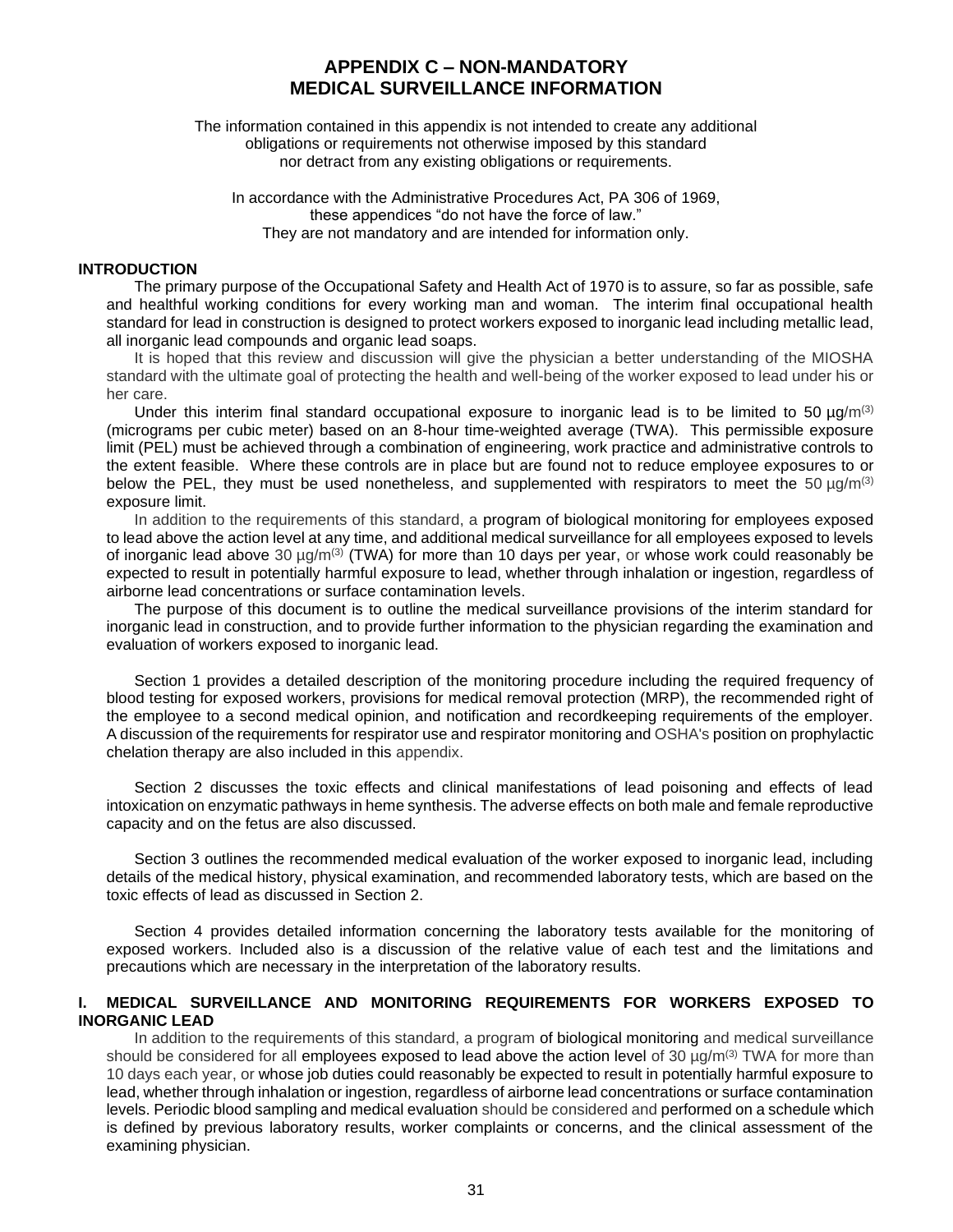The blood lead level of all employees who are exposed to lead above the action level of 30  $\mu q/m^{(3)}$ , or whose job duties could reasonably be expected to result in potentially harmful exposure to lead, whether through inhalation or ingestion, should be determined at time of assignment to work at this exposure level (or when exposure at this level is initially determined), at least every 2 months for the first 6 months, and then at least every 6 months thereafter. The frequency is increased to every 2 months for employees whose last blood lead level was at or above 15 µg/dL and less than 30 µg/dL. For employees returned to work after removal from exposure to lead due to an elevated blood testing should be considered at least monthly until 2 consecutive blood lead levels, are below 10 µg/dL whole blood.

An annual medical examination and consultation performed under the guidelines discussed in Section 3 should be considered for each employee for whom a blood test conducted at any time during the preceding 12 months indicated a blood lead level at or above 15 µg/dL. Also, an examination should be considered for all employees prior to their assignment to an area in which airborne lead concentrations reach or exceed the action level or whose job duties could reasonably be expected to result in potentially harmful exposure to lead, whether through inhalation or ingestion, regardless of airborne lead concentrations or surface contamination levels.

Results of biological monitoring or the recommendations of an examining physician may necessitate removal of an employee from further lead exposure pursuant to the standard's medical removal protection (MRP) program. The object of the MRP program is to provide temporary medical removal to workers either with substantially elevated blood lead levels or otherwise at risk of sustaining material health impairment from continued substantial exposure to lead.

The best practices are summarized in Table 1.

| <b>TABLE 1</b><br><b>HEALTH BASED MEDICAL SURVEILLANCE TO BE CONSIDERED</b><br><b>FOR LEAD-EXPOSED WORKERS</b>                                                                                                                                               |                                                                                                                                                                                                                                                    |
|--------------------------------------------------------------------------------------------------------------------------------------------------------------------------------------------------------------------------------------------------------------|----------------------------------------------------------------------------------------------------------------------------------------------------------------------------------------------------------------------------------------------------|
| <b>BLOOD</b><br><b>LEAD</b><br><b>LEVELS</b>                                                                                                                                                                                                                 | <b>EMPLOYER SHOULD CONSIDER</b>                                                                                                                                                                                                                    |
| All<br>lead-exposed<br>workers*                                                                                                                                                                                                                              | • Baseline or preplacement medical history and physical<br>examination, baseline PbB, serum creatinine                                                                                                                                             |
| $<$ 10 µg/dL                                                                                                                                                                                                                                                 | • PbB every month for first 3 months of placement, or upon<br>change in task to higher exposure, then PbB every 6 months<br>• If PbB increases $\geq$ 5 µg/dL, evaluate exposure and protective<br>measures.<br>• Increase monitoring if indicated |
| 10-19 µg/dL                                                                                                                                                                                                                                                  | As above for $PbB < 10 \mu g/dL$ , plus:<br>• PbB every 3 months<br>• Evaluate exposure, engineering controls, and work practices<br>• Revert to testing PbB every 6 months after 2 PbBs $<$ 10 $\mu$ g/dL                                         |
| $\geq$ 20 µg/dL                                                                                                                                                                                                                                              | • Refer to the standard                                                                                                                                                                                                                            |
| *A lead-exposed worker is one whose job duties could reasonably be expected to<br>result in potentially harmful exposure to lead, whether through inhalation or<br>ingestion, regardless of airborne lead concentrations or surface contamination<br>levels. |                                                                                                                                                                                                                                                    |

Recommendations from the examining physician may be more stringent than the specific provisions of the standard. The examining physician, therefore, has broad flexibility to tailor special protective procedures to the needs of individual employees. This flexibility extends to the evaluation and management of pregnant workers and male and female workers who are planning to raise children. Based on the history, physical examination, and laboratory studies, the physician might recommend special protective measures or medical removal for an employee who is pregnant or who is planning to conceive a child when, in the physician's judgment, continued exposure to lead at the current job would pose a significant risk.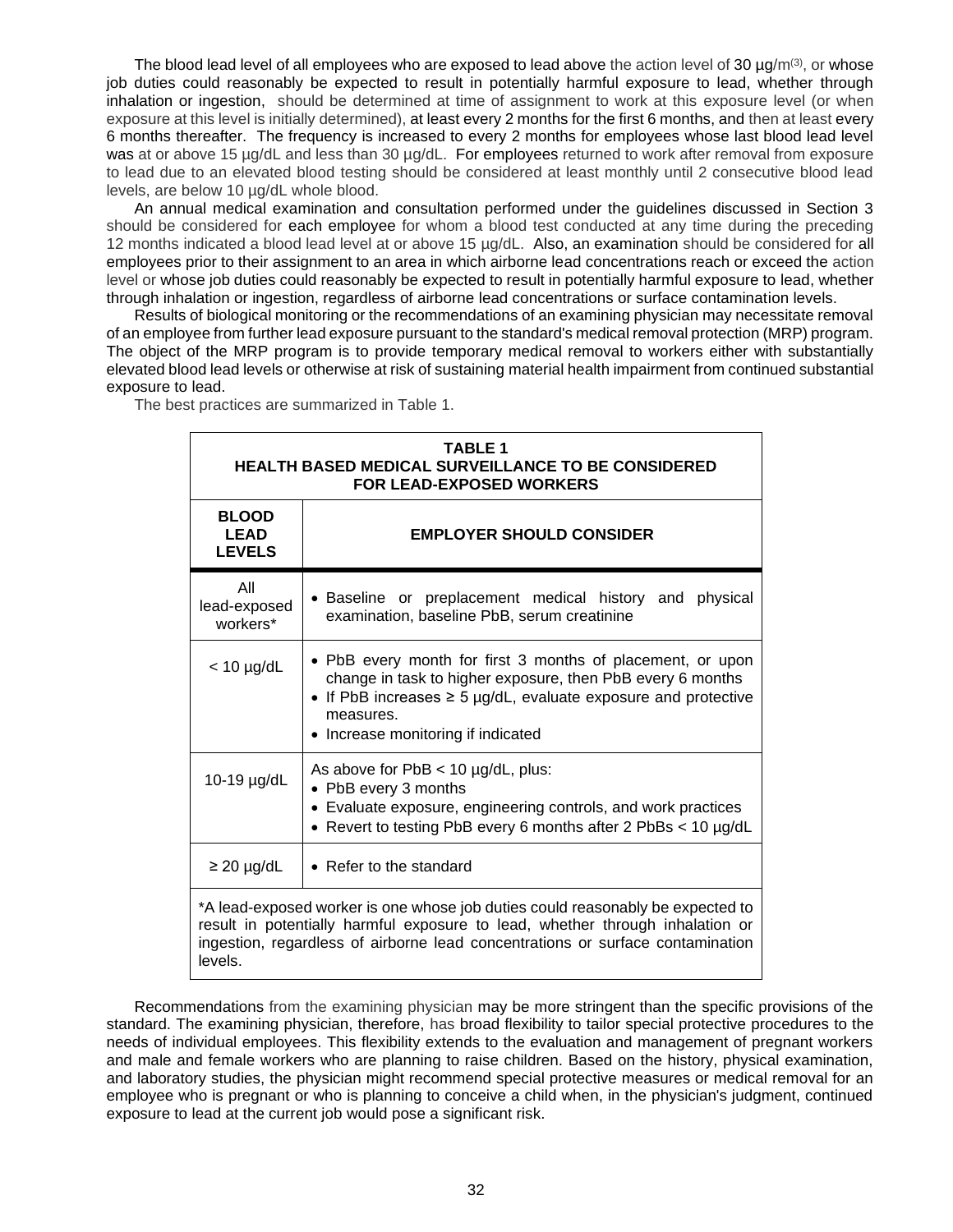The return of the employee to his or her former job status, or the removal of special protections or limitations, depends upon the examining physician determining that the employee is no longer at increased risk of material impairment or that special measures are no longer needed.

During the period of any form of special protection or removal, the employer must maintain the worker's earnings, seniority, and other employment rights and benefits (as though the worker had not been removed) for a period of up to 18 months or for as long as the job the employee was removed from lasts if less than 18 months. This economic protection will maximize meaningful worker participation in the medical surveillance program, and is appropriate as part of the employer's overall obligation to provide a safe and healthful workplace. The provisions of MRP benefits during the employee's removal period may, however, be conditioned upon participation in medical surveillance.

On rare occasions, an employee's blood lead level may not acceptably decline within 18 months of removal. This situation will arise only in unusual circumstances; thus, the standard relies on an individual medical examination to determine how to protect such an employee. In this situation the physician should consider non-occupational sources of lead. This medical determination is to be based on both laboratory values, including lead levels, blood counts, and other tests felt to be warranted, as well as the physician's judgment that any symptoms or findings on physical examination are a result of lead toxicity. The medical determination may be that the employee is incapable of ever safely returning to his or her former job status. The medical determination may provide additional removal time past 18 months for some employees or specify special protective measures to be implemented.

The lead standard provides for a multiple physician review in cases where the employee wishes a second opinion concerning potential lead poisoning or toxicity. If an employee wishes a second opinion, he or she can make an appointment with a physician of his or her choice. This second physician will review the findings, recommendations or determinations of the first physician and conduct any examinations, consultations or tests deemed necessary in an attempt to make a final medical determination. If the first and second physicians do not agree in their assessment they must try to resolve their differences. If they cannot reach an agreement, then they must designate a third physician to resolve the dispute.

The employer must provide examining and consulting physicians with the following specific information: a copy of the lead regulations and all appendices, a description of the employee's duties as related to exposure, the exposure level or anticipated level to lead and any other toxic substances (if applicable), a description of personal protective equipment used, blood lead levels, and all prior written medical opinions regarding the employee in the employer's possession or control. The employer must also obtain from the physician and provide the employee with a written medical opinion containing blood lead levels, the physician's opinion as to whether the employee is at risk of material impairment to health, any recommended protective measures for the employee if further exposure is permitted, as well as any recommended limitations upon an employee's use of respirators.

Employers must instruct each physician not to reveal to the employer in writing or in any other way his or her findings, laboratory results, or diagnoses which are felt to be unrelated to occupational lead exposure. They must also instruct each physician to advise the employee of any occupationally or non-occupationally related medical condition requiring further treatment or evaluation.

The standard provides for the use of respirators where engineering and other primary controls are not effective. However, the use of respirator protection shall not be used in lieu of temporary medical removal due to elevated blood lead levels or findings that an employee is at risk of material health impairment. This is based on the numerous inadequacies of respirators including skin rash where the face-piece makes contact with the skin, unacceptable stress to breathing in some workers with underlying cardiopulmonary impairment, difficulty in providing adequate fit, the tendency for respirators to create additional hazards by interfering with vision, hearing, and mobility, and the difficulties of assuring the maximum effectiveness of a complicated work practice program involving respirators. Respirators do, however, serve a useful function where engineering and work practice controls are inadequate by providing supplementary, interim, or short-term protection, provided they are properly selected for the environment in which the employee will be working, properly fitted to the employee, maintained and cleaned periodically, and worn by the employee when required.

In its interim final standard on occupational exposure to inorganic lead in the construction industry, OSHA has prohibited prophylactic chelation. Diagnostic and therapeutic chelation are permitted only under the supervision of a licensed physician with appropriate medical monitoring in an acceptable clinical setting. The decision to initiate chelation therapy must be made on an individual basis and take into account the severity of symptoms felt to be a result of lead toxicity along with blood lead levels, and other laboratory tests as appropriate. Succimer, meso 2, 3-dimercaptosuccinic acid (DMSA), which is the primary chelating agents used in the therapy of occupational lead poisoning has potential side effects and its use must be justified on the basis of expected benefits to the worker. Unless frank and severe symptoms are present, therapeutic chelation is not recommended, given the opportunity to remove a worker from exposure and allow the body to naturally excrete accumulated lead. As a diagnostic aid, the chelation mobilization test using CA-EDTA is not part of standard medical practice.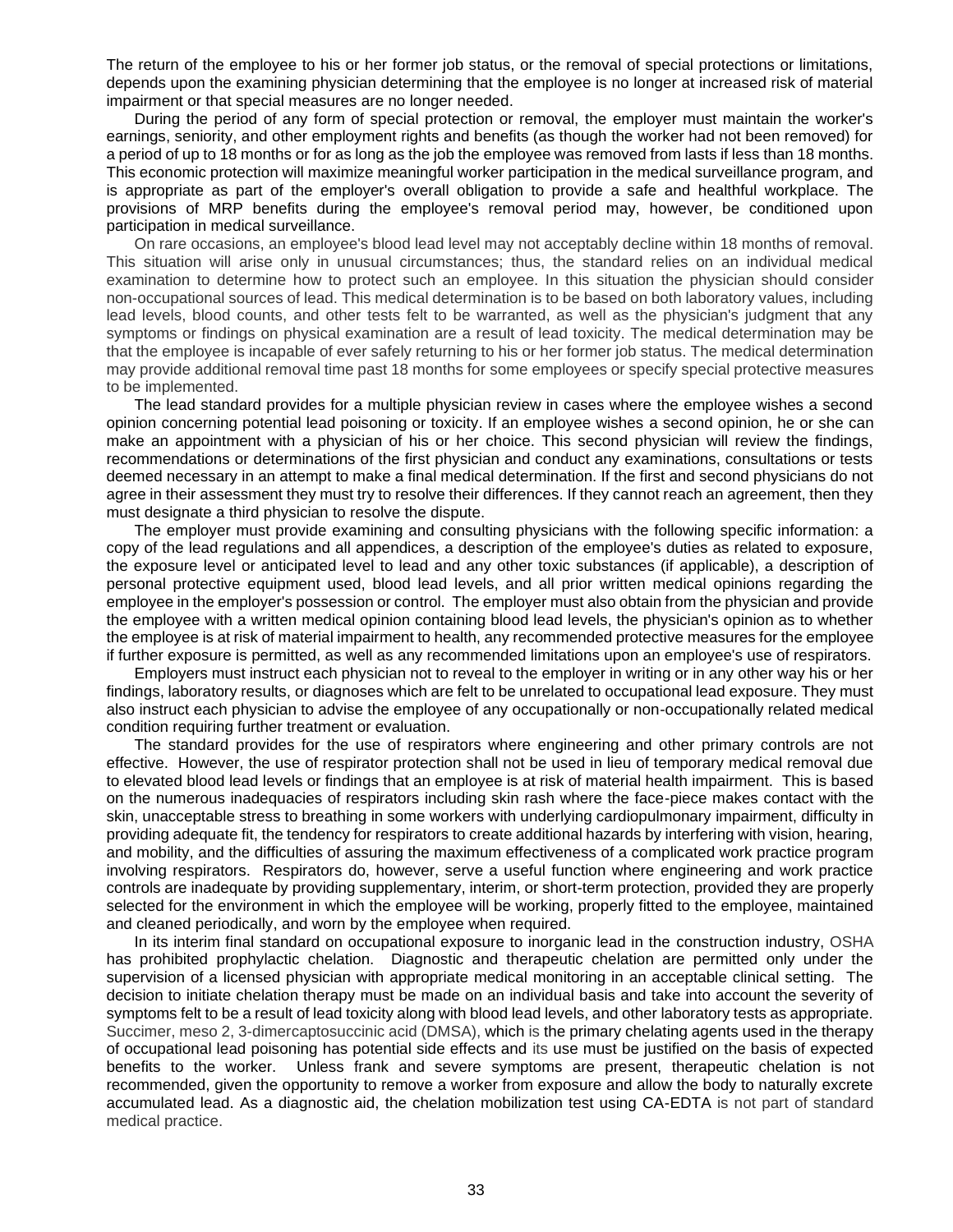In accordance with this standard, employers are required to assure that accurate records are maintained on exposure assessment, including environmental monitoring, medical surveillance, and medical removal for each employee. Exposure assessment records must be kept for at least 30 years. Medical surveillance records must be kept for the duration of employment plus 30 years except in cases where the employment was less than one year. If duration of employment is less than one year, the employer need not retain this record beyond the term of employment if the record is provided to the employee upon termination of employment. Medical removal records also must be maintained for the duration of employment. All records required under this standard must be made available upon request to the Director of the Department of Licensing and Regulatory Affairs. Employers must also make environmental and biological monitoring and medical removal records available to affected employees and to former employees or their authorized employee representatives. Employees or their specifically designated representatives have access to their entire medical surveillance records.

In addition, the standard requires that the employer inform all workers exposed to lead at or above the action level, or performing work involving the handling of materials with a significant lead content in a manner which could reasonably be expected to result in potentially harmful exposure through inhalation or ingestion, of the provisions of the standard and all its appendices, the purpose and description of medical surveillance and provisions for medical removal protection if temporary removal is required. An understanding of the potential health effects of lead exposure by all exposed employees along with full understanding of their rights under the lead standard is essential for an effective monitoring program.

#### <span id="page-33-0"></span>**II. ADVERSE HEALTH EFFECTS OF INORGANIC LEAD**

Although the toxicity of lead has been known for 2,000 years, the knowledge of the complex relationship between lead exposure and human response is still being refined. Significant research into the toxic properties of lead continues throughout the world, and it should be anticipated that our understanding of thresholds of effects and margins of safety will be improved in future years. In order to reduce the risk of adverse health effects from exposure to lead for most workers throughout a working lifetime, studies suggest that worker blood lead (PbB) levels should be maintained as low as possible. The number of years a blood lead level is elevated is an important factor, which determines the increased risk of an adverse health effect. The blood lead levels of female workers who are pregnant should be maintained below 5  $\mu$ g/dL at all times to prevent adverse health effects to the developing fetus.

The spectrum of health effects caused by lead exposure are summarized in the following sections.

#### <span id="page-33-1"></span>**1. Neurological Effects.**

Inorganic lead has been found to have toxic effects on both the central and peripheral nervous systems. The National Toxicology Program (NTP) of the US Department of Health and Human Services has concluded that there is sufficient evidence that blood lead levels below 10 µg/dL are associated with essential tremor in adults.

The earliest stages of lead-induced central nervous system effects first manifest themselves in the form of behavioral disturbances and central nervous system symptoms including irritability, restlessness, insomnia and other sleep disturbances, fatigue, vertigo, headache, poor memory, tremor, depression, and apathy. With more severe exposure, symptoms can progress to drowsiness, stupor, hallucinations, delirium, convulsions and coma. Studies have suggested exposure to lead may be linked to psychiatric disorders including anxiety and depression, reduced auditory function, ALS and cognitive deficits in older adults.

The most severe and acute form of lead poisoning which usually follows ingestion or inhalation of large amounts of lead is acute encephalopathy which may arise precipitously with the onset of intractable seizures, coma, cardiorespiratory arrest, and death within 48 hours.

Cumulative lead exposure as measured in bone x-ray fluorescence has been associated with declining performance on neurocognitive tests. The central nervous system effects frequently are not reversible following discontinued exposure or chelation therapy and when improvement does occur, it is almost always only partial.

The peripheral neuropathy resulting from lead exposure characteristically involves only motor function with minimal sensory damage and has a marked predilection for the extensor muscles of the most active extremity. The peripheral neuropathy can occur with varying degrees of severity.

At 40 µg/dL this may be manifested by slowing of motor nerve conduction velocity often without clinical symptoms, other than essential tremor. With progression of the neuropathy there is development of painless extensor muscle weakness usually involving the extensor muscles of the fingers and hand in the most active upper extremity, followed in severe cases by wrist drop or, much less commonly, foot drop.

While the peripheral neuropathies can occasionally be reversed with therapy, again such recovery is not assured particularly in the more severe neuropathies and often improvement is only partial. The lack of reversibility is felt to be due in part to segmental demyelination.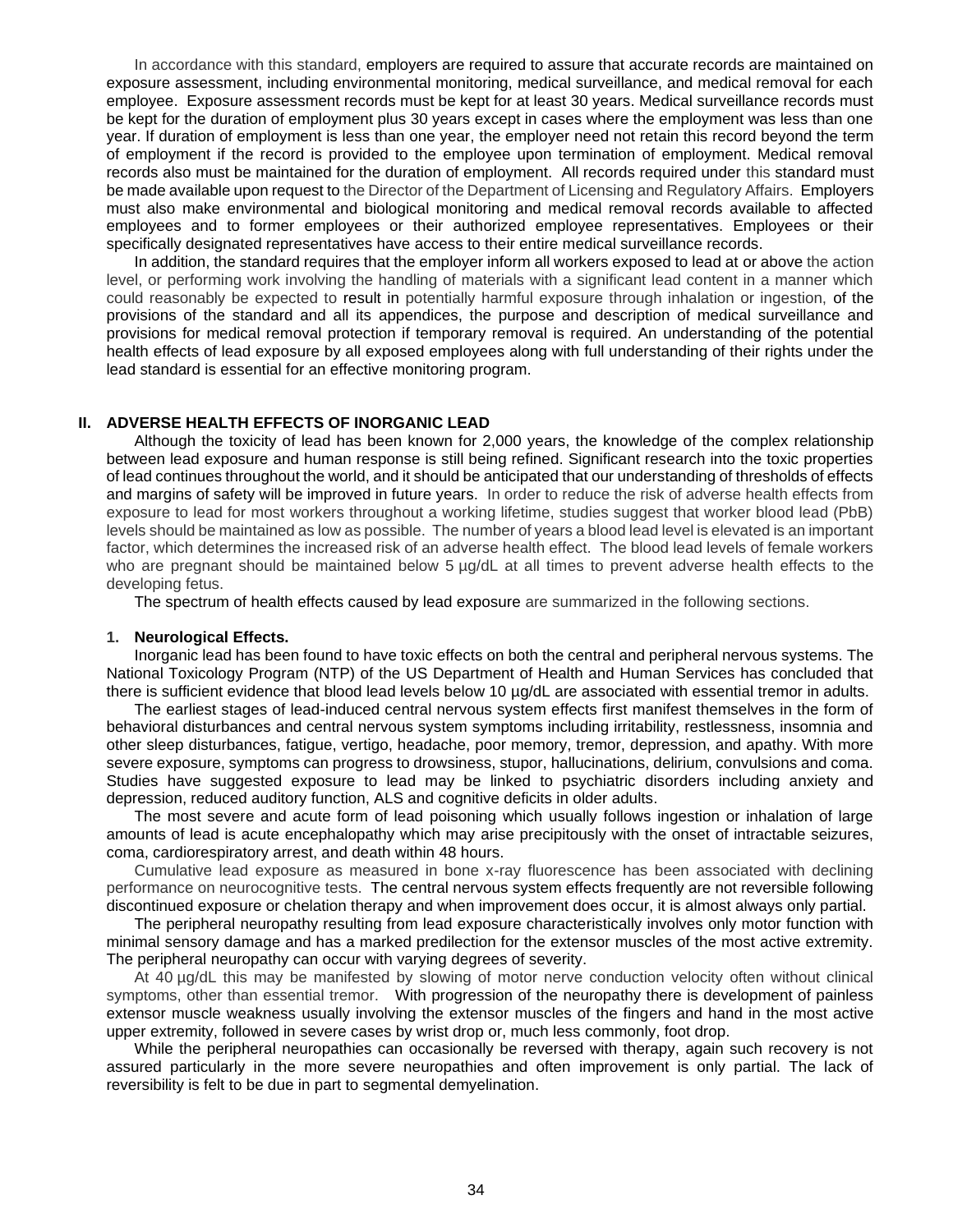#### <span id="page-34-0"></span>**2. Cardiovascular effects.**

Hypertension, an important risk factor for cardiovascular and cerebrovascular morbidity and mortality, has frequently been noted in occupationally exposed individuals. There is now sufficient evidence that hypertension is associated with levels of lead exposure < 10 µg/dL. Several studies based upon the National Health and Nutrition Evaluation Surveys (NHANES) suggest a 20% increase in relative risk of cardiovascular mortality at blood lead levels between 5 and 9 µg/dL, and a 55% increase at levels above 10 µg/dL.

#### <span id="page-34-1"></span>**3. Renal.**

Renal toxicity represents one of the most serious health effects of lead poisoning. Even under 10 µg/dL, there is sufficient evidence of decreased glomerular filtration rates in adults. In the early stages of disease nuclear inclusion bodies can frequently be identified in proximal renal tubular cells. Renal function remains normal and the changes in this stage are probably reversible. Long-term, higher level exposure can result in chronic lead nephropathy. With more advanced disease there is progressive interstitial fibrosis and impaired renal function. Eventually extensive interstitial fibrosis ensues with sclerotic glomeruli and dilated and atrophied proximal tubules; all represent end stage kidney disease. Azotemia can be progressive, eventually resulting in frank uremia necessitating dialysis. There is occasionally associated hypertension and hyperuricemia with or without gout.

Individuals with other renal risk factors, such as diabetes or underlying hypertension, may be at greater risk for the renal toxicity of lead.

Early kidney disease is difficult to detect. The urinalysis is normal in early lead nephropathy and the blood urea nitrogen and serum creatinine increase only when two-thirds of kidney function is lost. Measurement of creatinine clearance can often detect earlier disease as can other methods of measurement of glomerular filtration rate.

#### <span id="page-34-2"></span>**4. Gastrointestinal.**

Lead may also affect the gastrointestinal system producing abdominal colic or diffuse abdominal pain. Constipation, obstipation, diarrhea, anorexia, nausea and vomiting may occur at blood lead levels of 30 µg/dL. Lead colic may develop at blood lead levels above 40 µg/dL, but it tends to be uncommon below 80 µg/dL.

#### <span id="page-34-3"></span>**5. Heme Synthesis Inhibition.**

Lead has the ability to inhibit enzymes of the heme synthesis pathway at moderate blood levels. Inhibition of delta aminolevulinic acid dehydrase (ALA-D) which catalyzes the conversion of delta-aminolevulinic acid (ALA) to protoporphyrin is observed at a blood lead level below 20 µg/dL. At a blood lead level of 40 µg/dL, more than 20% of the population will have 70 percent inhibition of ALA-D. There is an exponential increase in ALA excretion at blood lead levels greater than 40 µg/dL.

Another enzyme, ferrochelatase, is also inhibited at low blood lead levels. Inhibition of ferrochelatase leads to increased free erythrocyte protoporphyrin (FEP) in the blood which can then bind to zinc to yield zinc protoporphyrin (ZPP). At a blood lead level of 50 µg/dL or greater, nearly 100% of the population will have an increase in FEP. There is also an exponential relationship between blood lead levels greater than 40 µg/dL and the associated ZPP level, which has led to the development of the ZPP screening test for lead exposure.

One of the eventual results of lead-induced inhibition of enzymes in the heme synthesis pathway is anemia which can be asymptomatic if mild but associated with a wide array of symptoms including dizziness, fatigue, and tachycardia when more severe. Studies have indicated that lead levels as low as 50 µg/dL can be associated with a definite decreased hemoglobin, although most cases of lead-induced anemia, as well as shortened red-cell survival times, occur at lead levels exceeding 80 µg/dL. Inhibited hemoglobin synthesis is more common in chronic cases whereas shortened erythrocyte life span is more common in acute cases.

In lead-induced anemias, there is usually a reticulocytosis along with the presence of basophilic stippling, and ringed sideroblasts, although none of the above are pathognomonic for lead-induced anemia.

### <span id="page-34-4"></span>**6. Cancer.**

The International Agency on Research on Cancer (IARC) has categorized lead as a "probable human carcinogen," category 2A. The US National Toxicology Program (NTP) has classified lead and lead compounds as "*reasonably anticipated to be human carcinogens".*

### <span id="page-34-5"></span>**7. Reproductive and childhood effects.**

Exposure to lead can have serious effects on reproductive function in both males and females. In male workers exposed to lead there can be a decrease in sexual drive, impotence, decreased ability to produce healthy sperm, and sterility. Malformed sperm (teratospermia), decreased number of sperm (hypospermia), and sperm with decreased motility (asthenospermia) can all occur. Above 15 µg/dL, there is sufficient evidence of adverse modifications in sperm parameters, as well as delays in time to pregnancy.

Women exposed to lead may experience menstrual disturbances including dysmenorrhea, menorrhagia and amenorrhea. Following exposure to lead, women have a higher frequency of sterility, premature births, spontaneous miscarriages, and stillbirths.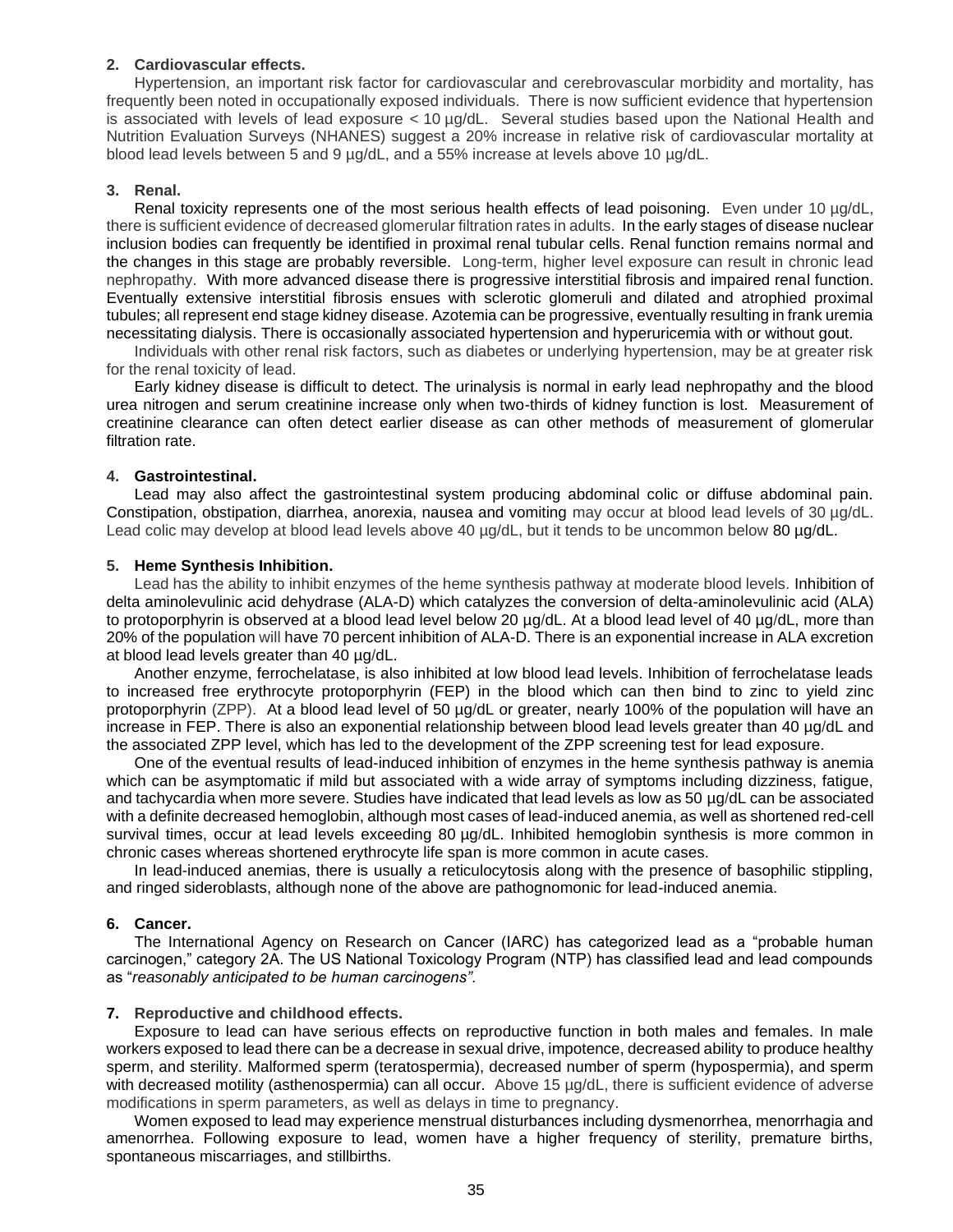Germ cells can be affected by lead and cause genetic damage in the egg or sperm cells before conception and result in failure to implant, miscarriage, stillbirth, or birth defects.

Infants of mothers with lead poisoning have a higher mortality during the first year and suffer from lowered birth weights, slower growth, and nervous system disorders.

Lead can pass through the placental barrier and lead levels in the mother's blood are comparable to concentrations of lead in the umbilical cord at birth. Transplacental passage becomes detectable at 12-14 weeks of gestation and increases until birth.

There is sufficient evidence that women exposed with blood lead levels under 5  $\mu$ g/dL may experience reduced fetal growth.

Lead exposure to children due to "take home lead" (carried to the home on worker clothing) can cause significant neurobehavioral impairments, including hyperactivity. Given the overall body of literature concerning the adverse health effects of lead in children, the blood lead level in children, and women who are pregnant or attempting to become pregnant, should be maintained below 5 µg/dL.

Blood lead levels in the fetus and newborn likewise should not exceed 5 µg/dL.

Because of lead's ability to pass through the placental barrier and also because of the demonstrated adverse effects of lead on reproductive function in both the male and female as well as the risk of genetic damage of lead on both the ovum and sperm, it is recommended that the maximum permissible blood lead level in both males and females who wish to bear children is 5 µg/dL.

#### <span id="page-35-0"></span>**8. Other toxic effects.**

Some data have suggested that lead impairs thyroid function and interferes with the pituitary-adrenal axis, but again these effects have not been well defined.

#### <span id="page-35-1"></span>**III. MEDICAL EVALUATION**

The most important principle in evaluating a worker for any occupational disease including lead poisoning is a high index of suspicion on the part of the examining physician. As discussed in Section 2, lead can affect numerous organ systems and produce a wide array of signs and symptoms, most of which are non-specific and subtle in nature at least in the early stages of disease. Unless serious concern for lead toxicity is present, many of the early clues to diagnosis may easily be overlooked.

The crucial initial step in the medical evaluation is recognizing that a worker's employment can result in exposure to lead. The worker will frequently be able to define exposures to lead and lead containing materials but often will not volunteer this information unless specifically asked. In other situations, the worker may not know of any exposures to lead but the suspicion might be raised on the part of the physician because of the industry or occupation of the worker.

Potential occupational exposure to lead and its compounds occur in many occupations in the construction industry, including demolition and salvaging operations, removal or encapsulation of materials containing lead, construction, alteration, repair or renovation of structures containing lead, transportation, disposal, storage or containment of lead or lead-containing materials on construction sites, and maintenance operations associated with construction activities. Specific examples include, but are not limited to, firing ranges, removal of lead containing paint in renovation of homes built before 1978, or from renovation, repair, demolition, and clean-up of industrial facilities and equipment, as well as structures such as bridges and water towers with lead containing paint or materials.

The most important part of a medical evaluation is a blood lead test. The half-life of lead in blood is approximately five weeks. The focus can then be directed toward eliciting information from the medical history, physical exam, and from laboratory data to evaluate the worker for potential lead toxicity.

A complete and detailed work and hobby history is important in the initial evaluation. A listing of all previous employment with information on job description, exposure to fumes or dust, known exposures to lead or other toxic substances, a description of any personal protective equipment used, and previous medical surveillance should all be included in the worker's record. Where exposure to lead is suspected, information concerning on-the-job personal hygiene, smoking or eating habits in work areas, laundry procedures, and use of any protective clothing or respiratory protection equipment should be noted. A complete work history is essential in the medical evaluation of a worker with suspected lead toxicity, especially when long term effects such as neurotoxicity, hypertensive effects, and nephrotoxicity are considered.

The medical history is of fundamental importance and should include a listing of all past and current medical conditions, current medications including proprietary drug intake, previous surgeries and hospitalizations, allergies, smoking history, alcohol consumption, history of gunshot wounds and presence and location of any retained bullets or shrapnel, and also non-occupational lead exposures particularly the frequency of use of indoor firing ranges and casting and reloading of bullets. Also known childhood exposures should be elicited. Any previous history of hematological, neurological, cardiovascular, gastrointestinal, renal, psychological, gynecological, genetic, or reproductive problems should be specifically noted.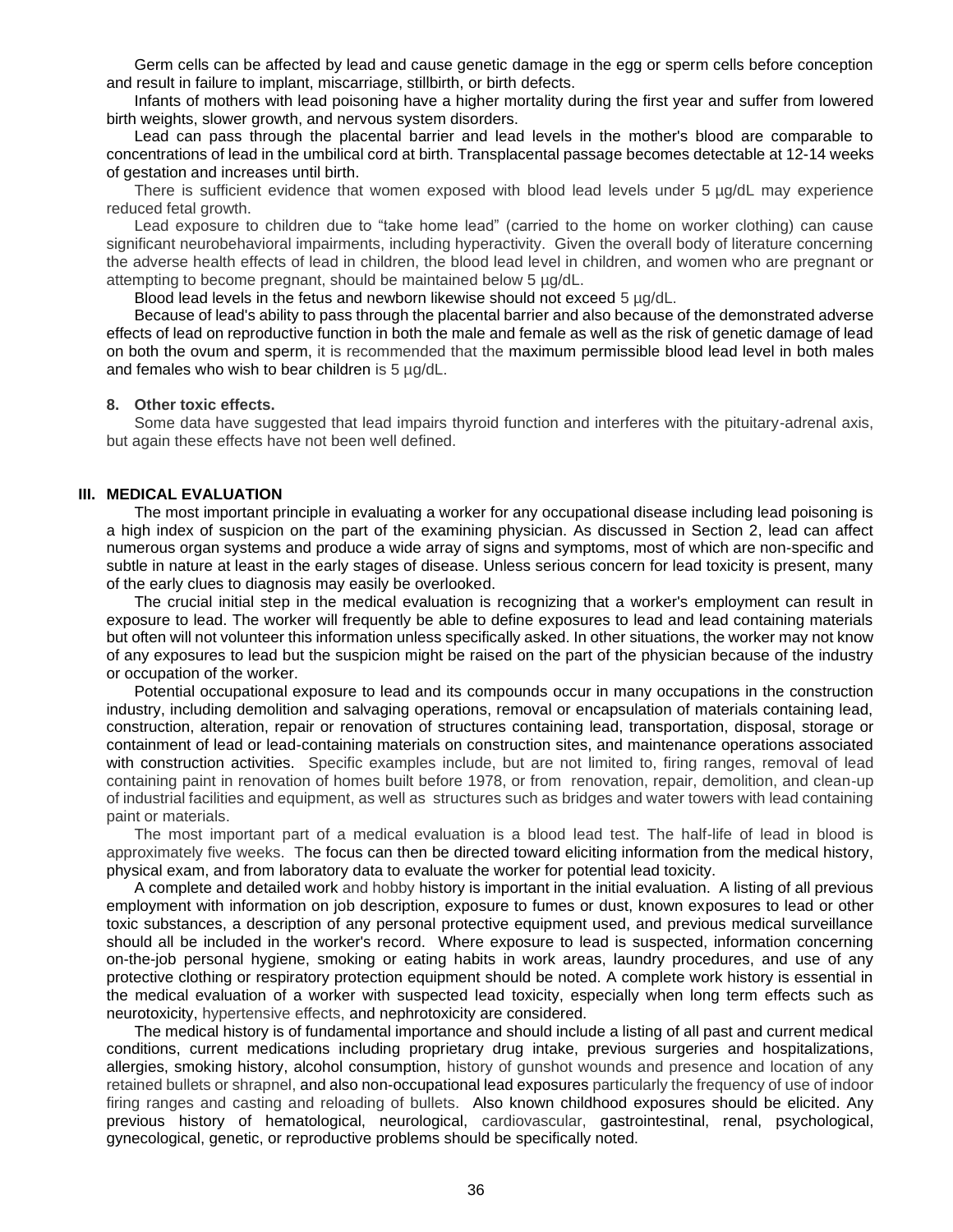A careful and complete review of systems must be performed to assess both recognized complaints and subtle or slowly acquired symptoms which the worker might not appreciate as being significant. The review of systems should include the following:

| General                                                           | Weight loss, fatigue, decreased appetite.                                                                                                                                                                                                |
|-------------------------------------------------------------------|------------------------------------------------------------------------------------------------------------------------------------------------------------------------------------------------------------------------------------------|
| Head, Eyes, Ears,<br>Nose, Throat<br>(HEENT)                      | Headaches, visual disturbances or decreased visual acuity,<br>hearing deficits or tinnitus, pigmentation of the oral mucosa,<br>or metallic taste in mouth                                                                               |
| Cardio-pulmonary                                                  | Shortness of breath, cough, chest pains, palpitations, or<br>orthopnea                                                                                                                                                                   |
| Gastrointestinal                                                  | Nausea, vomiting, heartburn, abdominal pain, constipation or<br>diarrhea                                                                                                                                                                 |
| Neurologic                                                        | Irritability, insomnia, weakness (fatigue), dizziness, loss of<br>memory, confusion, hallucinations, incoordination, ataxia,<br>decreased strength in hands or feet, disturbances in gait,<br>difficulty in climbing stairs, or seizures |
| Hematologic                                                       | Pallor, easy fatigability, abnormal blood loss melena                                                                                                                                                                                    |
| Cardiovascular                                                    | Hypertension, dysrhythmias, stigmata of heart failure                                                                                                                                                                                    |
| Reproductive<br>(male and female<br>and spouse<br>where relevant) | History of infertility, impotence, loss of libido, abnormal<br>menstrual periods, history of miscarriages, stillbirths, or<br>children with birth defects                                                                                |
| Musculoskeletal                                                   | Muscle and joint pains.                                                                                                                                                                                                                  |

The physical examination should emphasize the neurological, gastrointestinal, and cardiovascular systems. The worker's weight and blood pressure should be recorded, and the oral mucosa checked for a lead line on the gingiva. It should be noted, however, that the occurrence of a lead line is very rare even in severe lead poisoning if good oral hygiene is practiced.

The presence of pallor on skin examination may indicate an anemia which, if severe, might also be associated with a tachycardia. If an anemia is suspected, an active search for blood loss should be undertaken including potential blood loss through the gastrointestinal tract.

A complete neurological examination should include an adequate mental status evaluation including a search for behavioral and psychological disturbances, memory testing, evaluation for irritability, insomnia, hallucinations, and mental clouding. Gait and coordination should be examined along with close observation for tremor. A detailed evaluation of peripheral nerve function including careful sensory and motor function testing is warranted. Strength testing particularly of extensor muscle groups of all extremities is of fundamental importance.

Cranial nerve evaluation should also be included in the routine examination.

The abdominal examination should include auscultation for bowel sounds and abdominal bruits and palpation for organomegaly, masses, and diffuse abdominal tenderness.

Cardiovascular examination should evaluate possible early signs of congestive heart failure. Pulmonary status should be addressed particularly if respirator protection is contemplated.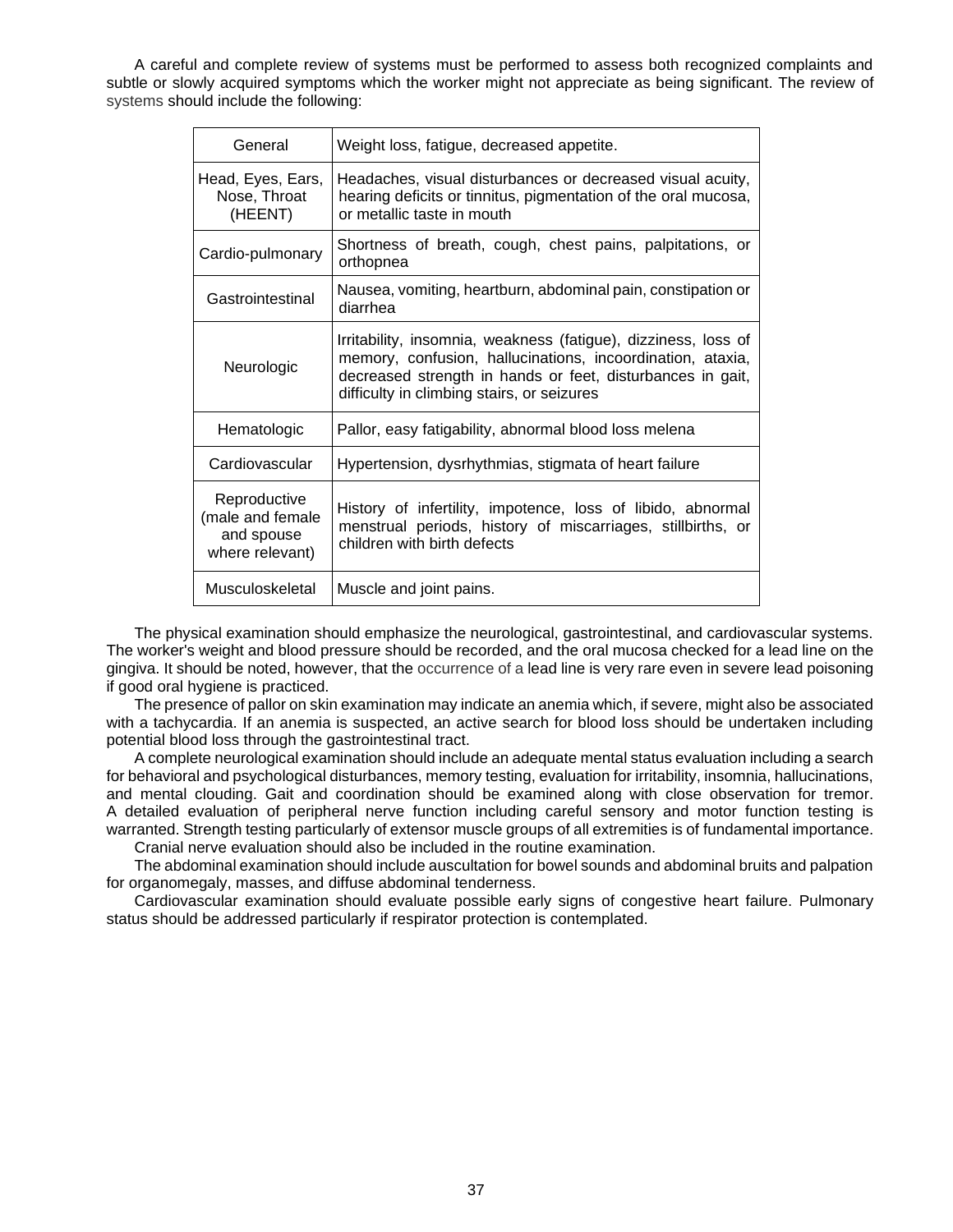As part of the medical evaluation, the interim lead standard requires the following laboratory studies:

|    | Blood lead level                                                                                                                                   |
|----|----------------------------------------------------------------------------------------------------------------------------------------------------|
| 2. | Hemoglobin and hematocrit determinations, red cell indices, and examination<br>of the peripheral blood smear to evaluate red blood cell morphology |
| 3. | Blood urea nitrogen                                                                                                                                |
| 4. | Serum creatinine                                                                                                                                   |
| 5. | Routine urinalysis with microscopic examination                                                                                                    |

In addition to the above, the physician is authorized to order any further laboratory or other tests which he or she deems necessary in accordance with sound medical practice. The evaluation must also include pregnancy testing or laboratory evaluation of male fertility if requested by the employee.

If an anemia is detected further studies including a careful examination of the peripheral smear, reticulocyte count, stool for occult blood, serum iron, total iron binding capacity, bilirubin, and, if appropriate, vitamin B12 and folate may be of value in attempting to identify the cause of the anemia.

If a peripheral neuropathy is suspected, nerve conduction studies are warranted both for diagnosis and as a basis to monitor any therapy.

If renal disease is questioned, a 24-hour urine collection for creatinine clearance, protein, and electrolytes may be indicated. Elevated uric acid levels may result from lead-induced renal disease and a serum uric acid level might be performed.

An electrocardiogram and chest x-ray may be obtained as deemed appropriate.

Sophisticated and highly specialized testing should not be done routinely and where indicated should be under the direction of a specialist.

### <span id="page-37-0"></span>**IV. LABORATORY EVALUATION**

The blood lead level at present remains the single most important test to monitor lead exposure and is the test used in the medical surveillance program under the lead standard to guide employee medical removal.

This section will discuss the blood lead level in detail. Other blood tests currently available to evaluate lead exposure will also be reviewed. The blood lead level is a good index of current or recent lead absorption. The half-life of lead in blood is approximately five weeks.

However, blood lead levels do not indicate the total body burden of lead and are not adequate measures of past exposure. Lead has a high affinity for bone and up to 90% of the body's total lead is deposited there. Also, lead is deposited in soft tissue (liver, kidney, and brain). The blood lead levels is a function of the dynamics of lead absorption, distribution, deposition in bone and excretion. Following discontinuation of exposure to lead, the excess body burden is slowly mobilized from bone and other relatively stable body stores, enters the blood and is excreted. Consequently, an elevated blood lead level may represent recent exposure to lead without a significant total body excess, slow release from bone from a past exposure, or a combination of recent exposure and slow release.

Due to its correlation with recent exposures, the blood lead level may vary considerably over short time intervals.

To minimize laboratory error and erroneous results due to contamination, blood specimens must be carefully collected after thorough cleaning of the skin with appropriate methods using lead-free blood containers and analyzed by a reliable laboratory. Under the standard, samples must be analyzed in laboratories which are approved by OSHA.

The determination of lead in urine is generally considered a less reliable monitoring technique than analysis of whole blood primarily due to individual variability in urinary excretion capacity as well as the technical difficulty of obtaining accurate 24-hour urine collections. In addition, workers with renal insufficiency, whether due to lead or some other cause, may have decreased lead clearance and consequently urine lead levels may underestimate the true lead burden. Therefore, urine lead levels are not recommended.

The zinc protoporphyrin test, unlike the blood lead determination, measures an adverse metabolic effect of lead. The level of ZPP reflects lead absorption over the preceding 3 to 4 months, and therefore can sometimes be an indicator of lead body burden. The ZPP requires more time than the blood lead to read significantly elevated levels; the return to normal after discontinuing lead exposure is also slower. A limitation of the ZPP test is that it can also be elevated in patients with anemia and certain forms of porphyria.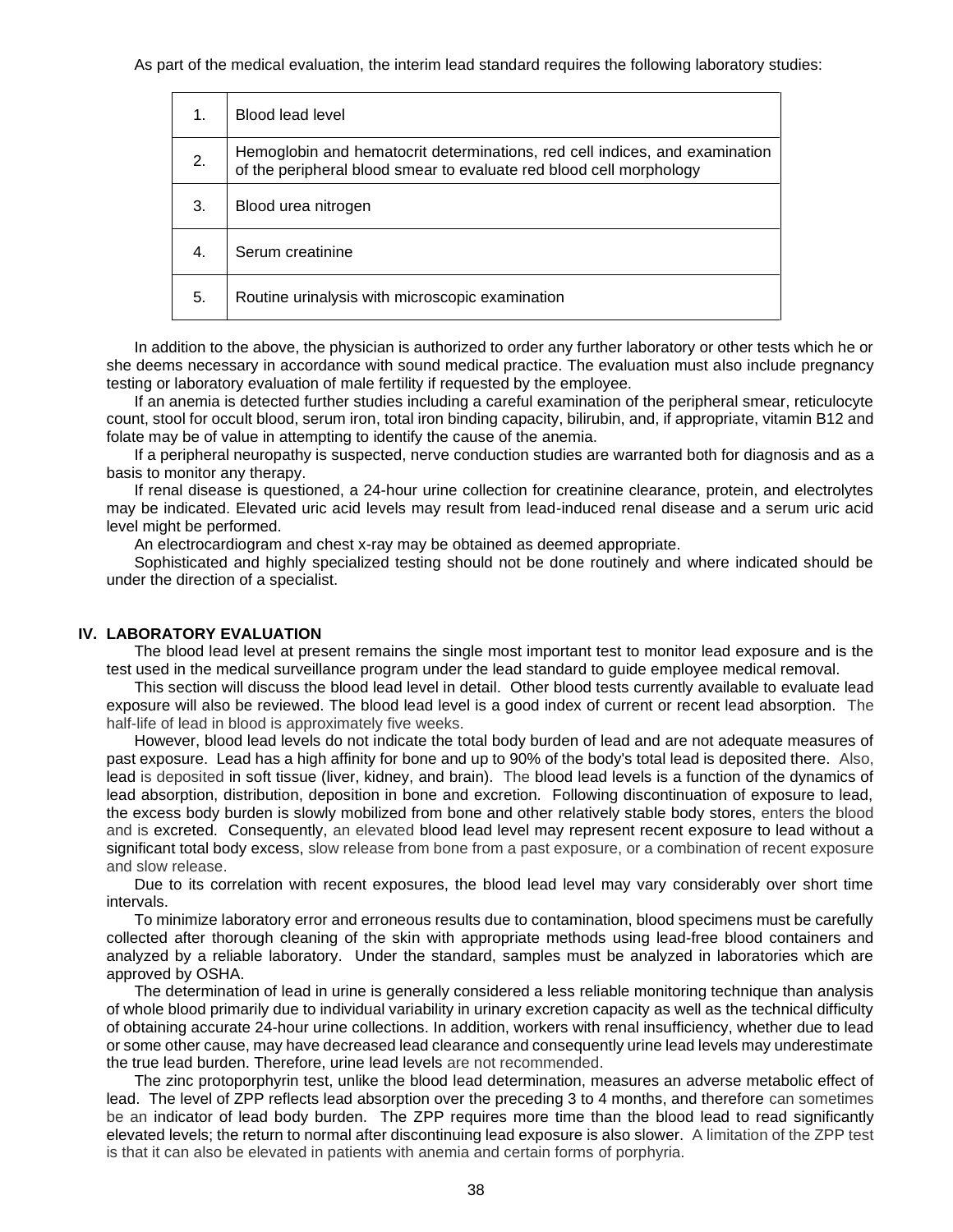Zinc protoporphyrin results from the inhibition of the enzyme ferrochelatase which catalyzes the insertion of an iron molecule into the protoporphyrin molecule, which then becomes heme. If iron is not inserted into the molecule then zinc, having a greater affinity for protoporphyrin, takes the place of the iron, forming ZPP.

An elevation in the level of circulating ZPP may occur at blood lead levels as low as 20-30 µg/dL in some workers. Once the blood lead level has reached 40 µg/dL there can be a more marked rise in the ZPP value from its normal range of less than 100 µg/100 dL. Increases in blood lead levels beyond 40 µg/dL can be associated with exponential increases in ZPP.

ZPP is measured directly in red blood cells and is present for the cell's entire 120-day life-span. Therefore, the ZPP level in blood reflects the average ZPP production over the previous 3-4 months and consequently the average lead exposure during that time interval.

It is recommended that a hematocrit be determined whenever a confirmed ZPP of 50  $\mu$ g/100 dL whole blood is obtained to rule out a significant underlying anemia. If the ZPP is in excess of 100 µg/100 dL and not associated with abnormal elevations in blood lead levels, the laboratory should be checked to be sure that blood leads were determined using atomic absorption spectrophotometry anodic stripping voltammetry, or any method which meets the accuracy requirements set forth by the standard by an OSHA approved laboratory which is experienced in lead level determinations. and other causes of an elevated ZPP should be considered. Repeat periodic blood lead studies should be obtained in all individuals with elevated ZPP levels to be certain that an associated elevated blood lead level has not been missed due to transient fluctuations in blood leads.

ZPP has a characteristic fluorescence spectrum with a peak at 594 nm which is detectable with a hematofluorimeter. The hematofluorimeter is accurate and portable and can provide on-site, instantaneous results for workers who can be frequently tested via a finger prick.

However, careful attention must be given to calibration and quality control procedures. Limited data on blood lead-ZPP correlations and the ZPP levels which are associated with the adverse health effects discussed in Section 2 are the major limitations of the test. Also, it is difficult to correlate ZPP levels with environmental exposure and there is some variation of response with age and sex.

Increasing concentrations of ALA result from the inhibition of the enzyme delta-aminolevulinic acid dehydrase (ALA-D). Although the test is relatively easy to perform, inexpensive, and rapid, the disadvantages include variability in results, the necessity to collect a complete 24-hour urine sample which has a specific gravity greater than 1.010, and also the fact that ALA decomposes in the presence of light.

With lead poisoning, the urine concentrations of coproporphyrins I and II, porphobilinogen and uroporphyrin I rise. The most important increase, however, is that of coproporphyrin III; levels may exceed 5,000 µg/1 in the urine in lead poisoned individuals, but its correlation with blood lead levels and ZPP are not as good as those of ALA. Increases in urinary porphyrins are not diagnostic of lead toxicity and may be seen in porphyria, some liver diseases, and in patients with high reticulocyte counts.

#### <span id="page-38-0"></span>**SUMMARY.**

The Michigan Occupational Safety and Health Administration's interim standard for inorganic lead in the construction industry places significant emphasis on the medical surveillance of all workers exposed to levels of inorganic lead above 30  $\mu g/m^{(3)}$  TWA or whose work could reasonably be expected to result in potentially harmful exposure to lead, whether through inhalation or ingestion, regardless of airborne lead concentrations or surface contamination levels. The physician has a fundamental role in this surveillance program, and in the operation of the medical removal protection program.

Even with adequate worker education on the adverse health effects of lead and appropriate training in work practices, personal hygiene and other control measures, the physician has a primary responsibility for evaluating potential lead toxicity in the worker. It is only through a careful and detailed medical and work history, a complete physical examination and appropriate laboratory testing that an accurate assessment can be made. Many of the adverse health effects of lead toxicity are either irreversible or only partially reversible and therefore early detection of disease is very important.

This document outlines the medical monitoring program as defined by the occupational safety and health standard for inorganic lead. It reviews the adverse health effects of lead poisoning and describes the important elements of the history and physical examinations as they relate to these adverse effects. Finally, the appropriate laboratory testing for evaluating lead exposure and toxicity is presented.

It is hoped that this review and discussion will give the physician a better understanding of the MIOSHA standard with the ultimate goal of protecting the health and well-being of the worker exposed to lead under his or her care.